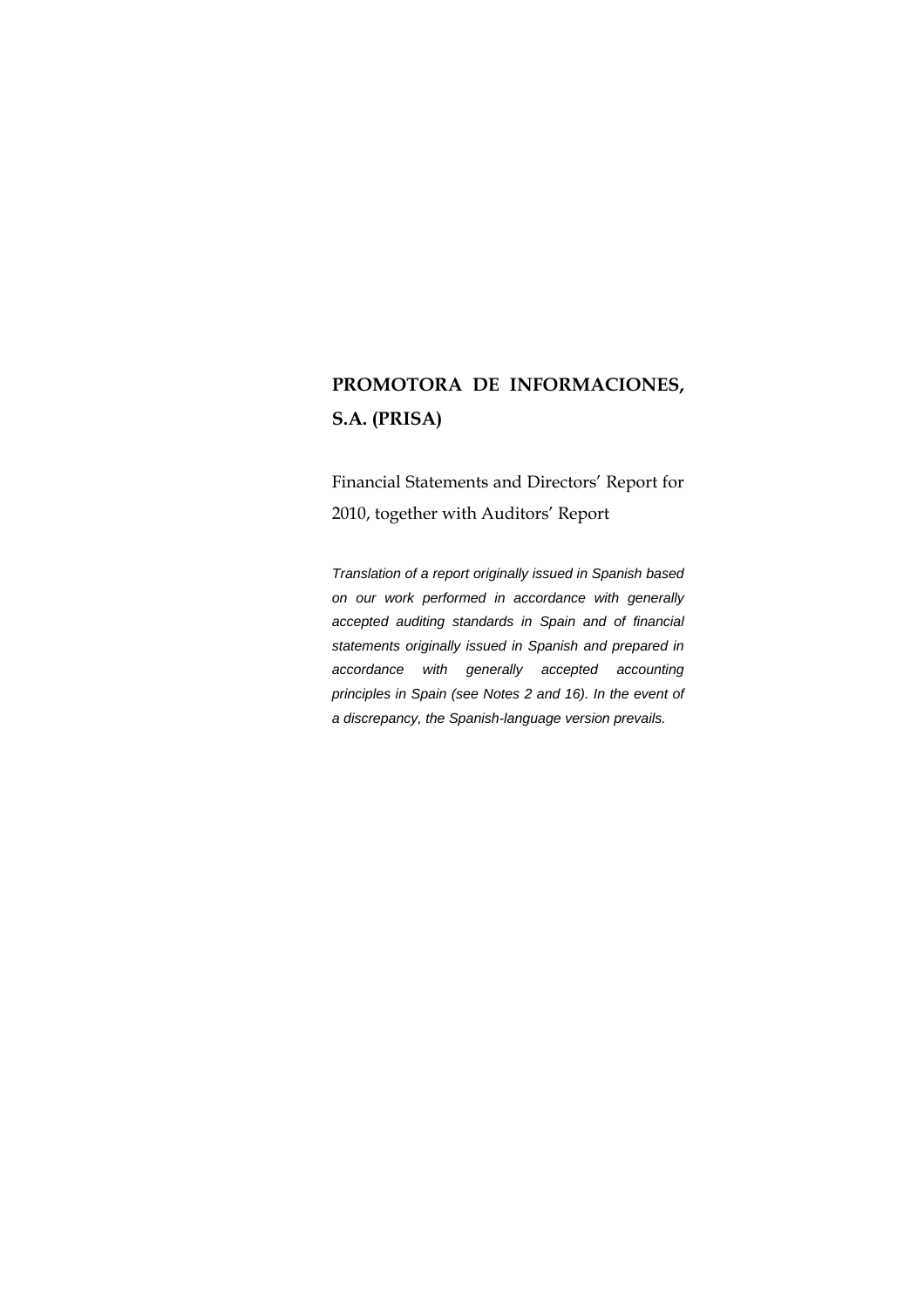# **Deloitte**

Deloitte S.L. Plaza Pablo Ruiz Picasso, 1 Torre Picasso 28020 Madrid España

Tel.: +34 915 14 50 00 Fax: +34 915 14 51 80 www.deloitte.es

Translation of a report originally issued in Spanish based on our work performed in accordance with the audit regulations in force in Spain. In the event of a discrepancy, the Spanish-language version prevails.

### **AUDITORS' REPORT ON FINANCIAL STATEMENTS**

To the Shareholders of Promotora de Informaciones, S.A.:

We have audited the financial statements of Promotora de Informaciones, S.A. (PRISA), which comprise the balance sheet at December 31, 2010 and the related income statement, statement of changes in equity, statement of cash flows and notes to the financial statements for the year then ended. The directors are responsible for the preparation of the Company's financial statements in accordance with the regulatory financial reporting framework applicable to the Company (identified in Note 2.a to the accompanying financial statements) and, in particular, with the accounting principles and rules contained therein. Our responsibility is to express an opinion on the financial statements taken as a whole based on our audit work performed in accordance with the audit regulations in force in Spain, which require examination, by means of selective tests, of the evidence supporting the financial statements and evaluation of whether their presentation, the accounting principles and policies applied and the estimates made comply with the applicable regulatory financial reporting framework.  $\omega \sim 25$ 

In our opinion, the accompanying financial statements for 2010 present fairly, in all material respects, the equity and financial position of Promotora de Informaciones, S.A. at December 31, 2010, and the results of its operations and its cash flows for the year then ended, in conformity with the regulatory financial reporting framework applicable to the Company and, in particular, with the accounting principles and rules contained therein.

The accompanying directors' report for 2010 contains the explanations which the directors consider appropriate about the Company's situation, the evolution of its business and other matters, but is not an integral part of the financial statements. We have checked that the accounting information in the directors' report is consistent with that contained in the financial statements for 2010. Our work as auditors was confined to checking the directors' report with the aforementioned scope, and did not include a review of any information other than that drawn from the Company's accounting records.

DELOITTE, S.L.

Registered in ROAC under no. S0692

Fernando García Beato March 14, 2011

185

185

-1393

16.

18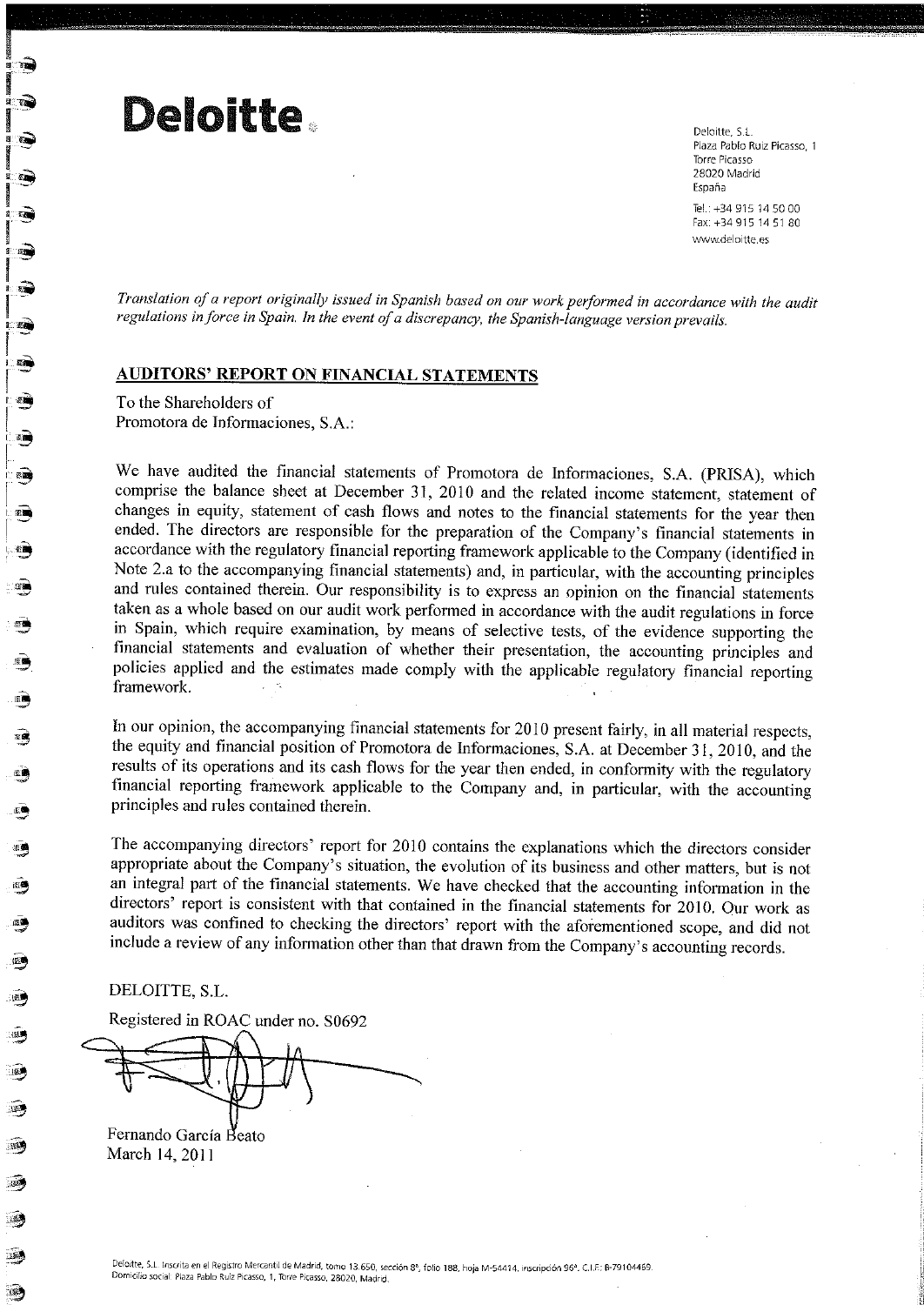# **PROMOTORA DE INFORMACIONES, S.A. (PRISA)**

Individual Financial Statements and Directors' Report for 2010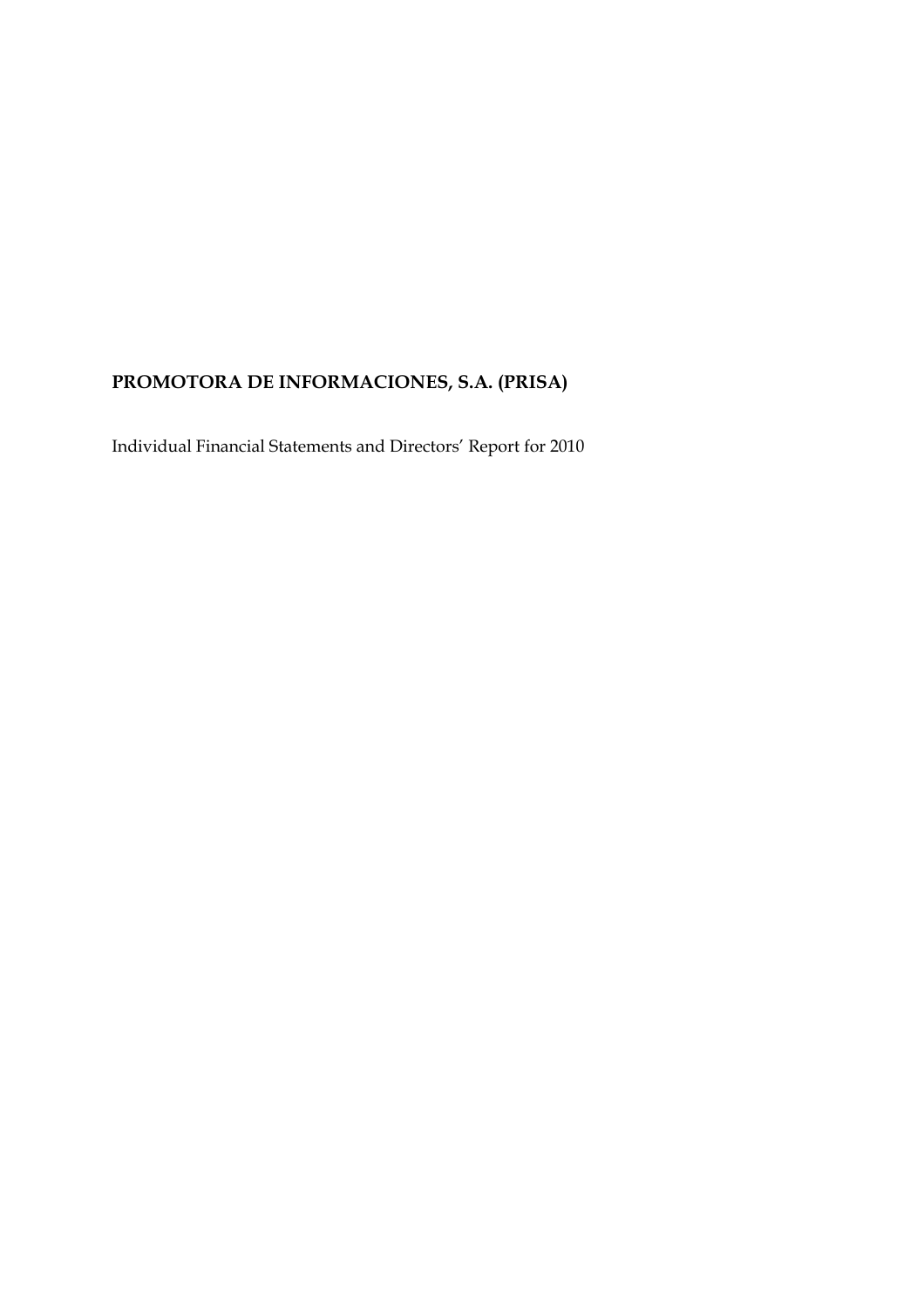#### **PROMOTORA DE INFORMACIONES, S.A. (PRISA) BALANCE SHEETS AT 31 DECEMBER 2010 AND 31 DECEMBER 2009 (in thousands of euros)**

| <b>ASSETS</b>                                                                      | 12/31/10               | 12/31/09                | <b>EQUITY AND LIABILITIES</b>                                                          | 12/31/10               | 12/31/09               |
|------------------------------------------------------------------------------------|------------------------|-------------------------|----------------------------------------------------------------------------------------|------------------------|------------------------|
| A) NON-CURRENT ASSETS                                                              | 5,910,223              | 5.332.726               | A) EQUITY (Note 7.4)                                                                   | 1,277,240              | 912,084                |
| I. INTANGIBLE ASSETS (Note 5)                                                      | 8.200                  | 10,494<br>8,870         | A-1) Shareholders' equity                                                              | 1,277,240              | 912,084                |
| 1. Computer software<br>2. Advances and intangible assets in progress              | 7,522<br>678           | 1,624                   | I. SHARE CAPITAL                                                                       | 84,698                 | 21,914                 |
| II. PROPERTY, PLANT AND EQUIPMENT (Note 6)<br>1. Buildings                         | 2.204<br>239           | 2,953<br>246            | <b>II. SHARE PREMIUM</b>                                                               | 409,028                | 112,665                |
| 2. Other fixtures and furniture<br>3. Other items of property, plant and equipment | 1.135<br>830           | 1,291<br>1,416          | III. OTHER EQUITY INSTRUMENTS                                                          | (23)                   |                        |
| III. NON-CURRENT INVESTMENTS IN GROUP COMPANIES                                    |                        |                         | <b>III. RESERVES</b><br>1. Legal and bylaw reserves                                    | 779,058<br>15,364      | 788,232<br>15,364      |
| AND ASSOCIATES (Note 7.1)<br>1. Equity instruments                                 | 5,665,450<br>5,464,044 | 5,056,818<br>4,873,003  | 2. Other reserves                                                                      | 763,694                | 772,868                |
| 2. Loans to companies                                                              | 201,406                | 183,815                 | <b>IV. TREASURY SHARES</b>                                                             | (4,804)                | (3,044)                |
| IV. NON-CURRENT FINANCIAL ASSETS (Note 7.1)<br>1. Equity instruments               | 8,826                  | 12,610<br>4,425         | V. PROFIT (LOSS) FOR THE YEAR                                                          | 9,282                  | (7,683)                |
| 2. Other financial assets                                                          | 8,826                  | 8,185                   | <b>B) NON-CURRENT LIABILITIES</b>                                                      | 3,427,143              | 1,779,751              |
| V. DEFERRED TAX ASSETS (Note 8)                                                    | 225,543                | 249,851                 | I. LONG-TERM PROVISIONS (Note 10)                                                      | 258,358                | 154,724                |
|                                                                                    |                        |                         | II. NON-CURRENT PAYABLES (Note 7.2)<br>1. Bank borrowings                              | 3,135,122<br>2,881,856 | 1,585,048<br>1,568,602 |
|                                                                                    |                        |                         | 2. Derivatives                                                                         | 93,571                 | 16,446                 |
| <b>B) CURRENT ASSETS</b>                                                           | 357,255                | 257,375                 | 3. Other financial liabilities                                                         | 159,695                |                        |
| I. TRADE AND OTHER RECEIVABLES<br>1. Trade receivables for services                | 87,261<br>6,923        | 107,693<br>5,152        | III. NON-CURRENT PAYABLES TO GROUP COMPANIES AND ASSOCIATES (Note 7.2)                 | 33,004                 | 22,991                 |
| 2. Receivable from Group companies and associates<br>3. Employee receivables       | 68,775<br>209          | 94,033<br>159           | IV. DEFERRED TAX LIABILITIES (Note 8)                                                  | 659                    | 16,988                 |
| 4. Tax receivables (Note 8)                                                        | 6,715                  | 1,947                   | C) CURRENT LIABILITIES                                                                 | 1,563,095              | 2,898,266              |
| 5. Other receivables                                                               | 4,639                  | 6,402                   | I. CURRENT PAYABLES (Note 7.2)                                                         | 274,655                | 2,239,961              |
| II. CURRENT INVESTMENTS IN GROUP COMPANIES<br>AND ASSOCIATES (Note 7.1)            | 149,220                | 145,065                 | 1. Bank borrowings<br>2. Derivatives                                                   | 252,602<br>9,152       | 2,232,565              |
| 1. Loans to companies<br>2. Other financial assets                                 | 149,219                | 145,064<br>$\mathbf{1}$ | 3. Other financial liabilities                                                         | 12,901                 | 7,396                  |
| III. CURRENT FINANCIAL ASSETS (Note 7.1)                                           |                        | 935                     | II. CURRENT PAYABLES TO GROUP COMPANIES AND ASSOCIATES (Note 7.2)                      | 1,196,966              | 602,206                |
| 1. Other financial assets                                                          |                        | 935                     | III. TRADE AND OTHER PAYABLES<br>1. Payable to suppliers                               | 91,474<br>38           | 56,099<br>37           |
| IV. CURRENT PREPAYMENTS AND ACCRUED INCOME                                         | 244                    | 166                     | 2. Payable to suppliers - Group companies and associates<br>3. Sundry accounts payable | 4,007<br>37,753        | 8,541<br>21,682        |
| V. CASH AND CASH EQUIVALENTS                                                       | 120,530                | 3,516                   | 4. Remuneration payable                                                                | 3,961                  | 4,402                  |
| 1. Cash                                                                            | 120,530                | 3,516                   | 5. Tax payables (Note 8)<br>6. Current accruals and deferred income                    | 45,073<br>642          | 21,145<br>292          |
| <b>TOTAL ASSETS</b>                                                                | 6,267,478              | 5.590.101               | TOTAL EQUITY AND LIABILITIES                                                           | 6,267,478              | 5.590.101              |
|                                                                                    |                        |                         |                                                                                        |                        |                        |

*The accompanying Notes 1 to 16 and Appendices I and II are an integral part of the balance sheets at 31 December 2010 and 2009.*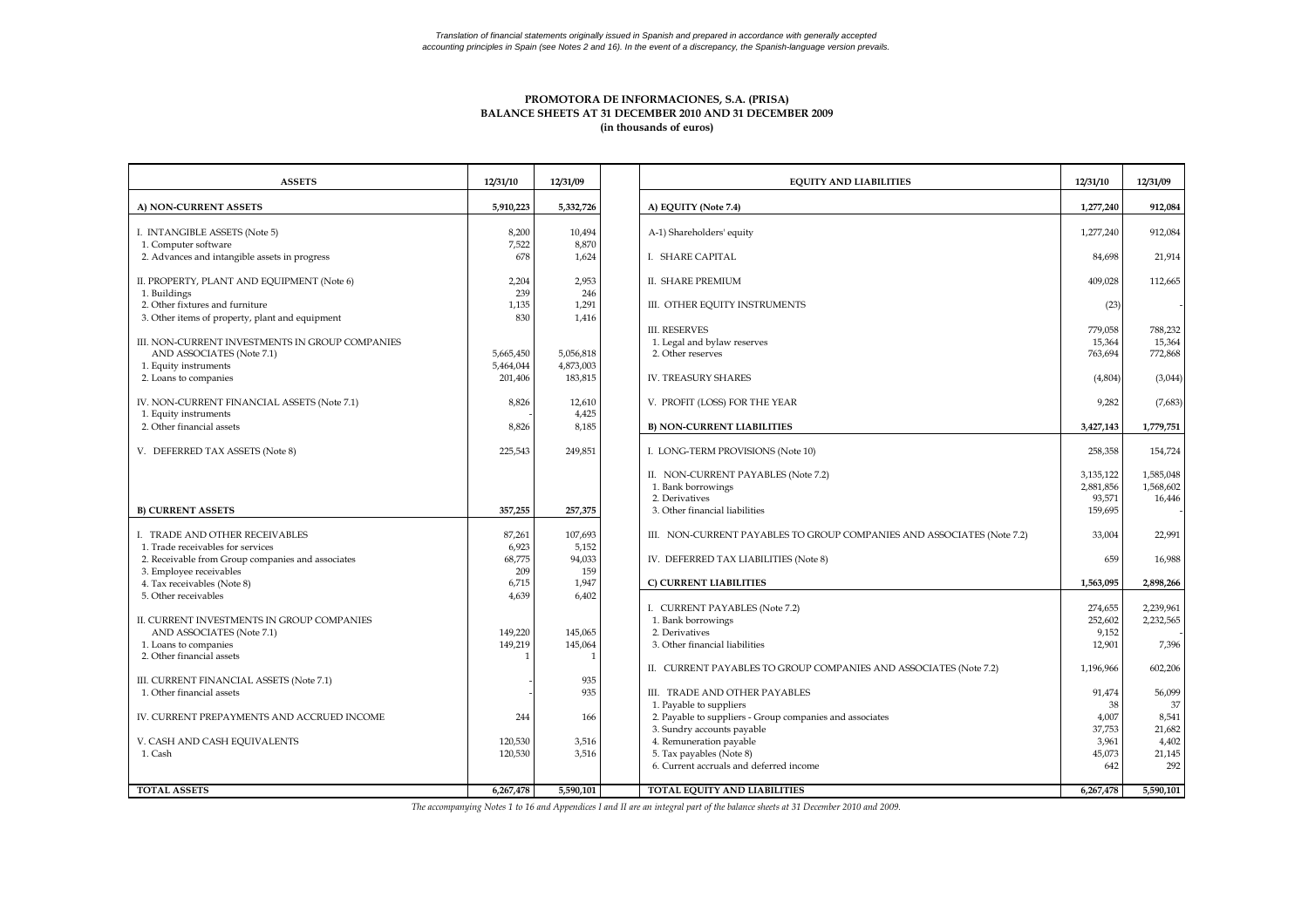*Translation of financial statements originally issued in Spanish and prepared in accordance with generally accepted accounting principles in Spain (see Notes 2 and 16). In the event of a discrepancy, the Spanish-language version prevails.*

#### **PROMOTORA DE INFORMACIONES, S.A. (PRISA) INCOME STATEMENTS FOR 2010 AND 2009 (in thousands of euros)**

|                                                           | 2010       | 2009       |
|-----------------------------------------------------------|------------|------------|
| A) CONTINUING OPERATIONS                                  |            |            |
| 1. Revenue                                                |            |            |
| a) Services (Note 15)                                     | 33,378     | 24,319     |
| b) Income from equity investments (Note 15)               | 110,779    | 117,245    |
| c) Gains on disposal of equity instruments (Note 7.1)     |            | 921        |
| 2. Other operating income                                 | 4,416      | 203        |
| 3. Staff costs                                            |            |            |
| a) Wages, salaries and similar expenses                   | (17, 445)  | (16, 522)  |
| b) Employee benefit costs (Note 9)                        | (1,798)    | (2,065)    |
| 4. Other operating expenses                               |            |            |
| a) Outside services                                       | (39, 897)  | (24, 963)  |
| b) Taxes other than income tax                            | (1, 312)   | (169)      |
| c) Impairment and other losses                            |            | (61)       |
| 5. Depreciation and amortization charge (Notes 5 and 6)   | (2,706)    | (2,958)    |
| PROFIT FROM OPERATIONS                                    | 85,415     | 95,950     |
|                                                           |            |            |
| 6. Finance income                                         |            |            |
| a) From loans to Group companies and associates (Note 15) | 4,074      | 6,895      |
| b) Other finance income                                   | 1,279      | 2,191      |
| c) Profit on disposal of equity instruments (Note 7.1)    | 253,884    |            |
| 7. Finance costs and similar expenses:                    |            |            |
| a) On debts to Group companies (Note 15)                  | (5,613)    | (8,659)    |
| b) On debts to third parties and similar expenses         | (152, 521) | (180, 633) |
| 8. Change in fair value of financial instruments          | 8,570      | 24,465     |
| 9. Exchange differences                                   | (14)       | 457        |
| 10. Impairment of financial instruments                   |            |            |
| a) Impairment and other losses (Notes 7.1 and 10)         | (146, 127) | 8,478      |
|                                                           |            |            |
| <b>FINANCIAL LOSS</b>                                     | (36, 468)  | (146, 806) |
| <b>LOSS BEFORE TAX</b>                                    | 48,947     | (50, 856)  |
|                                                           |            |            |
| 11. Income tax (Note 8)                                   | (39, 665)  | 43,173     |
| PROFIT/(LOSS) FOR THE YEAR FROM CONTINUING OPERATIONS     | 9,282      | (7,683)    |
| <b>B) DISCONTINUED OPERATIONS</b>                         |            |            |
| PROFIT/(LOSS) FOR THE YEAR                                | 9,282      | (7,683)    |

*The accompanying Notes 1 to 16 and Appendices I and II are an integral part of the income statements for 2010 and 2009*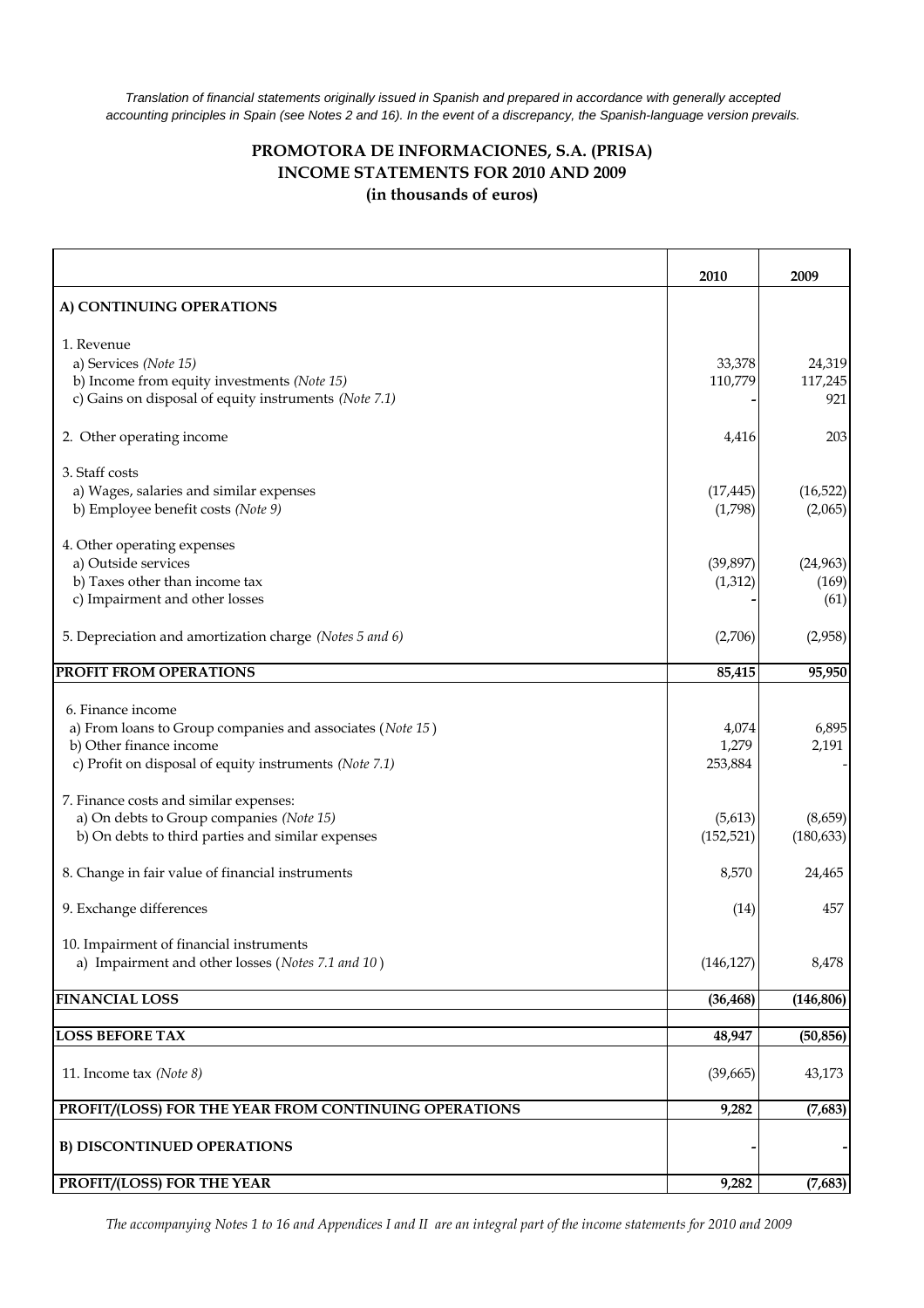*accounting principles in Spain (see Notes 2 and 16). In the event of a discrepancy, the Spanish-language version prevails. Translation of financial statements originally issued in Spanish and prepared in accordance with generally accepted*

#### **(in thousands of euros) PROMOTORA DE INFORMACIONES, S.A. STATEMENT OF RECOGNIZED INCOME AND EXPENSE FOR 2010**

|                                                           | 12/31/10 | 12/31/09 |
|-----------------------------------------------------------|----------|----------|
|                                                           |          |          |
| A) Profit/(Loss) per income statement                     | 9,282    | (7,683)  |
| Income and expense recognized directly in equity          |          |          |
| B) Total income and expense recognized directly in equity |          |          |
| Transfers to profit or loss                               |          |          |
| C) Total transfers to profit or loss                      |          |          |
|                                                           |          |          |
| TOTAL RECOGNIZED INCOME AND EXPENSE                       | 9,282    | (7,683)  |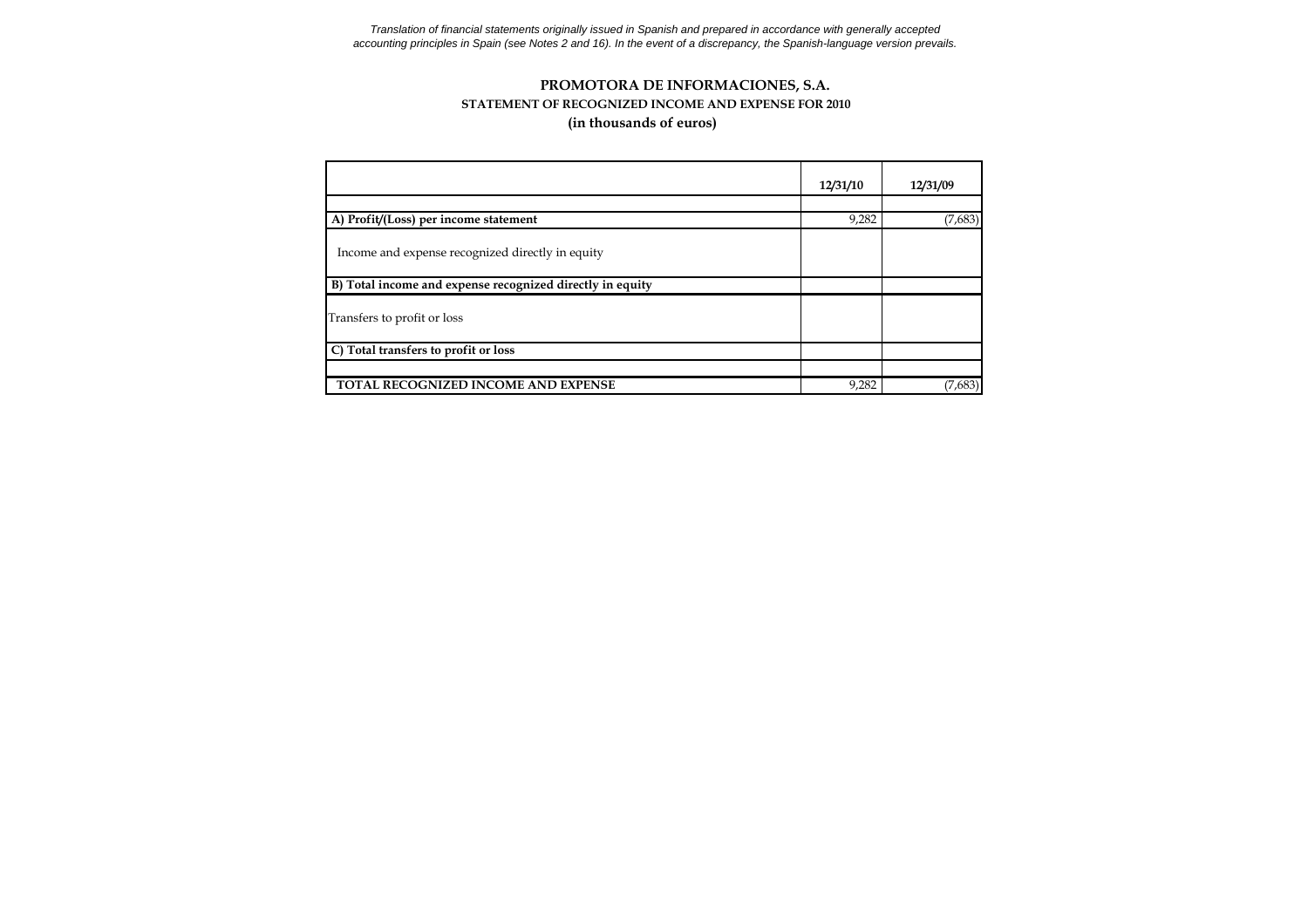#### Translation of financial statements originally issued in Spanish and prepared in accordance with generally accepted<br>accounting principles in Spain (see Notes 2 and 16). In the event of a discrepancy, the Spanish-language v

#### **(in thousands of euros) STATEMENT OF CHANGES IN EQUITY FOR 2010 AND 2009 PROMOTORA DE INFORMACIONES, S.A.**

| (in thousands of euros)                                                                                                                                   | Share capital | Share<br>premium | <b>Other Equity</b><br>Instruments | Legal reserve | Statutory<br>reserves | Revaluation<br>reserves | <b>Reserves</b><br>for treasury<br>shares | Reserves<br>for retired<br>capital | Voluntary<br>reserves   | <b>Reserves</b><br>for first-time<br>application<br>of the new Spanish<br>national<br>chart of accounts | Reserves           | Treasury<br>shares                 | Profit (Loss)<br>for the year | Equity                  |
|-----------------------------------------------------------------------------------------------------------------------------------------------------------|---------------|------------------|------------------------------------|---------------|-----------------------|-------------------------|-------------------------------------------|------------------------------------|-------------------------|---------------------------------------------------------------------------------------------------------|--------------------|------------------------------------|-------------------------------|-------------------------|
| <b>Balance at December, 31 2008</b>                                                                                                                       | 21,914        | 112,665          |                                    | 4,407         | 10,957                | 13,939                  | 24,726                                    | 1,495                              | 671,390                 | 6,873                                                                                                   | 733,787            | (24, 726)                          | 37,161                        | 880,801                 |
| . Adjustments due to changes in policies                                                                                                                  |               |                  |                                    |               |                       |                         |                                           |                                    |                         |                                                                                                         |                    |                                    |                               |                         |
| II. Adjustments due to errors                                                                                                                             |               |                  |                                    |               |                       |                         |                                           |                                    |                         |                                                                                                         |                    |                                    |                               |                         |
| Adjusted balance at December, 31 2008                                                                                                                     | 21,914        | 112,665          |                                    | 4,407         | 10,957                | 13,939                  | 24,726                                    | 1,495                              | 671,390                 | 6,873                                                                                                   | 733,787            | (24, 726)                          | 37,161                        | 880,801                 |
| . Total recognized income and expense                                                                                                                     |               |                  |                                    |               |                       |                         |                                           |                                    |                         |                                                                                                         |                    |                                    | (7,683)                       | (7,683)                 |
| II. Transactions with shareholders or owners                                                                                                              |               |                  |                                    |               |                       |                         |                                           |                                    |                         |                                                                                                         |                    |                                    |                               |                         |
| 1. Distribution of 2008 profit<br>Reserves                                                                                                                |               |                  |                                    |               |                       |                         |                                           |                                    | 37,161<br>37,161        |                                                                                                         | 37,161<br>37,161   |                                    | (37, 161)<br>(37, 161)        |                         |
| 2. Treasury share transactions<br>Delivery of treasury shares<br>Purchase of treasury shares<br>Sale of treasury shares<br>Provision for treasury shares  |               |                  |                                    |               |                       |                         | (290)<br>884<br>(36, 204)<br>13,928       |                                    | 290<br>(884)<br>40,092  |                                                                                                         | 3,888<br>13,928    | 290<br>(884)<br>36,204<br>(13,928) |                               | 290<br>(884)<br>40,092  |
| III. Other changes in equity<br>Other                                                                                                                     |               |                  |                                    |               |                       |                         |                                           |                                    | (532)                   |                                                                                                         | (532)              |                                    |                               | (532)                   |
| <b>Balance at December, 31 2009</b>                                                                                                                       | 21,914        | 112,665          |                                    | 4,407         | 10,957                | 13,939                  | 3,044                                     | 1,495                              | 747,517                 | 6,873                                                                                                   | 788,232            | (3,044)                            | (7,683)                       | 912,084                 |
| . Total recognized income and expense<br>II. Transactions with shareholders or owners                                                                     |               |                  |                                    |               |                       |                         |                                           |                                    |                         |                                                                                                         |                    |                                    | 9,282                         | 9,282                   |
| 1. Capital Increases<br>Share Capital<br>Share Premium                                                                                                    | 62,784        | 296,363          |                                    |               |                       |                         |                                           |                                    |                         |                                                                                                         |                    |                                    |                               | 62,784<br>296,363       |
| 2. Distribution of 2009 profit<br>Reserves                                                                                                                |               |                  |                                    |               |                       |                         |                                           |                                    | (7,683)<br>(7,683)      |                                                                                                         | (7,683)<br>(7,683) |                                    | 7,683<br>7,683                |                         |
| 3. Treasury share transactions<br>Delivery of treasury shares<br>Purchase of treasury shares<br>Sales of treasury shares<br>Provision for treasury shares |               |                  |                                    |               |                       |                         | (510)<br>5,723<br>(3, 291)<br>(162)       |                                    | 510<br>(5,723)<br>3,291 |                                                                                                         | (162)              | 510<br>(5,723)<br>3,291<br>162     |                               | 510<br>(5,723)<br>3,291 |
| II. Other changes in equity<br>Other                                                                                                                      |               |                  | (23)                               |               |                       |                         |                                           |                                    | (1,329)                 |                                                                                                         | (1, 329)           |                                    |                               | (1, 352)                |
| Balance at December, 31 2010                                                                                                                              | 84,698        | 409,028          | (23)                               | 4,407         | 10,957                | 13,939                  | 4,804                                     | 1,495                              | 736,583                 | 6,873                                                                                                   | 779,058            | (4,804)                            | $\bf{0}$                      | 1,277,239               |

The accompanying Notes 1 to 16 and Appendices I and II are an integral part of the statements of changes in equity for 2010 and 2009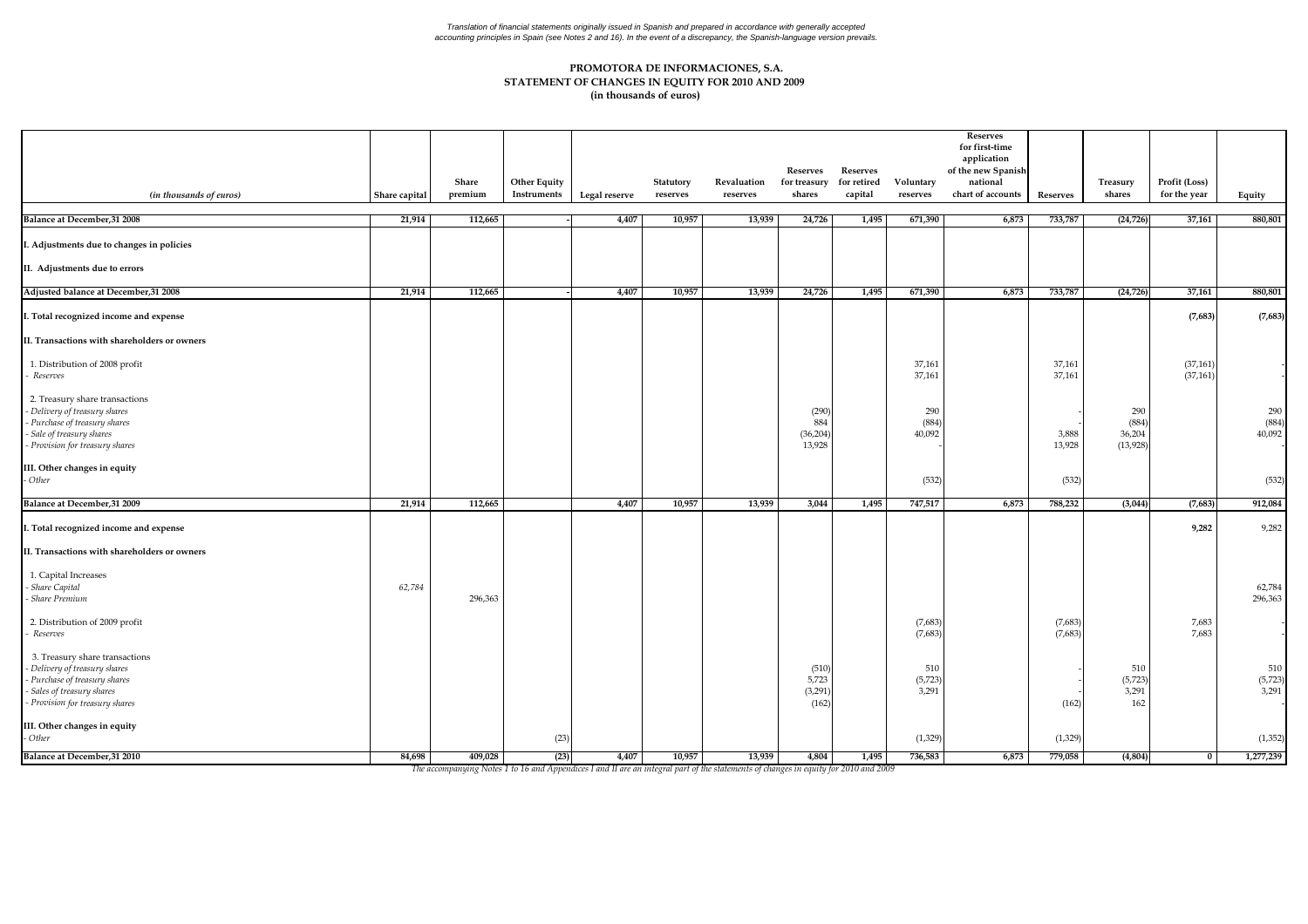#### **PROMOTORA DE INFORMACIONES, S.A. STATEMENTS OF CASH FLOWS FOR 2010 AND 2009 (in thousands of euros)**

|                                                                                | 2010       | 2009       |
|--------------------------------------------------------------------------------|------------|------------|
| A) CASH FLOWS FROM OPERATING ACTIVITIES                                        |            |            |
| 1. Loss for the year before tax                                                | 48,947     | (50, 856)  |
| 2. Adjustments for                                                             | (31, 940)  | (11, 574)  |
| a) Depreciation and amortization charge (+)                                    | 2,706      | 2,959      |
| b) Impairment of non-current financial assets $(+/-)$                          | 146,127    | (8, 478)   |
| Impairment losses recognised for financial assets                              | 47,224     | 4,965      |
| Period provisions for contingencies and charges                                | 106,245    | 27,693     |
| Impairment losses for financial assets reversed                                | (6, 135)   | (40, 860)  |
| Provisions for contingencies and charges used                                  | (1,207)    | (276)      |
| c) Finance income (-)                                                          | (268,907)  | (36, 357)  |
| d) Finance costs $(+)$                                                         | 159,247    | 191,641    |
| e) Gains/Losses on derecognition and disposal of financial instruments $(+/-)$ |            | (921)      |
| f) Dividends received                                                          | (110, 779) | (117, 245) |
| g) Income tax                                                                  | 39,665     | (43, 173)  |
| 3. Changes in working capital                                                  | 42,700     | 35,575     |
| a) Trade and other receivables $(+/-)$                                         | 20,432     | (7, 554)   |
| b) Current prepayments and acrrued income                                      | (78)       | 10         |
| c) Current financial assets                                                    | (3,220)    | 12,335     |
| d) Trade and other payables $(+/-)$                                            | 17,587     | 47,660     |
| e) Change in deferred taxes $(+/-)$                                            | 7,979      | (16, 877)  |
| 4. Other cash flows from operating activities                                  | (92, 333)  | (2, 186)   |
| a) Interest paid (-)                                                           | (130,062)  | (152, 247) |
| b) Dividends received (+)                                                      | 110,779    | 122,244    |
| c) Interest received (+)                                                       | 2,174      | 6,967      |
| d) Income tax recovered (paid) $(+/-)$                                         | 36,733     | 42,945     |
| e) Other amounts received (paid) relating to operating activities $(+/-)$      | (111, 957) | (22,095)   |
| 5. Cash flows from operating activities (+/-1+/-2+/-3+/-4)                     | (32, 626)  | (29, 041)  |
| <b>B) CASH FLOWS FROM INVESTING ACTIVITIES</b>                                 |            |            |
| 6. Payments due to investment (-)                                              | (404)      | (2,097)    |
| 7. Proceeds from disposal (+)                                                  | 280,069    | 8,379      |
| 8. Cash flows from investing activities (7-6)                                  | 279,665    | 6,282      |
| C) CASH FLOWS FROM FINANCING ACTIVITIES                                        |            |            |
| 9. Proceeds and payments relating to equity instruments                        | 573,675    | 33,325     |
| 10. Proceeds and payments relating to bank borrowings                          | (666, 709) | (30,614)   |
| 11. Proceeds and payments relating to borrowings from Group companies          | (36,991)   | 22,859     |
| 12. Dividends and returns on other equity instruments paid                     |            |            |
| 13. Cash flows from financing activities (+/-9+/-10-11-12)                     | (130, 025) | 25,570     |
| E) NET INCREASE/DECREASE IN CASH AND CASH EQUIVALENTS (+/-A+/-B+/-C+/-         |            |            |
| D)                                                                             | 117,014    | 2,812      |
| Cash and cash equivalents at beginning of year                                 | 3,516      | 704        |
| Cash and cash equivalents at end of year                                       | 120,530    | 3,516      |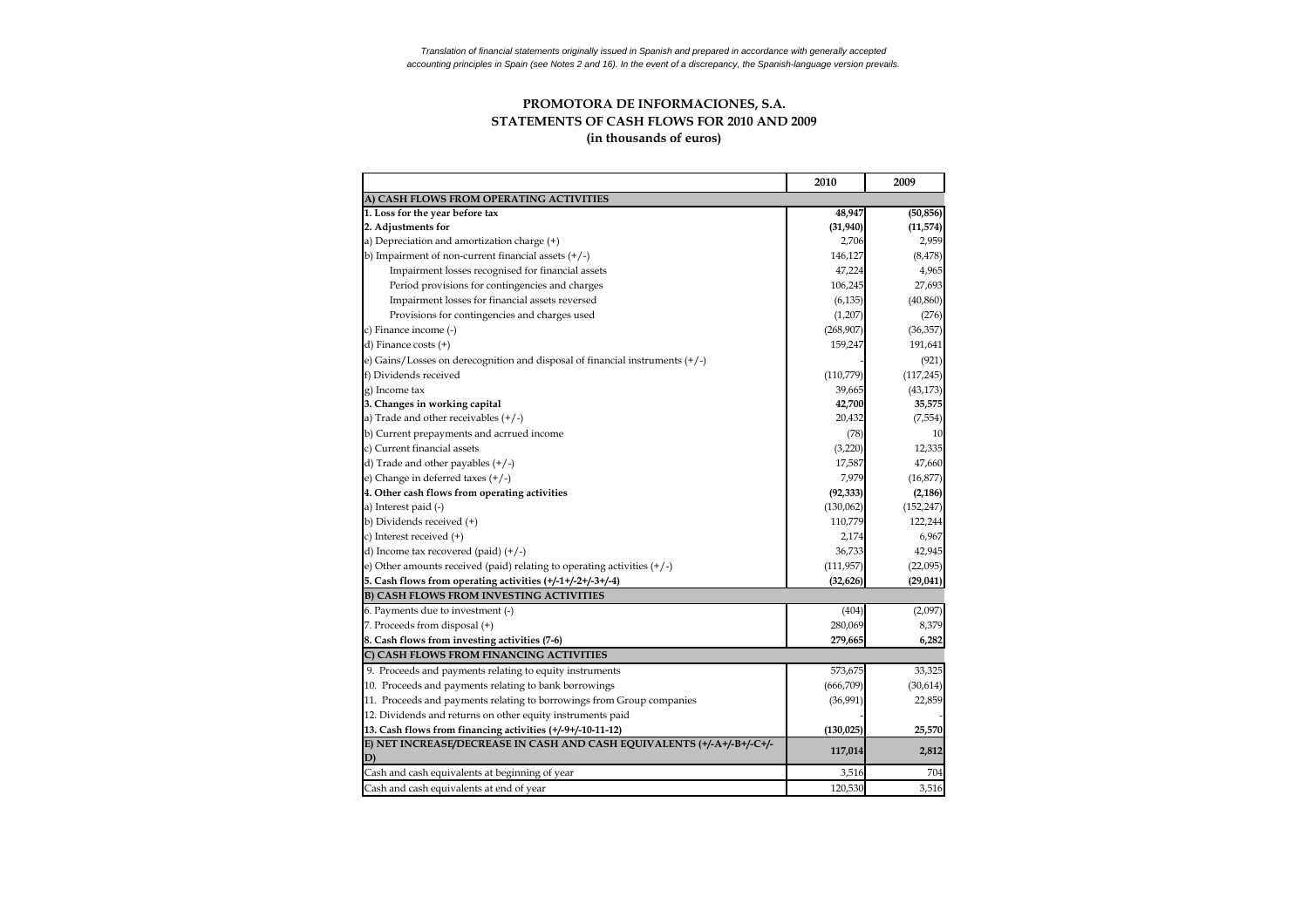# **PROMOTORA DE INFORMACIONES, S.A. (PRISA)**

Individual Financial Statements for 2010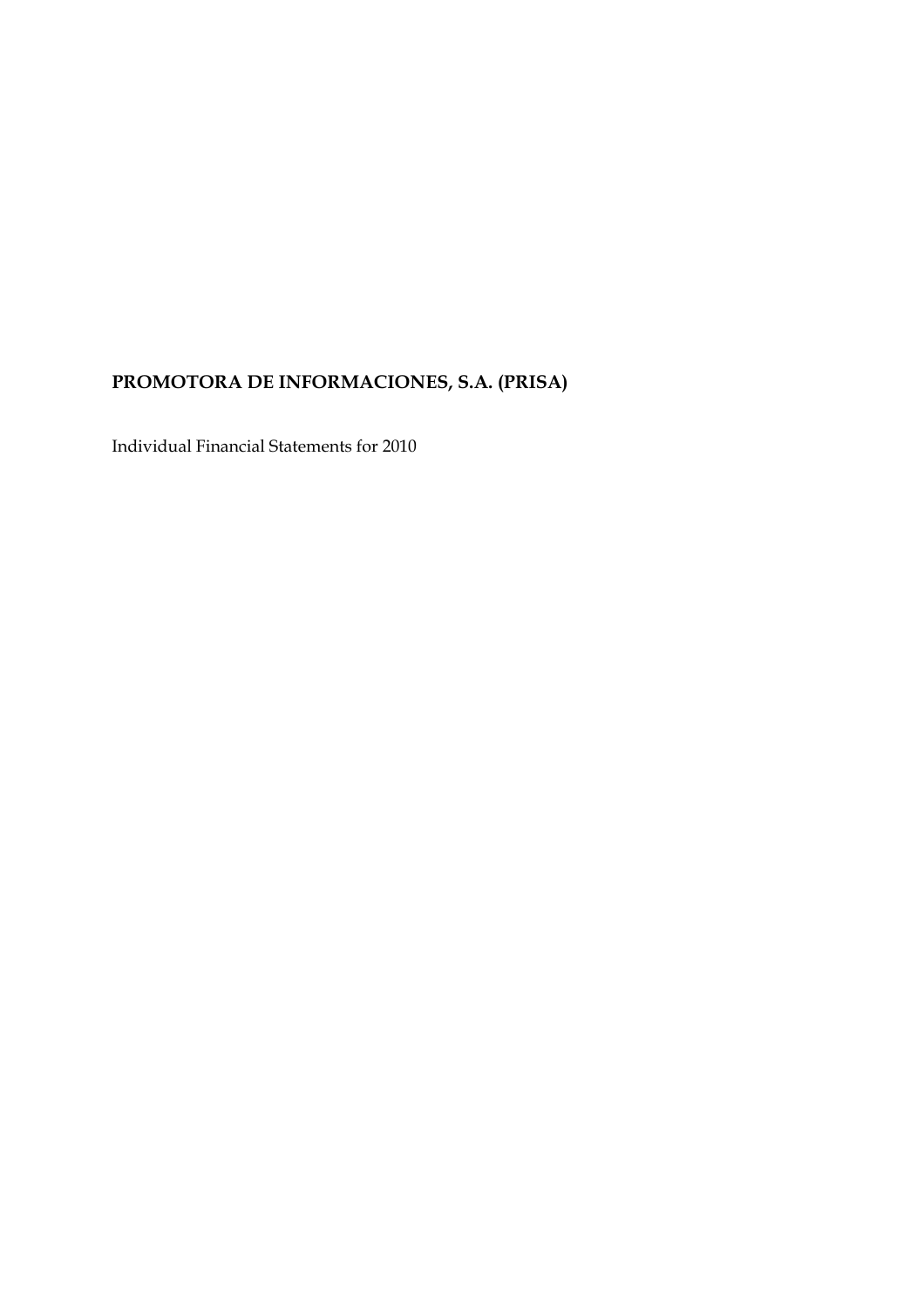*Translation of financial statements originally issued in Spanish and prepared in accordance with generally accepted accounting principles in Spain (see Notes 2 and 16). In the event of a discrepancy, the Spanish-language version prevails.*

#### **PROMOTORA DE INFORMACIONES, S.A. (PRISA)**

#### NOTES TO THE SEPARATE FINANCIAL STATEMENTS FOR 2010

#### **1.- COMPANY ACTIVITIES AND PERFORMANCE**

#### **a) Company activities**

Promotora de Informaciones, S.A. ("Prisa") was incorporated on January 18, 1972 and has its registered office in Madrid, Gran Vía, 32. Its business activities include, *inter alia*, the exploitation of printed and audiovisual media, the holding of investments in companies and businesses and the provision of all manner of services.

In view of the business activity carried on by the Company, it does not have any environmental liabilities, expenses, assets, provisions or contingencies that might be material with respect to its equity, financial position or results. Therefore, no specific disclosures relating to environmental issues are included in these notes to the financial statements.

In addition to the business activities carried on directly by the Company, Prisa heads a group of subsidiaries, joint ventures and associates which engage in a variety of business activities and which compose the Group ("the Prisa Group" or "the Group"). Therefore, in addition to its own separate financial statements, Prisa is obliged to present consolidated financial statements for the Group including its interests in joint ventures and investments in associates.

The Group's consolidated financial statements for 2009 were approved by the shareholders at the Annual General Meeting held on June 30, 2010.

The consolidated financial statements for 2010 were authorized for issue and approved by the Company's directors on February 17, 2011.

These financial statements are presented in thousands of euros as this is the currency of the main economic area in which the Group operates.

Shares of Prisa are admitted to trading on the continuous market of the Spanish Stock Exchanges (Madrid, Barcelona, Bilbao and Valencia) and since November 29, 2010, on the New York Stock Exchange.

#### **b) Performance of the Company and the Prisa Group**

During 2010, the Group carried out a series of transactions aimed at restructuring its financial debt and bolstering its capital structure. This has allowed the Company to reach a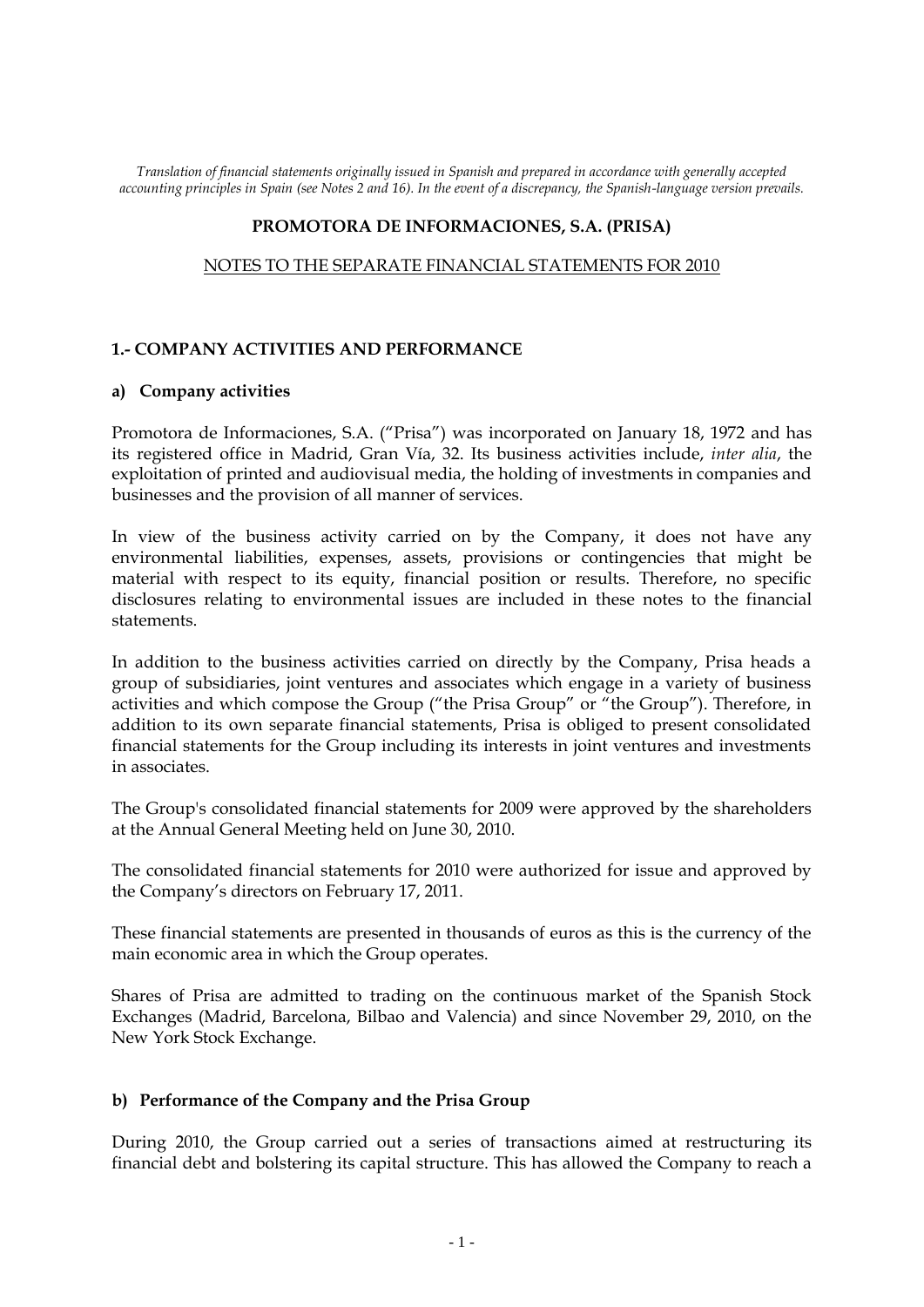Refinancing Master Agreement with its creditor banks, which includes certain modifications to the terms and conditions of the Company's main financing agreements. Once the conditions described in the abovementioned refinancing framework agreement were met, the maturities of the Company's bridge loan and a series of bilateral lines of credit were extended to May 19, 2013 *(see Note 7.2).*

Among the restructuring initiatives carried out by the Company to restructure its financial situation is the capital increase approved by the shareholders at Prisa's extraordinary general meeting held on November 27, 2010, by virtue of which 224,855,520 Class A ordinary shares and 402,987,000 Class B non-voting convertible shares, which were subscribed against non-monetary contributions consisting of the Company's ordinary shares and warrants from Liberty Acquisition Holdings Virginia, Inc. *(see Notes 7.1.and 7.4 ),* were issued*.* The Class A and B shares issued were admitted to trading on the New York Stock Exchange represented by American Depositary Shares. Cash proceeds for Prisa from the issue amounted to EURO 650 million.

### **2.- BASIS OF PRESENTATION OF THE FINANCIAL STATEMENTS**

#### **a) Fair presentation**

The accompanying financial statements for 2010, which were obtained from the Company's accounting records, are presented in accordance with Royal Decree 1514/2007, of November 16, approving the Spanish National Chart of Accounts and the modifications included in Spanish GAAP through Royal Decree 1159/2010 of September 17, as well as with the Commercial Code, the obligatory legislation approved by the Institute of Accounting and Auditors of Accounts and other applicable Spanish legislation, present fairly the Company's equity and financial position at December 31, 2010 and of the results of its operations, the changes in its equity and the cash flows generated by the Company in the year then ended.

These financial statements, which were formally prepared by the Company's directors, will be submitted for approval by the shareholders at the Annual General Meeting and it is considered that they will be approved without any changes. The 2009 financial statements were approved by the shareholders at the Annual General Meeting held on June 30, 2010.

### **b) Non-obligatory accounting principles**

No non-obligatory accounting principles were applied. Also, all obligatory accounting principles were applied.

### **c) Key issues in the measurement and estimation of uncertainty**

In the accompanying financial statements for 2010 estimates were occasionally made by executives of the Company in order to quantify certain of the assets, liabilities, income, expenses and obligations reported herein. These estimates relate basically to the following:

- The measurement of assets and goodwill to determine the possible existence of impairment losses (see *Notes 5, 6 and 7*).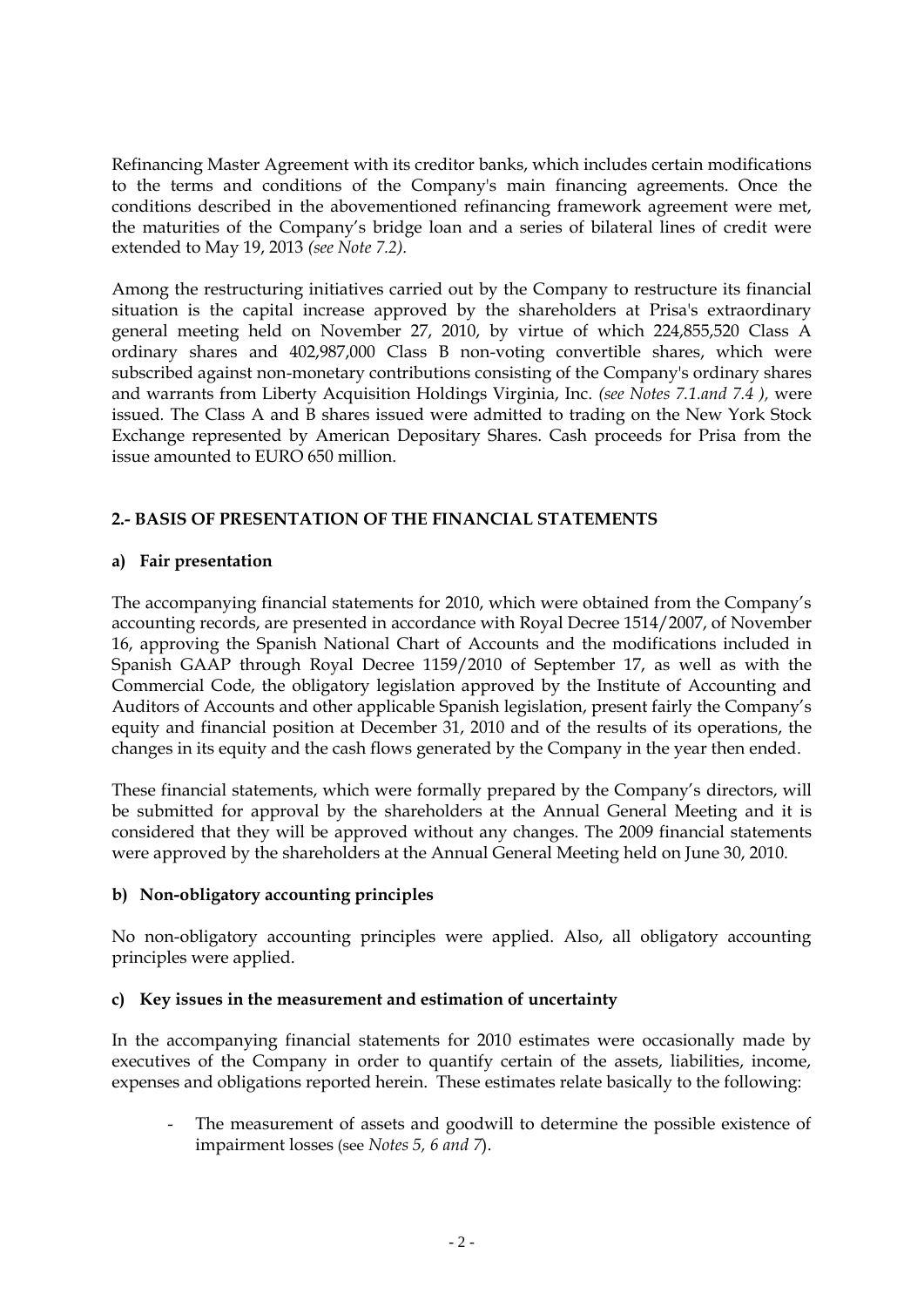- The useful life of property, plant and equipment and intangible assets *(see Notes 5 and 6).*
- The hypothesis used to calculate the fair value of financial instruments (*see Note 7*).
- The assessment of the likelihood and amount of undetermined or contingent liabilities.
- The calculation of provisions *(see Note 10)*.

Although these estimates were made on the basis of the best information available at the date of preparation of these financial statements on the events analyzed, events that take place in the future might make it necessary to change these estimates in the coming years. Changes in accounting estimates would be applied prospectively, recognizing the effects of the change in estimates in the future related income statements.

#### **d) Comparison of information**

In keeping with RD 1159/2010, dated September 17, which was modified by the new accounting principles approved by RD 1514/2007, of November 16, the 2010 financial statements present comparative information without adjustments to the new criteria.

#### **3.- DISTRIBUTION OF PROFIT**

The proposal for the distribution of the Company's profit for 2010 is the following (in thousands of euros):

|                               | Amount                           |
|-------------------------------|----------------------------------|
| <b>Basis of appropriation</b> |                                  |
| Profit for the year           | 9,282                            |
| Distribution-                 |                                  |
| Legal reserve                 | 928                              |
| Bylaw-stipulated reserves     | 928                              |
| Dividends                     | $\in$ 0.014583 per Class B share |
| Voluntary reserves            | Remaining balance                |

#### **4.- ACCOUNTING POLICIES**

The principal accounting policies applied by the Company in the preparation of the accompanying 2010 financial statements were as follows:

#### **a) Intangible assets**

Intangible assets are recognized initially at acquisition or production cost and are subsequently measured at cost less any accumulated amortization and any accumulated impairment losses. Only assets whose cost can be estimated objectively and from which the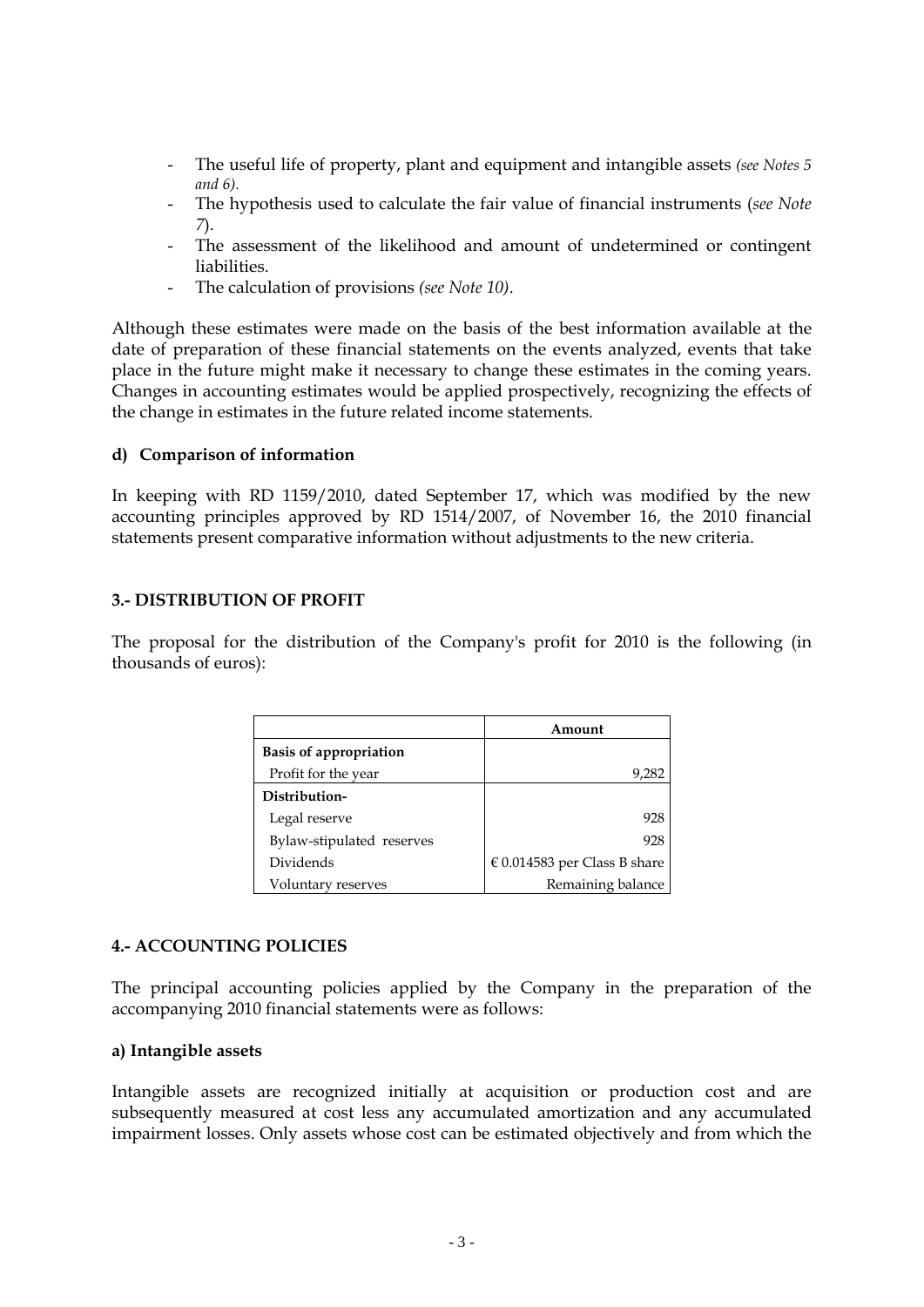Company considers it probable that future economic benefits will be generated are recognized. These assets are amortized over their years of useful life.

"*Computer software*" includes the amounts paid to develop specific computer programs or the amounts incurred in acquiring from third parties the licenses to use programs. Computer software is amortized using the straight-line method over a period ranging from four to six years, depending on the type of program or development, from the date on which it is brought into service.

#### **b) Property, plant and equipment**

Property, plant and equipment are carried at cost, net of the related accumulated depreciation and of any impairment losses.

The costs of expansion, modernization or improvements leading to increased productivity, capacity or efficiency or to a lengthening of the useful lives of the assets are capitalized.

Period upkeep and maintenance expenses are charged directly to the income statement for the year in which they are incurred.

Property, plant and equipment are depreciated by the straight-line method at annual rates based on the years of estimated useful life of the related assets, the detail being as follows:

|                                                                                                             | Years of<br>estimated<br>useful life |
|-------------------------------------------------------------------------------------------------------------|--------------------------------------|
| Buildings and structures<br>Other fixtures and furniture<br>Other items of property, plant and<br>equipment | 50<br>10<br>$4 - 10$                 |

#### **c) Impairment losses**

At the end of each reporting period, or whenever it is considered necessary, the Company reviews the carrying amounts of its assets to determine whether there is any indication that those assets might have suffered an impairment loss. If any such indication exists, the recoverable amount of the asset is estimated in order to determine the amount of the impairment loss (if any).

Recoverable amount is the higher of fair value less costs to sell and value in use. Value in use is taken to be the present value of the estimated future cash flows to derive from the asset based on the most recent budgets approved by management.

If the recoverable amount is lower than the asset's carrying amount, the related impairment loss is recognized in the consolidated income statement for the difference.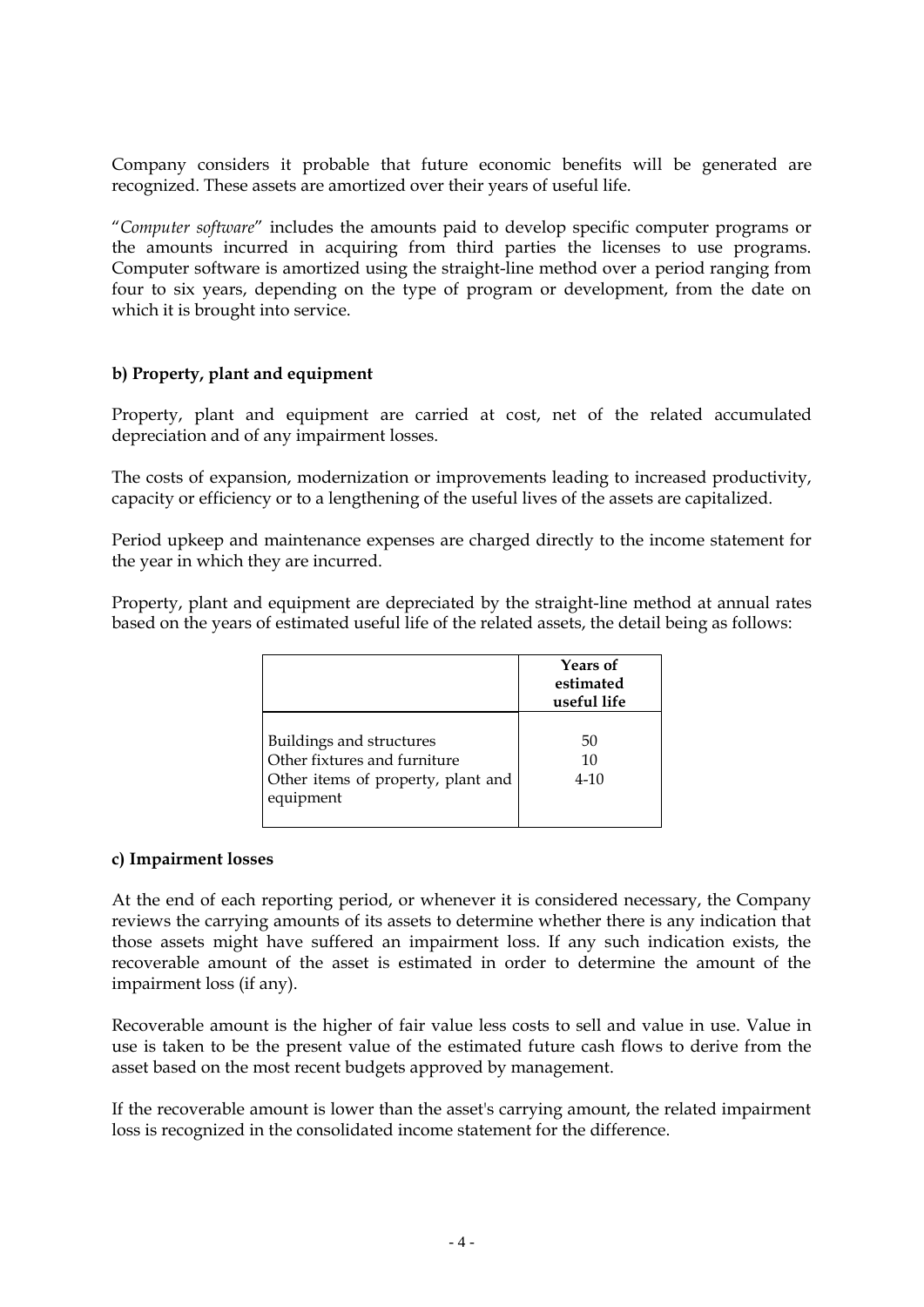Impairment losses recognized on an asset in previous years are reversed when there is a change in the estimate of its recoverable amount by increasing the carrying amount of the asset up to the limit of the carrying amount that would have been determined had no impairment loss been recognized for the asset. The reversal of the impairment loss is recognized immediately as income in the consolidated income statement.

#### **d) Financial instruments**

As the head of the Group, the Company prepares consolidated financial statements. The 2010 consolidated financial statements were prepared in accordance with International Financial Reporting Standards (IFRSs) as approved by European Commission Regulations. The main aggregates of the PRISA Group's consolidated financial statements for 2010, prepared in accordance with IFRSs, are as follows:

|                        | Thousands of<br>euros  |
|------------------------|------------------------|
| Total assets<br>Equity | 8,151,454<br>2,650,185 |
| Loss for the year      | (72, 870)              |

#### **Financial assets-**

#### *Equity investments in Group companies, jointly controlled entities and associates*

Equity investments in Group companies, jointly controlled entities and associates are measured at cost net, where appropriate, of any accumulated impairment losses.

The amount of the adjustment for impairment is the difference between the carrying amount and recoverable amount, taken to be the higher of fair value less costs to sell and the present value of the estimated future cash flows from the investment. Unless the recoverable amount of the investment can be determined by its market value, it is based on the value of the equity of the investee, adjusted by the amount of the unrealized gains existing at the measurement date.

Of the impairment losses recognized at December 31, 2010, EUR 250,322 thousand were recognized under "*Provisions for third-party liability" (see Notes 4-i and 10).*

#### *Loans and receivables*

These assets are recognized at amortized cost, i.e. cash delivered less principal repayments, plus accrued interest receivable in the case of loans and the present value of the related consideration in the case of receivables.

The Company recognizes the related impairment allowance for the difference between the recoverable amount of the receivables and their carrying amount.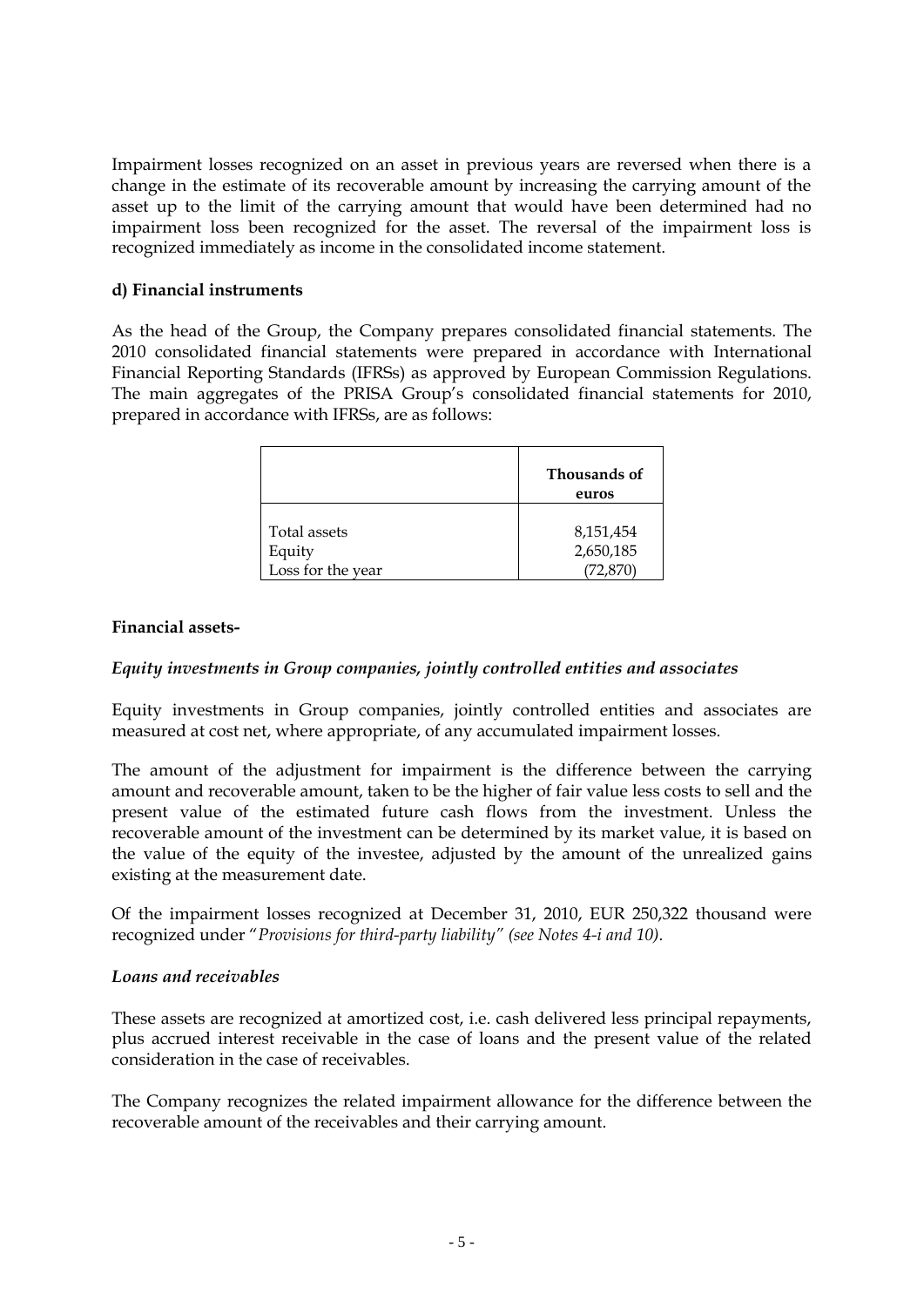#### *Held-to-maturity investments*

Investments that the Company has the positive intention and ability to hold to the date of maturity. They are carried at amortized cost.

#### *Available-for-sale financial assets*

This category includes the remaining assets not included in the categories above. These are almost entirely equity investments. These assets are carried on the balance sheet at fair value when this can be measured reliably. Any changes in fair value are recognized under equity until the asset is disposed of or there has been a permanent decrease in its value.

The accrued returns, in the form of interest or dividends, are recognized in the income statement.

#### **Financial liabilities-**

#### *Loans and payables*

Loans, bonds and other similar liabilities are carried at the amount received, net of transaction costs. Interest expenses, including premiums payable on settlement or redemption and transaction costs, are recognized in the income statement on an accrual basis using the effective interest method. The amount accrued and not paid is added to the carrying amount of the instrument if settlement is not made in the accrual period.

Payables are recognized initially at market value and are subsequently measured at amortized cost using the effective interest method.

The Company derecognizes financial liabilities when the obligations that generated them have been extinguished.

#### *Compound financial instruments*

Compound financial instruments are non-derivative instruments that have both a liability and an equity component.

The Group recognizes, measures and presents the liability and equity components created by a single financial instrument separately.

The Group distributes the value of its instruments in accordance with the following criteria which, barring error, will not be subsequently reviewed.

- a. The liability component is recognized by measuring the fair value of a similar liability that does not have an associated equity component.
- b. The equity component is measured at the difference between the initial amount and the amount assigned to the liability component.
- c. The transaction costs are distributed in the same proportion.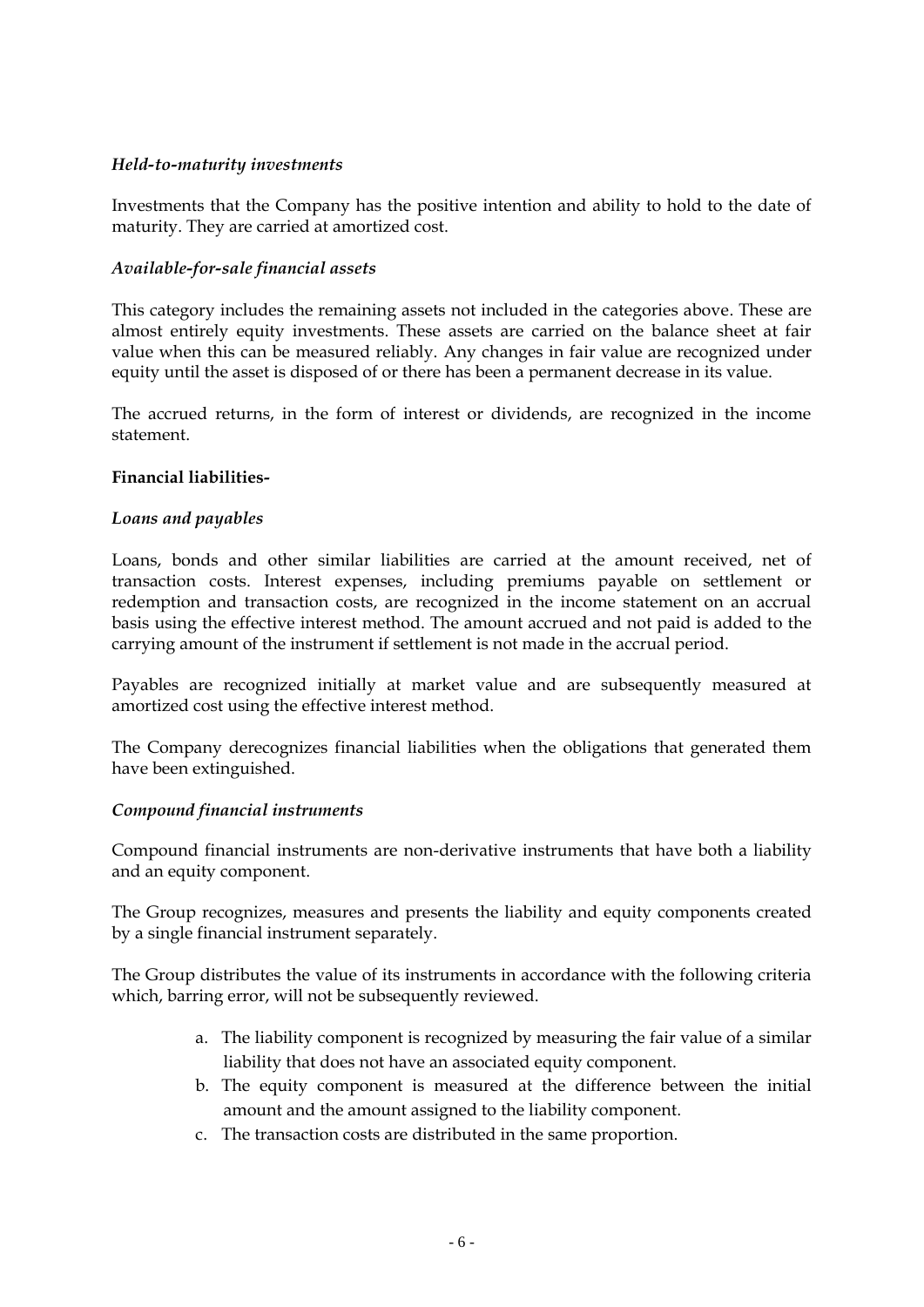#### **Treasury shares**

Treasury shares are measured at acquisition cost with a debit balance under "*Equity*." Gains and losses on the acquisition, sale, issue, retirement or impairment of treasury shares are recognized directly in equity in the accompanying balance sheet.

#### **e) Derivative financial instruments and hedge accounting**

The Company is exposed to interest rate risk since its bank borrowings and payables to Group companies bear interest at floating rates. In this regard, the Company arranges interest rate hedges, basically through contracts providing for interest rate caps, when the market outlook makes it advisable to do so.

These cash flow hedging derivatives are measured at fair value at the arrangement date. The subsequent changes in the fair value of the effective portion of the hedge are recognized in "*Valuation adjustments*" and are not transferred to the income statement until the losses or gains on the hedged transactions are recognized therein or until the maturity date of transactions. The ineffective portion of the hedge is recognized directly in profit or loss.

Changes in the value of these financial instruments are recognized as finance costs or finance income for the year, since by their nature they do not qualify for hedge accounting.

For instruments settled at a variable amount of shares or in cash, the Company recognizes a derivative financial liability when measuring these financial instruments using the Black-Scholes model.

#### **f) Foreign currency transactions**

Foreign currency transactions are translated to the Company's functional currency (euros) at the exchange rates ruling at the transaction date. During the year, differences arising between the result of applying the exchange rates initially used and that of using the exchange rates prevailing at the date of collection or payment are recognized as finance income or finance costs in the income statement.

At the end of the reporting period, foreign currency on hand and the receivables and payables denominated in foreign currencies are translated to euros at the exchange rates then prevailing. Any gains or losses on such translation are recognized in the income statement.

#### **g) Income tax**

Income tax expense (tax income) represents the sum of the current tax expense (current tax income) and the deferred tax expense (deferred tax income).

The current income tax expense is the amount payable by the Company as a result of income tax settlements for a given year. Tax credits and other tax benefits, excluding tax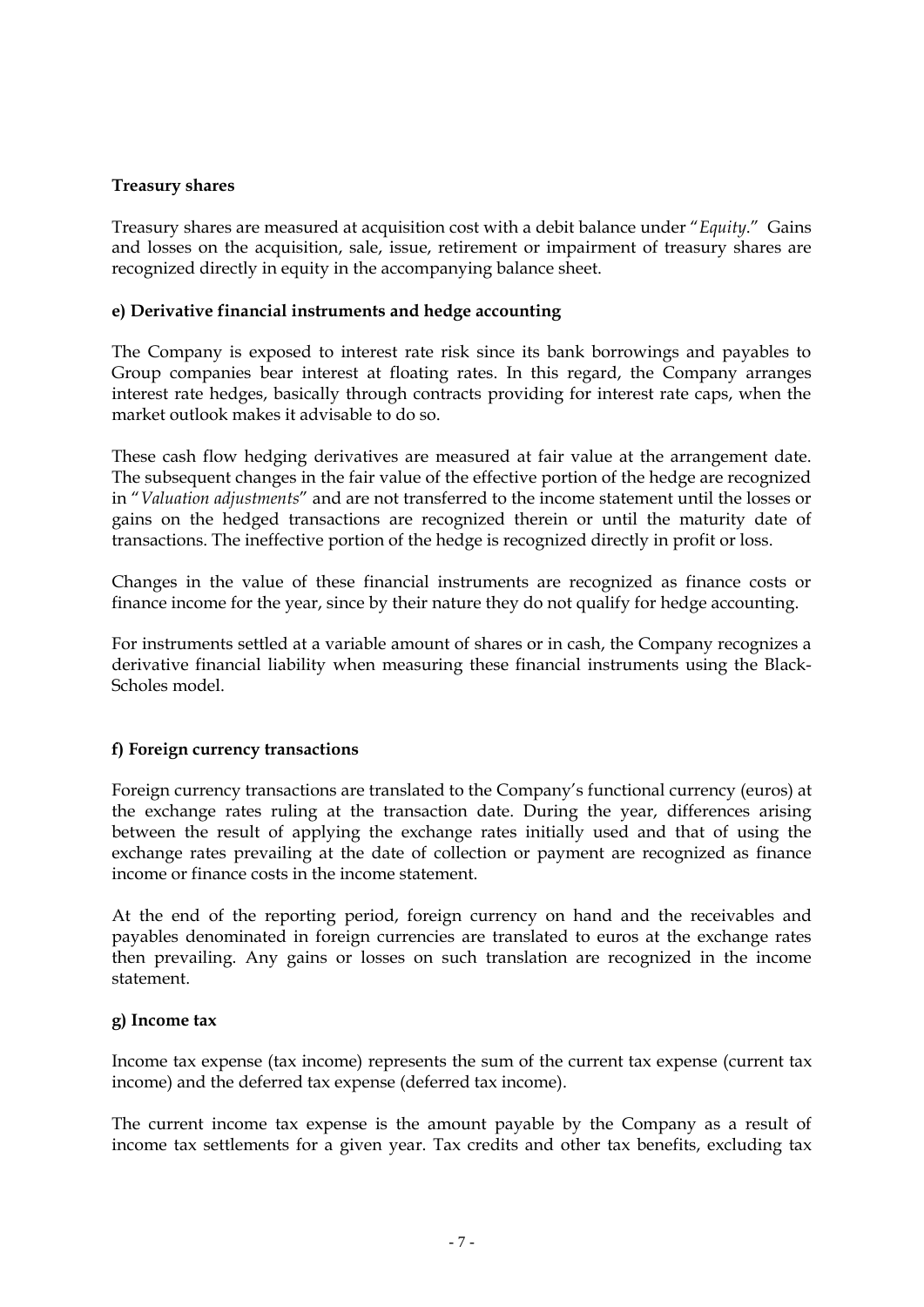withholdings and prepayments and tax loss carryforwards from prior years effectively offset in the current year reduce the current income tax expense.

The deferred tax expense or income relates to the recognition and derecognition of deferred tax assets and liabilities.

Deferred tax assets and liabilities arise from temporary differences defined as the amounts expected to be payable or recoverable in the future which result from differences between the carrying amounts of assets and liabilities and their tax bases. These amounts are measured at the tax rates that are expected to apply in the period when the asset is realized or the liability is settled.

Deferred tax assets may also arise from the carryforward of unused tax loss and unused tax credits.

Deferred tax assets are recognized to the extent that it is considered probable that the Company will have sufficient taxable profits in the future against which can be utilized and the deferred tax assets do not arise from the initial recognition of an asset or liability in a transaction that is not a business combination and, at the time of the transaction, affects neither accounting profit (loss) nor taxable profit or loss.

The deferred tax assets recognized are reassessed at the end of each reporting period and the appropriate adjustments are made to the extent that there are doubts as to their future recoverability. Also, unrecognized deferred tax assets are reassessed at the end of each reporting period and are recognized to the extent that it has become probable that they will be recovered through future taxable profits.

Deferred tax liabilities are recognized for all taxable temporary differences, except for those arising from the initial recognition of goodwill or of other assets and liabilities in a transaction that is not a business combination and affects neither accounting profit (loss) nor taxable profit (tax loss) and except for those associated with investments in subsidiaries, associates and joint ventures in which the Company is able to control the timing of the reversal of the temporary difference and it is probable that the temporary difference will not reverse in the foreseeable future.

Current and deferred tax assets and liabilities arising from transactions charged or credited directly to equity are also recognized in equity.

The Company files consolidated tax returns as Parent of tax group number 2/91 as permitted by the Consolidated Spanish Corporation Tax Law approved by Legislative Royal Decree 4/2004, of March 5.

As Parent of the group, the Company recognizes the adjustments relating to the consolidated tax group, by recognizing the temporary differences and the corresponding deferred tax asset arising as a result of the change in impairment losses on the Company's investments in companies in the consolidated tax group, provided that it considers that these impairment losses will be reversed.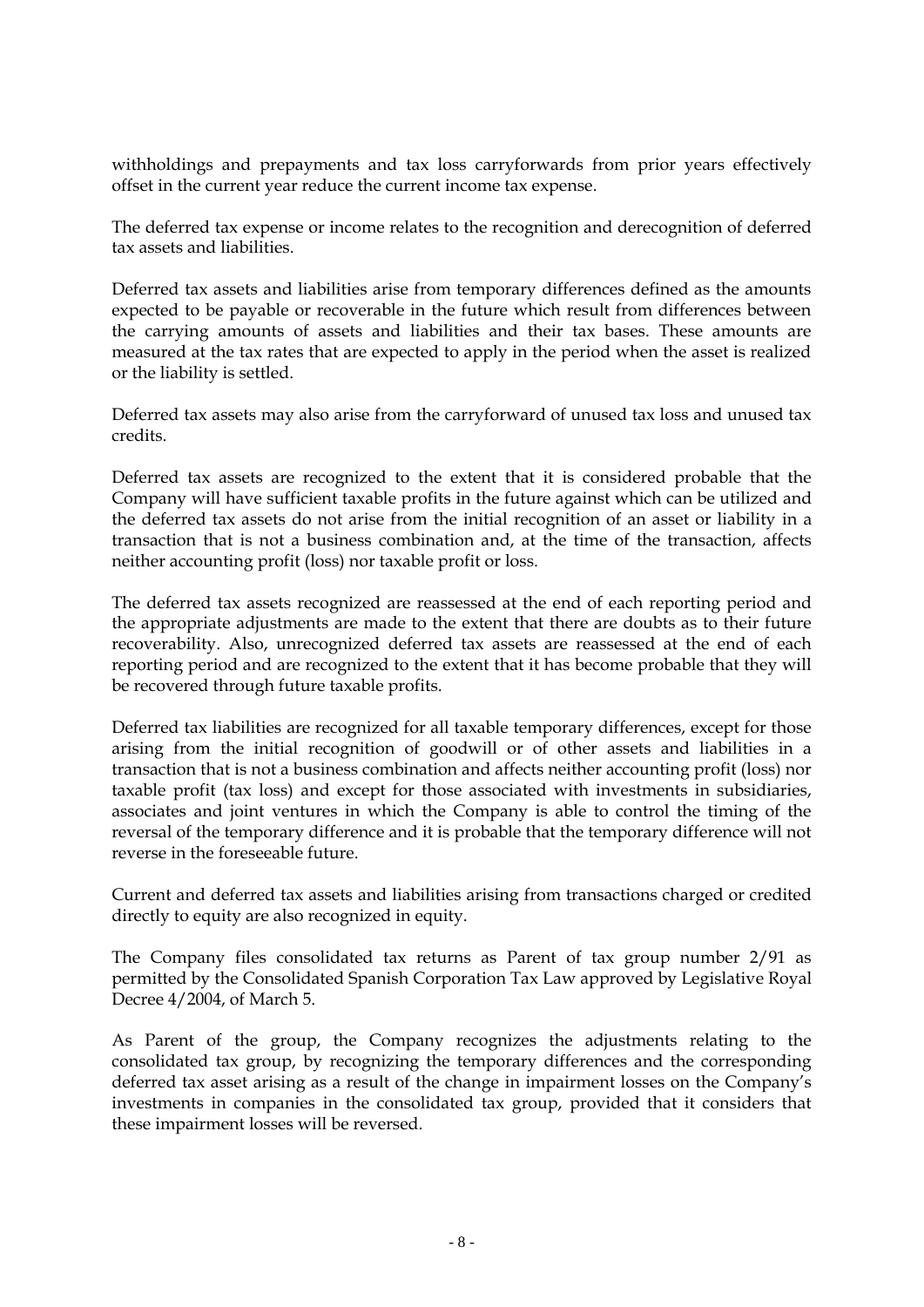#### **h) Income and expenses**

Revenue and expenses are recognized on an accrual basis, regardless of when the resulting monetary or financial flow arises.

Revenue is measured at the fair value of the consideration received or receivable and represents the amounts receivable for the goods and services provided in the normal course of business, net of discounts, VAT and other sales-related taxes.

Interest income from financial assets is recognized using the effective interest method and dividend income is recognized when the shareholder's right to receive payment has been established.

#### **i) Provisions and contingencies**

The present obligations at the balance sheet date arising from past events which could give rise to a loss for the Company, which is uncertain as to its amount and timing are recognized as provisions in the balance sheet at the present value of the most probable amount that it is considered that the Company will have to pay to settle the obligation *(see Note 10).* 

The "Provision for taxes" relates to the estimated amount of the tax debts whose exact amount or date of payment has not yet been determined, since they depend on the fulfillment of certain conditions.

The *"Provision for third-party liability"* relates to the estimated amount required to meet the Company's liability, as the majority shareholder, for the portion of the losses incurred at investees whose equity has become negative and which must be restored by their shareholders.

#### **j) Current/non-current classification**

Assets and liabilities maturing within twelve months from the balance sheet date are classified as current items and those maturing within more than twelve months are classified as non-current items.

#### **k) Share-based payment**

The Company makes equity-settled share-based payments to certain employees which are recognized at fair value at the grant date using the Black-Scholes pricing model and are charged to income on a straight-line basis over the vesting period, based on the Company's estimate of the shares that will eventually be delivered, with a credit *to "Equity - Other reserves."*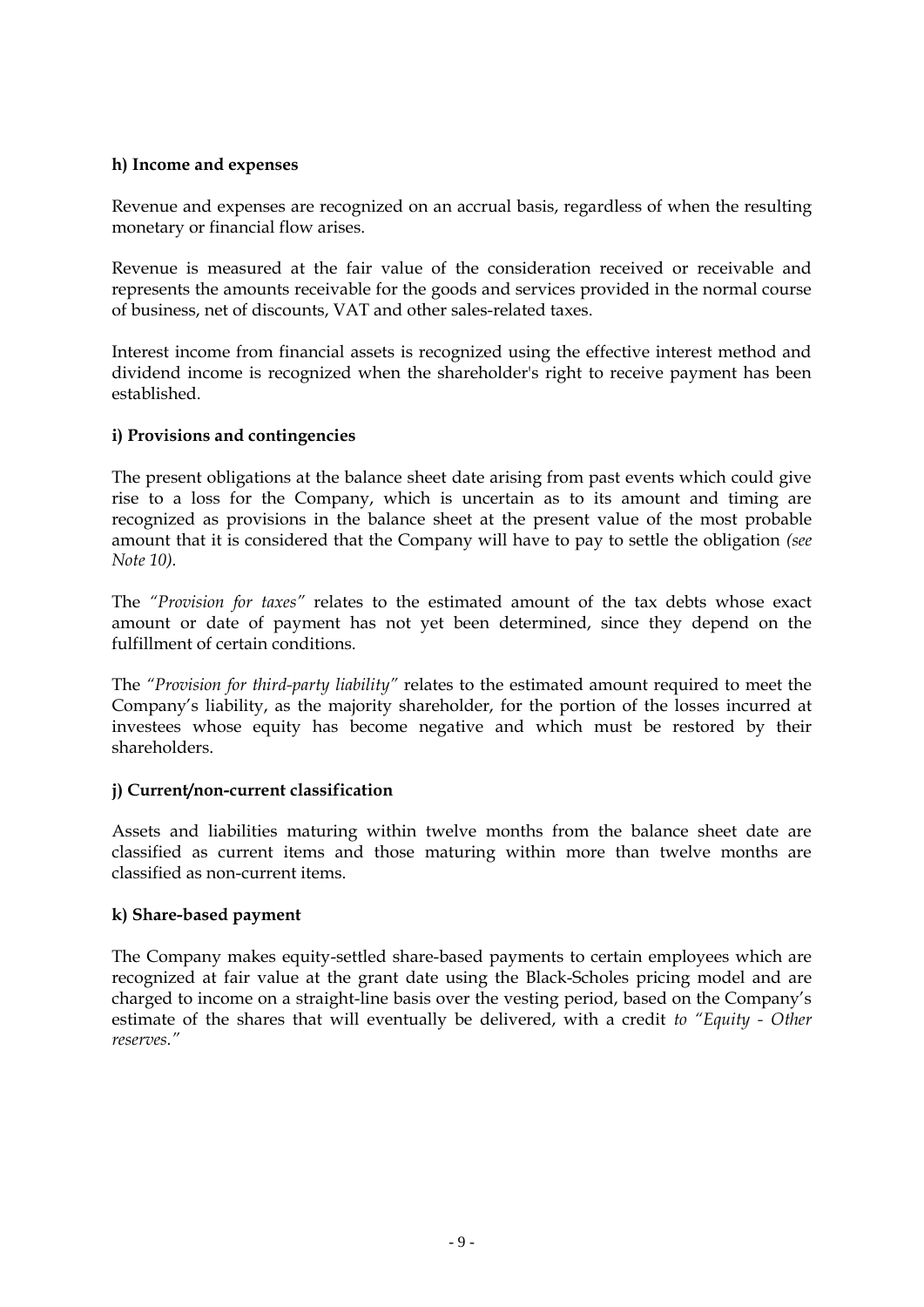#### **l) Related party transactions**

Related party transactions are a part of the Company's normal business activities (in terms of their purpose and terms and conditions). Sales to related parties are carried out on an arm's length basis.

The most significant transactions performed with related companies are of a financial nature.

#### **5.- INTANGIBLE ASSETS**

The transactions performed in 2010 in the various intangible asset accounts and the related accumulated amortization are summarized as follows (in thousands of euros):

|                                   | <b>Balance at</b> |                               |       |       | <b>Balance</b> at |
|-----------------------------------|-------------------|-------------------------------|-------|-------|-------------------|
|                                   | 12/31/09          | Additions Disposals Transfers |       |       | 12/31/10          |
| $Cost-$                           |                   |                               |       |       |                   |
| Concessions, patents and other    | 60                |                               |       |       | 60                |
| Computer software                 | 18,019            | 69                            | (121) | 868   | 18,835            |
| Advances and intangible assets in |                   |                               |       |       |                   |
| progress                          | 1,624             | 73                            | (152) | (868) | 677               |
| <b>Total cost</b>                 | 19,703            | 142                           | (273) |       | 19,572            |
| <b>Accumulated amortization</b>   |                   |                               |       |       |                   |
| Concessions, patents and other    | (60)              |                               |       |       | (60)              |
| Computer software                 | (9, 149)          | (2,261)                       | 98    |       | (11, 312)         |
| Total accumulated amortization    | (9,209)           | (2,261)                       | 98    |       | (11, 372)         |
| Total intangible assets, net      | 10,494            | (2, 119)                      | (175) |       | 8.200             |

The 2010 additions to *"Advances and intangible assets in progress"* and *"Computer software"* relate mainly to the various projects which the Company is implementing in the framework of the Group's Technology Plan. As these projects in progress are completed they are transferred to *"Computer software."*

Disposals under *"Computer software"* amounting to EUR 23 million mainly correspond the sale of certain applications at their carrying amount to CSI Renting de Tecnología, S.A.U. within the framework of the agreement signed with Indra Sistemas, S.A. on December 23, 2009 which establishes the outsourcing of IT technology management systems and R&D projects for a seven-year period.

At December 31, 2010, the Company's fully amortized intangible assets in use amounted to EUR 4,830 thousand (December 31, 2009: EUR 4,714 thousand).

There are no restrictions on title to or future purchase obligations for intangible assets.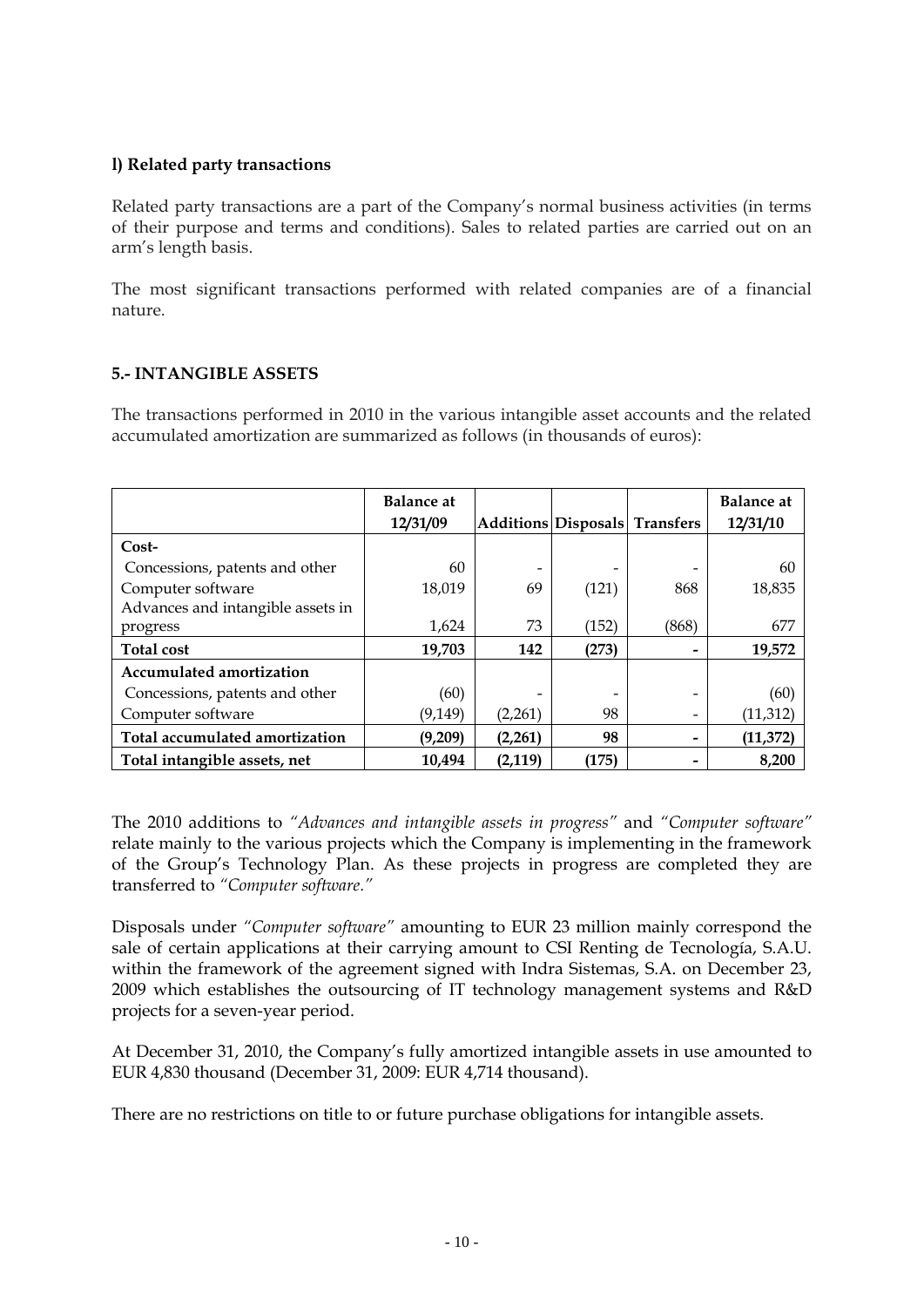#### **2009**

The transactions performed in 2009 in the various intangible asset accounts and the related accumulated amortization are summarized as follows (in thousands of euros):

|                                   | <b>Balance at</b> |                  |                  | <b>Balance</b> at |
|-----------------------------------|-------------------|------------------|------------------|-------------------|
|                                   | 12/31/08          | <b>Additions</b> | <b>Transfers</b> | 12/31/09          |
| $Cost-$                           |                   |                  |                  |                   |
| Concessions, patents and other    | 60                |                  |                  | 60                |
| Computer software                 | 16,803            | 759              | 457              | 18,019            |
| Advances and intangible assets in |                   |                  |                  |                   |
| progress                          | 1,943             | 138              | (457)            | 1,624             |
| <b>Total cost</b>                 | 18,806            | 897              |                  | 19,703            |
| <b>Accumulated amortization</b>   |                   |                  |                  |                   |
| Concessions, patents and other    | (60)              |                  | -                | (60)              |
| Computer software                 | (6,942)           | (2,207)          | -                | (9, 149)          |
| Total accumulated amortization    | (7,002)           | (2,207)          |                  | (9,209)           |
| Total intangible assets, net      | 11,804            | (1,310)          |                  | 10,494            |

#### **6.- PROPERTY, PLANT AND EQUIPMENT**

The transactions performed in 2010 in the various property, plant and equipment accounts and the related accumulated depreciation are summarized as follows (in thousands of euros):

|                                    | Balance at |                  |                  | <b>Balance at</b> |
|------------------------------------|------------|------------------|------------------|-------------------|
|                                    | 12/31/09   | <b>Additions</b> | <b>Disposals</b> | 12/31/10          |
| Cost-                              |            |                  |                  |                   |
| <b>Buildings</b>                   | 310        |                  |                  | 310               |
| Other fixtures and furniture       | 4,057      | 81               | (6)              | 4,132             |
| Other items of property, plant and |            |                  |                  |                   |
| equipment                          | 5,551      | 46               | (1, 323)         | 4,274             |
| <b>Total cost</b>                  | 9,918      | 127              | (1, 329)         | 8,716             |
| <b>Accumulated amortization</b>    |            |                  |                  |                   |
| <b>Buildings</b>                   | (64)       | (7)              | -                | (71)              |
| Other fixtures and furniture       | (2,766)    | (231)            |                  | (2,997)           |
| Other items of property, plant and |            |                  |                  |                   |
| equipment                          | (4, 135)   | (207)            | 898              | (3, 444)          |
| Total accumulated amortization     | (6,965)    | (445)            | 898              | (6, 512)          |
| Total property, plant and          |            |                  |                  |                   |
| equipment, net                     | 2,953      | (318)            | (431)            | 2,204             |

Disposals under *"Other items of property, plant and equipment"* amounting to EUR 425 thousand correspond mainly to the sale of data processing equipment at its carrying amount to CSI Renting de Tecnología, S.A.U. within the framework of the agreement signed with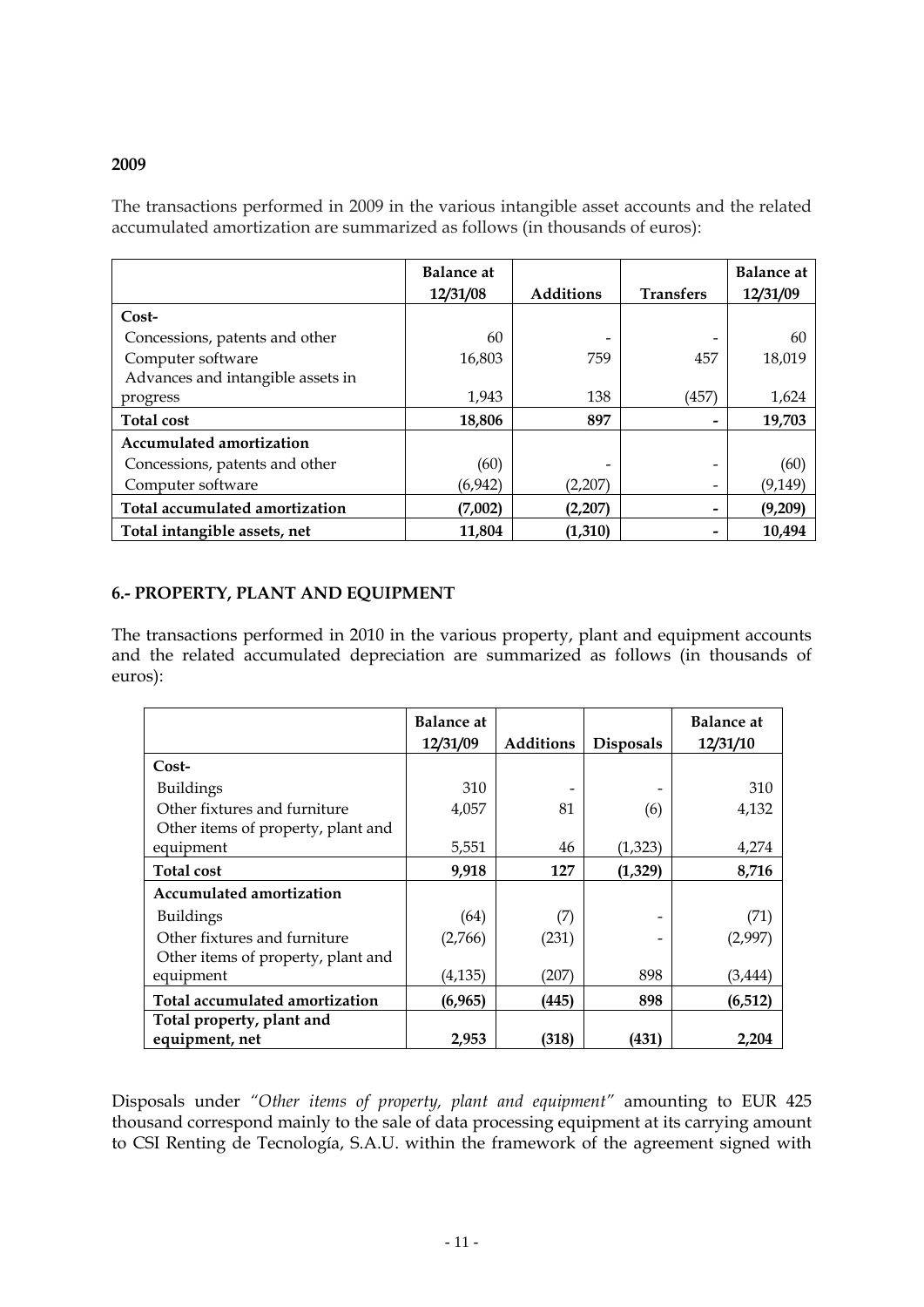Indra Sistemas, S.A. on December 23, 2009 establishing the outsourcing of IT technology management systems and R&D projects for a seven-year period.

At December 31, 2010, the Company's fully depreciated property, plant and equipment in use amounted to EUR 4,994 thousand (December 31, 2009: EUR 4,906 thousand).

There are no restrictions on title to or future purchase obligations for property, plant and equipment.

The Company takes out insurance policies to adequately cover the replacement value of its assets.

#### **2009**

The transactions performed in 2009 in the various property, plant and equipment accounts and the related accumulated depreciation are summarized as follows (in thousands of euros):

|                                    | <b>Balance at</b> |                  |                  | <b>Balance</b> at |
|------------------------------------|-------------------|------------------|------------------|-------------------|
|                                    | 12/31/08          | <b>Additions</b> | <b>Disposals</b> | 12/31/09          |
| Cost-                              |                   |                  |                  |                   |
| <b>Buildings</b>                   | 310               |                  |                  | 310               |
| Other fixtures and furniture       | 3,983             | 74               |                  | 4,057             |
| Other items of property, plant and |                   |                  |                  |                   |
| equipment                          | 5,462             | 90               | (1)              | 5,551             |
| <b>Total cost</b>                  | 9,755             | 164              | (1)              | 9,918             |
| <b>Accumulated amortization</b>    |                   |                  |                  |                   |
| <b>Buildings</b>                   | (57)              | (7)              |                  | (64)              |
| Other fixtures and furniture       | (2,536)           | (230)            |                  | (2,766)           |
| Other items of property, plant and |                   |                  |                  |                   |
| equipment                          | (3,622)           | (514)            | 1                | (4, 135)          |
| Total accumulated amortization     | (6,215)           | (751)            | 1                | (6,965)           |
| Total property, plant and          |                   |                  |                  |                   |
| equipment, net                     | 3,540             | (587)            |                  | 2,953             |

#### **7.- FINANCIAL INSTRUMENTS**

#### **7.1.- FINANCIAL ASSETS**

The detail of *"Financial assets"* in the balance sheets at December 31, 2010 and 2009, based on the nature of the transactions, is as follows: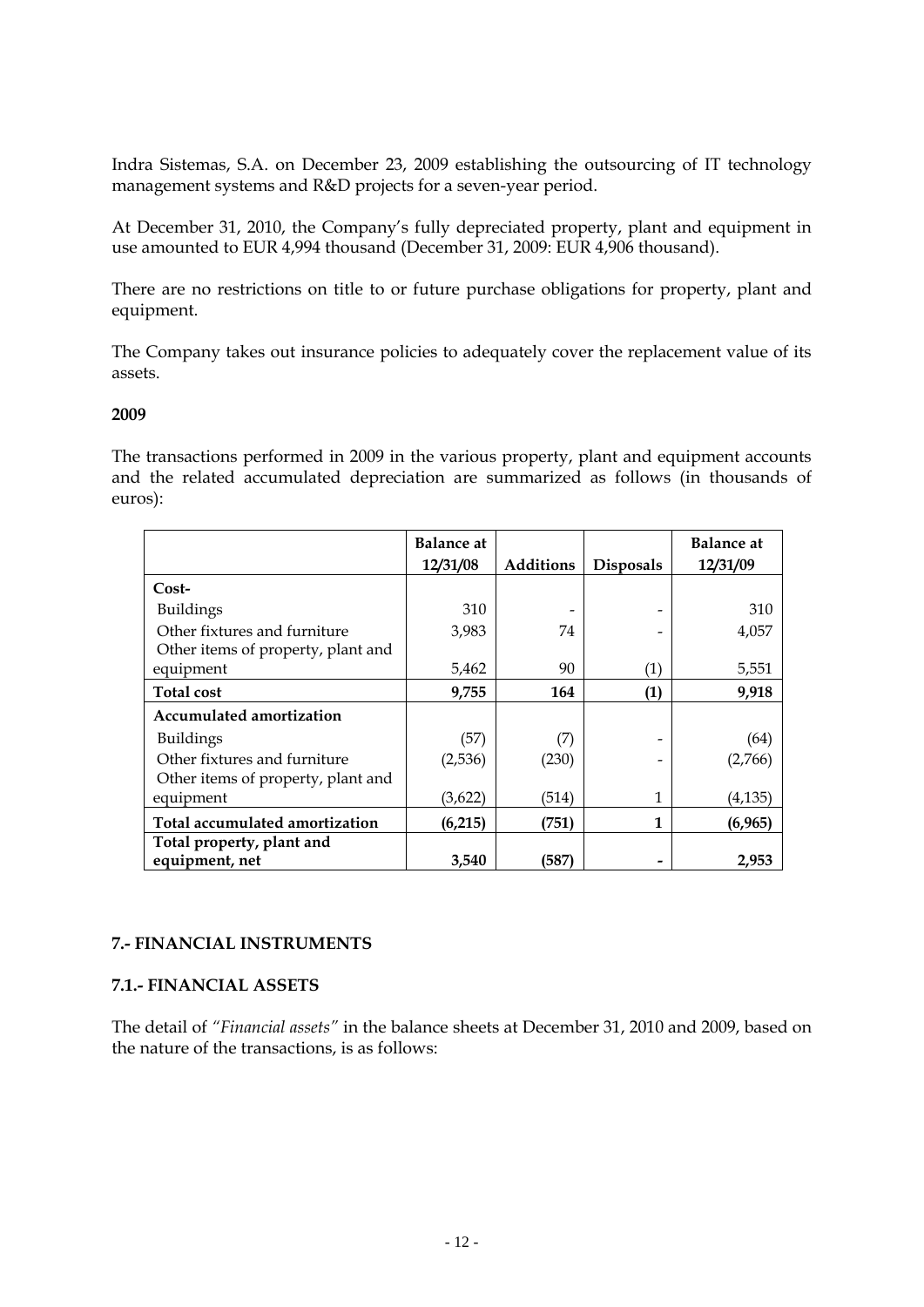|                                        |                           |             |                           | Thousands of euros |                           |          |           |           |
|----------------------------------------|---------------------------|-------------|---------------------------|--------------------|---------------------------|----------|-----------|-----------|
|                                        |                           | Non-current |                           |                    |                           | Current  |           |           |
| <b>Classes</b>                         | <b>Equity instruments</b> |             | Loans,<br>derivatives and |                    | Loans,<br>derivatives and |          |           |           |
| Categories                             |                           |             | other                     |                    | other                     |          | Total     |           |
|                                        | 12/31/10                  | 12/31/09    | 12/31/10                  | 12/31/09           | 12/31/10                  | 12/31/09 | 12/31/10  | 12/31/09  |
| Group companies and<br>associates      | 5,464,044                 | 4,873,003   | 201,406                   | 183,815            | 149,220                   | 145,065  | 5,814,670 | 5,201,883 |
| Loans and receivables                  |                           |             |                           |                    |                           | 935      |           | 935       |
| Held-to-maturity<br>investments        |                           |             | 8,826                     | 8,185              |                           |          | 8,826     | 8,185     |
| Available-for-sale financial<br>assets |                           |             |                           | 4,425              |                           |          |           | 4,425     |
| Total                                  | 5,464,044                 | 4,873,003   | 210,232                   | 196,425            | 149,220                   | 146,000  | 5,823,496 | 5,215,428 |

#### **Equity investments in Group companies and associates**

The transactions performed in 2010 in this category of financial assets, are summarized as follows (in thousands of euros):

|                                | <b>Balance</b> at |                  |                  |                  | <b>Balance</b> at |
|--------------------------------|-------------------|------------------|------------------|------------------|-------------------|
|                                | 12/31/09          | <b>Additions</b> | <b>Transfers</b> | <b>Disposals</b> | 12/31/10          |
| Cost                           |                   |                  |                  |                  |                   |
| Investments in group companies | 5,058,157         | 649,542          |                  | (21, 943)        | 5,685,756         |
| Investments in associates      |                   |                  | 4,637            |                  | 4,637             |
| <b>Total cost</b>              | 5,058,157         | 649,542          | 4,637            | (21, 943)        | 5,690,393         |
| <b>Impairment losses</b>       |                   |                  |                  |                  |                   |
| In Group companies             | (185, 154)        | (46, 834)        |                  | 6,029            | (225, 959)        |
| In associates                  |                   | (390)            |                  |                  | (390)             |
| <b>Total impairment losses</b> | (185, 154)        | (47, 224)        |                  | 6,029            | (226, 349)        |
| Group companies and associates | 4,873,003         | 602,318          | 4,637            | (15, 913)        | 5,464,044         |
| Other equity instruments       | 4,425             | 106              | (4,637)          | 106              |                   |
| Total equity instruments       | 4,877,428         | 602,424          |                  | (15,808)         | 5,464,044         |

The main direct and indirect investments of Promotora de Informaciones, S.A. are listed in *Appendix I and Appendix II*, respectively.

In 2010, an impairment loss of EUR 45 million was recognized on the income statement for Media Capital's goodwill. This impairment was mainly due to the increased applicable discount rate resulting from the increase in country risk for investments in Portugal and the decision to cease video distribution activity.

EUR 650 million recognized under *"Additions"* arose as a result of the capital increase approved by Prisa's shareholders in general meeting on November 27, 2010, which were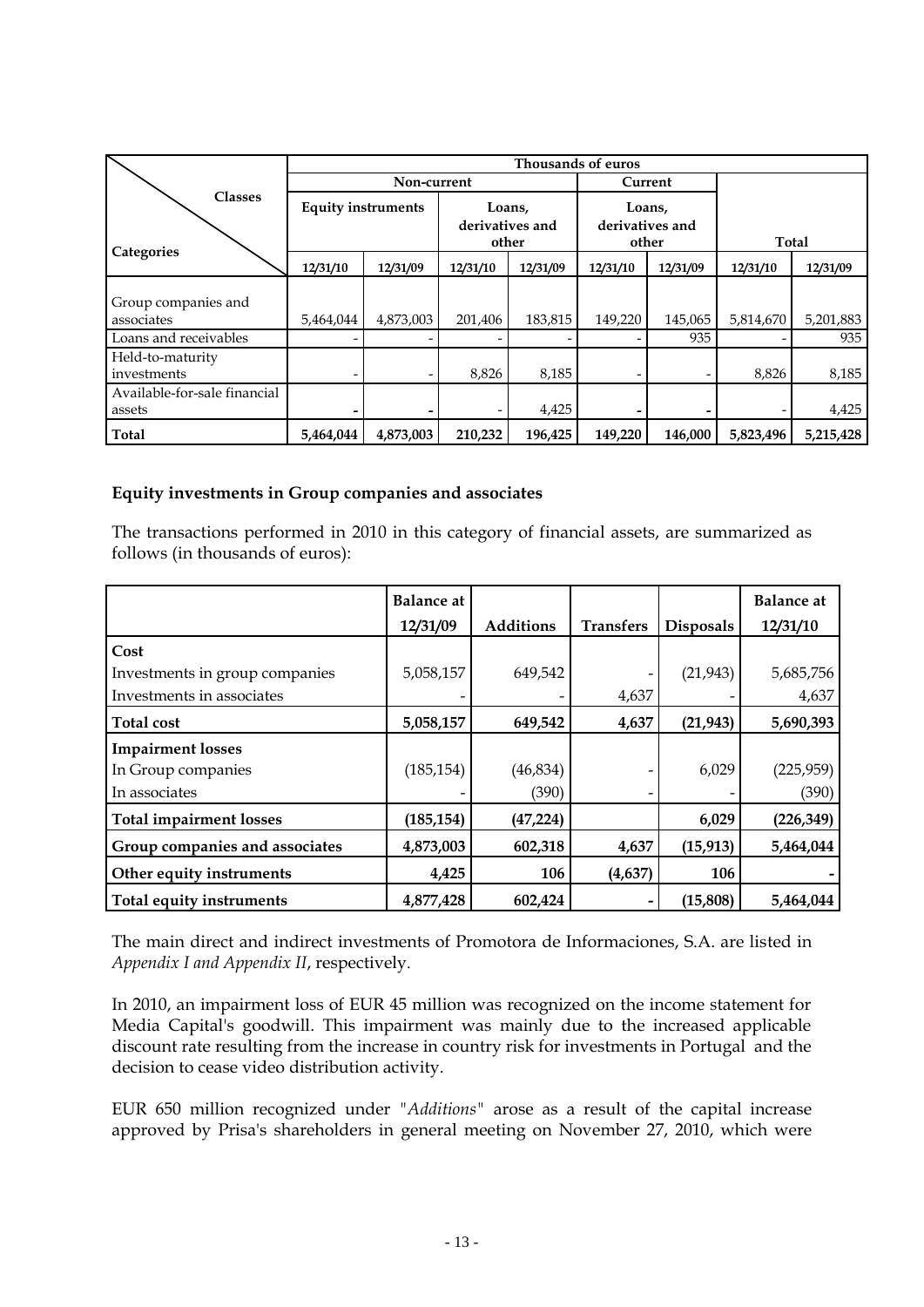subscribed against non-monetary contributions consisting of the Company's ordinary shares and warrants from Liberty Acquisition Holdings Virginia, Inc. *(see Notes 1.b, 7.2 and 7.4).* 

*"Disposals"* correspond to the sale of the 25% stake in Grupo Santillana de Ediciones, S.L. to DLJ South American Partners LP (DLJSAP) on April 29, 2010. Cash proceeds from the sale amounted to EUR 279 million. The shares acquired by DLJSAP are preference shares which grant the right to receive a preferential minimum yearly dividend of USD 25.8 million. The net EUR 254 million gain on this sale was recognized under *"Finance income –Gains on disposal of equity instruments*" on the 2010 income statement.

#### **2009**

|                                | <b>Balance at</b> |                  |                  | <b>Balance</b> at |
|--------------------------------|-------------------|------------------|------------------|-------------------|
|                                | 12/31/08          | <b>Additions</b> | <b>Disposals</b> | 12/31/09          |
| Cost                           |                   |                  |                  |                   |
| Investments in Group companies | 5,061,618         | 176              | (3,637)          | 5,058,157         |
| Investments in associates      | 3,267             |                  | (3,267)          |                   |
| <b>Total cost</b>              | 5,064,885         | 176              | (6,904)          | 5,058,157         |
| <b>Impairment losses</b>       |                   |                  |                  |                   |
| In Group companies             | (222, 872)        | (4,751)          | 42,469           | (185, 154)        |
| In associates                  | (3,268)           |                  | 3,268            |                   |
| <b>Total impairment losses</b> | (226,140)         | (4,751)          | 45,737           | (185, 154)        |
| Group companies and associates | 4,838,745         | (4, 575)         | 38,833           | 4,873,003         |
| Other equity instruments       |                   | 4,425            |                  | 4,425             |
| Total equity instruments       | 4,838,745         | (150)            | 38,833           | 4,877,428         |

The transactions performed in 2009 in this category of financial assets, are summarized as follows (in thousands of euros):

The disposals recognized relate mainly to the sale of the Company's 25% ownership interest in Inversiones en Radiodifusión, S.L. and the exchange of 23.05% of the Bolivian company Inversiones Grupo Multimedia de Comunicaciones, S.A. for 12% of the Spanish and Portuguese-language media chain V-me Media Inc. The net gain on the transactions amounted to EUR 921 million, recognized under "Gains on disposal of equity investments" in the 2009 income statement.

### **Impairment tests**

At the end of each reporting period, or whenever there are indications of impairment, the Company tests goodwill for impairment to determine whether it has suffered any permanent loss in value that reduces its recoverable amount to below its carrying amount. The recoverable amount of each cash- generating unit is the higher of value in use and the net selling price that would be obtained from the assets associated with the cash-generating unit.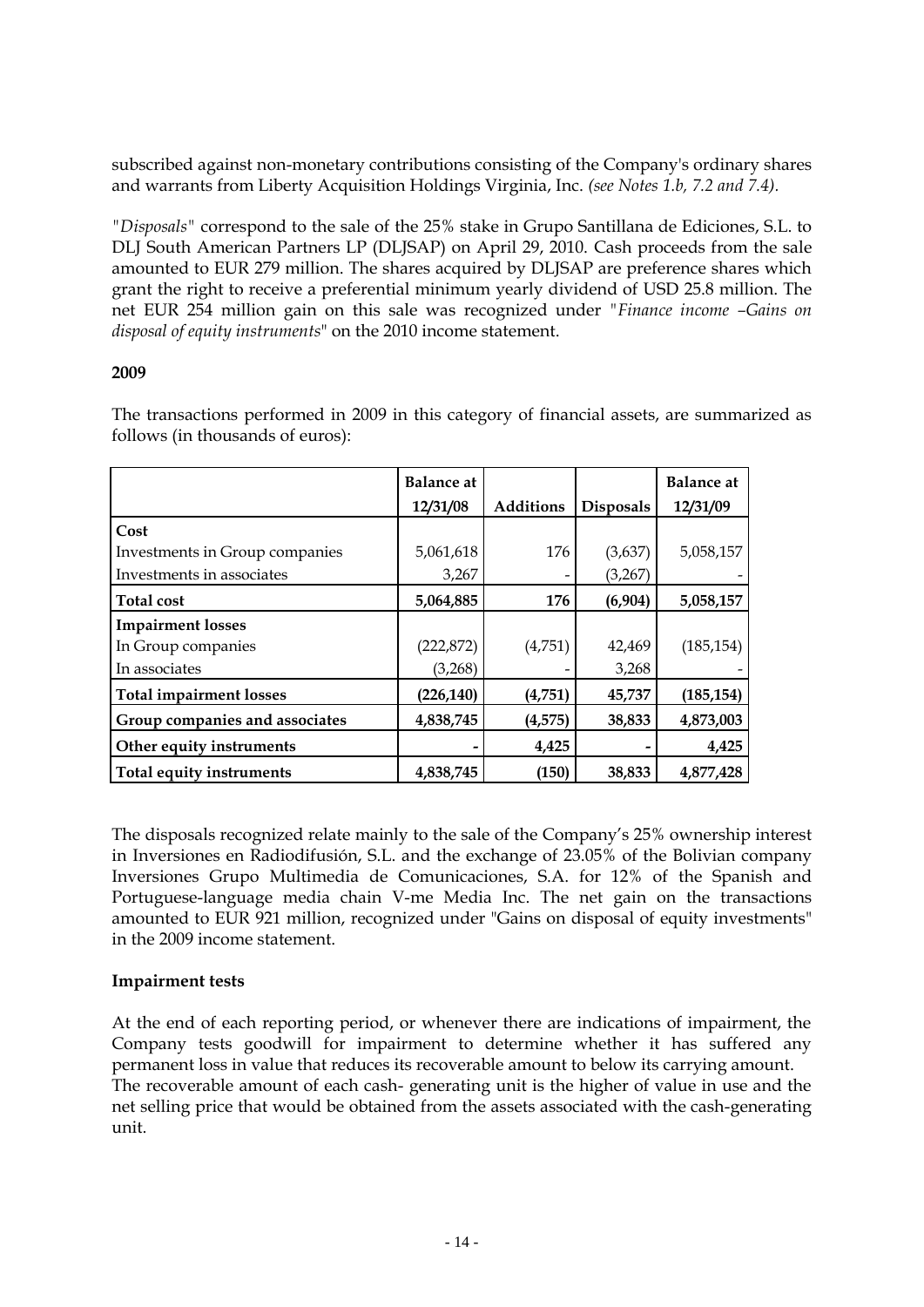Value in use was calculated on the basis of the estimated future cash flows based on the business plans most recently approved by management. These business plans include the best estimates available of income and costs of the cash-generating units using industry projections and future expectations.

These projections cover the following five years and include a residual value that is appropriate for each business, applying a constant expected growth rate ranging from 0% to 2.5% depending on the basis analyzed.

In order to calculate the present value of these flows, they are discounted at a rate that reflects the weighted average cost of capital employed adjusted for the country risk and business risk corresponding to each cash-generating unit. Therefore, in 2010 the rates used ranged from 7.7% to 9.3% depending on the business being analyzed.

*Loans to group companies and associates-*

*"Loans to group companies and associates"* includes mainly the loans granted to Group companies and associates, the detail being as follows:

| Group Company                               | Type of<br>loan | Final<br>Maturity | Balance at<br>12/31/09 | <b>Additions</b> | Transfer<br>to short<br>Term | Repayment | Balance at<br>12/31/10 |
|---------------------------------------------|-----------------|-------------------|------------------------|------------------|------------------------------|-----------|------------------------|
|                                             |                 |                   |                        |                  |                              |           |                        |
| Promotora de Emisoras de Televisión, S.A.   | Participating   | 2014              | 29,052                 |                  |                              |           | 29,052                 |
| Promotora de Emisoras, S.L.                 | Participating   | 2013              | 41,456                 |                  |                              |           | 41,456                 |
| Oficina del Autor, S.L.                     | Participating   | 2013              | 916                    |                  |                              | (916)     |                        |
| Prisa División Inmobiliaria, S.L.U.         | Participating   | 2013              |                        | 916              |                              |           | 916                    |
| Promotora de Actividades América 2010, S.L. | Participating   | 2011              | 877                    |                  |                              |           | 877                    |
| Promotora de Actividades América 2010, S.L. | Financial       | 2011              | 729                    | 211              |                              |           | 940                    |
| Grupo Media Capital SGPS, S.A.              | Financial       | 2012              | 16,554                 | 866              | (8,780)                      |           | 8,640                  |
| Prisaprint, S.L.                            | Financial       | 2012              | 94,231                 | 25,294           |                              |           | 119,525                |
| Group companies, total                      |                 |                   | 183,815                | 27,287           | (8,780)                      | (916)     | 201,406                |
| Associates companies                        |                 |                   |                        |                  |                              |           |                        |
| Group companies and associates, total       |                 |                   | 183,815                | 27,287           | (8,780)                      | (916)     | 201,406                |

The participating loans earn floating interest which is dependent upon the borrower achieving a certain volume of billings and/or earnings. The participating loans to Prisa División Inmobiliaria, S.L.U. (arising from its merger with Oficina del Autor, S.L.) and Promotora de Emisoras de Televisión, S.A. also earn interest tied to Euribor plus a market spread. The financial loans earn interest tied to Euribor plus a market spread.

#### *Current investments in Group companies and associates-*

The Company pools all the cash balances of the Prisa Group companies located in Spain through transfers from (to) the banks at which it has demand deposits. The balances in this connection earn and bear interest for the Company at rates tied to Euribor plus a spread. At December 31, 2010, this heading included EUR 132,802 thousand of balances and interest receivable from Group companies arising from the above-mentioned cash pooling.

This heading also includes, inter alia, the installments falling due within one year of the loans to Group companies and the accrued interest payable on these loans amounting to EUR 16,417 thousand.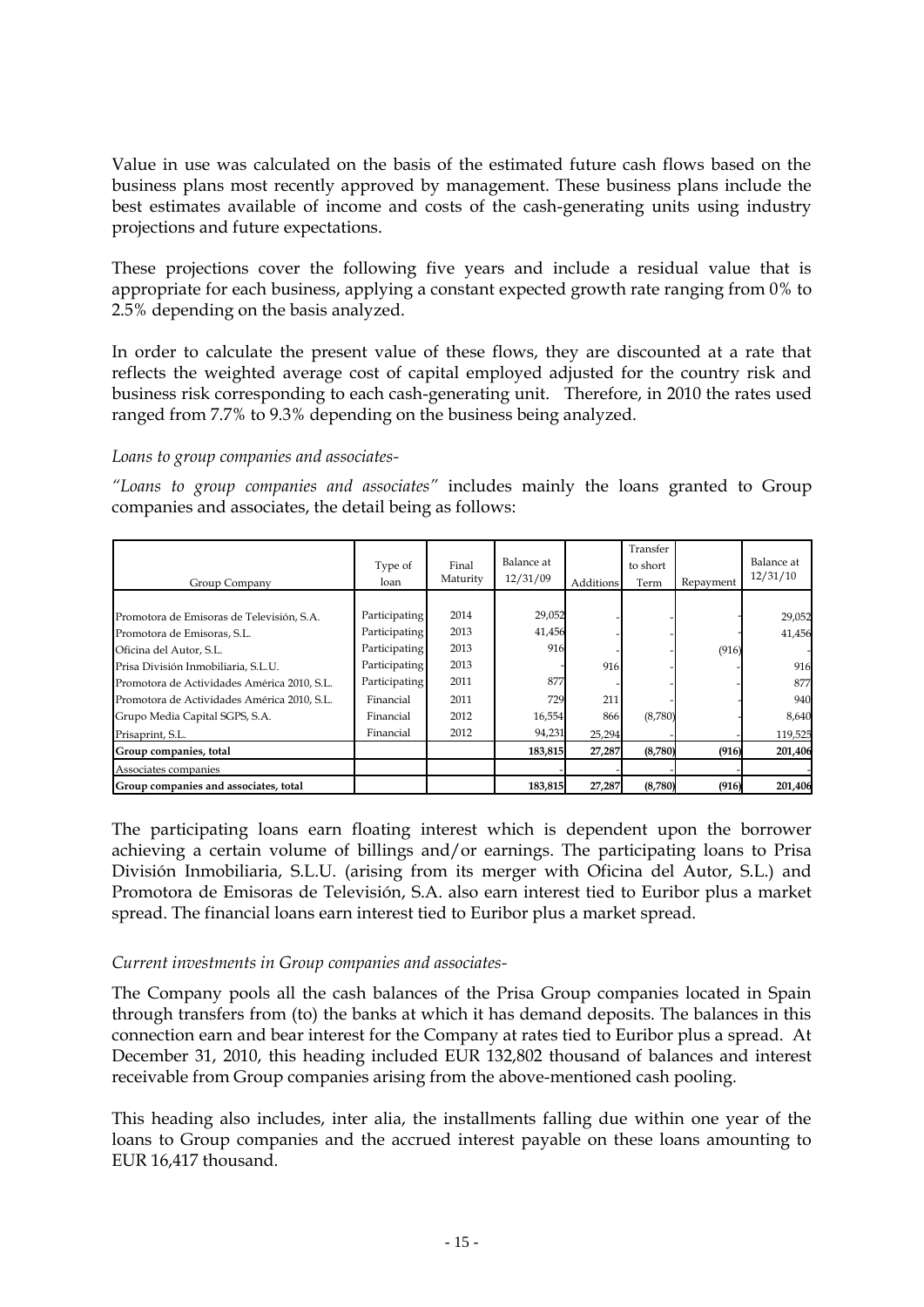### **7.2.- FINANCIAL LIABILITIES**

#### **Loans and payables**

|                | Thousands of euros |            |             |          |          |                    |          |                   |          |                          |                    |          |                   |           |
|----------------|--------------------|------------|-------------|----------|----------|--------------------|----------|-------------------|----------|--------------------------|--------------------|----------|-------------------|-----------|
| <b>Classes</b> |                    |            | Non current |          |          |                    |          |                   |          | <b>Short term</b>        |                    |          |                   |           |
|                |                    |            |             |          |          |                    |          |                   |          |                          |                    |          |                   |           |
|                |                    | Bank       | Debt        |          |          | <b>Derivatives</b> |          | <b>Bank</b>       |          | Debt                     | <b>Derivatives</b> |          |                   |           |
|                |                    | borrowings | securities  |          |          | and other          |          | borrowings        |          | securities               | and other          |          |                   | Total     |
| Categories     | 12/31/10           | 12/31/09   | 12/31/010   | 12/31/09 | 12/31/10 | 12/31/09           | 12/31/10 | 12/31/09          | 12/31/10 | 12/31/09                 | 12/31/10           | 12/31/09 | 12/31/10          | 12/31/09  |
| Loans and      |                    |            |             |          |          |                    |          |                   |          |                          |                    |          |                   |           |
| payables       |                    |            |             |          |          |                    |          |                   |          |                          |                    |          |                   |           |
|                | 2,881,856          | 1,568,602  | 159,695     |          | 122,321  | 22,991             | 252,602  | 2,232,565         | 5,505    | ۰.                       | 1,204,362          | 609,602  | 4,626,342         | 4,433,760 |
| Liabilities    |                    |            |             |          |          |                    |          |                   |          |                          |                    |          |                   |           |
| at fair        |                    |            |             |          |          |                    |          |                   |          |                          |                    |          |                   |           |
| value          |                    |            |             |          |          |                    |          |                   |          |                          |                    |          |                   |           |
| through        |                    |            |             |          |          |                    |          |                   |          |                          |                    |          |                   |           |
| profit or      |                    |            |             |          |          |                    |          |                   |          |                          |                    |          |                   |           |
| loss           |                    |            |             |          | 4,254    | 16,446             |          |                   |          | -                        | 9,152              |          | 13,406            | 16,446    |
| Total          | 2,881,856          | 1,568,602  | 159,695     |          | 126,575  | 39,437             |          | 252,602 2,232,565 | 5,505    | $\overline{\phantom{0}}$ | 1,213,514          |          | 609,602 4,639,748 | 4,450,206 |

#### **Bank borrowings**

At December 31, 2010, the Company's bank borrowings were as follows (in thousands of euros):

|                                     | <b>Maturity Date</b> | Limit     | Drawn down<br>amount maturing<br>at short term | Drawn down<br>amount maturing<br>at long term |
|-------------------------------------|----------------------|-----------|------------------------------------------------|-----------------------------------------------|
|                                     |                      |           |                                                |                                               |
| Syndicated loan and credit facility | 2013                 | 1,393,772 | 257,459                                        | 1,136,313                                     |
| Bridge loan                         | 2013                 | 1,553,396 |                                                | 1,553,396                                     |
| Subordinated loan                   | 2013                 | 134,000   |                                                | 134,000                                       |
| Credit facilities                   | 2013                 | 145,000   |                                                | 131,565                                       |
| Leasing, interest and other         | -                    | 3,419     | 674                                            |                                               |
| Loan arrangement costs              | 2013                 |           | (5,530)                                        | (73, 418)                                     |
| Total                               |                      | 3,229,587 | 252,602                                        | 2,881,856                                     |

*Syndicated loan and credit facility, bridge loan and Refinancing Master Agreement-*

In June 2007, Prisa entered into a syndicated financing agreement with a group of 39 banks for a maximum amount of EUR 2,050,000 thousand, consisting of a long-term loan amounting to EUR 1,675,000 thousand and a credit facility of EUR 375,000 thousand drawable throughout the term of the loan.

Repayment of the loan commenced in 2007 and will end in May 2013. With respect to the remaining balance of the loan at December 31, 2009, EUR 353,533 were paid in 2010, EUR 48,266 thousand of which in advance, in compliance with the terms of the Refinancing Master Agreement. The schedule for the future repayments of the remainder of the outstanding loan at December 31, 2010, is as follows: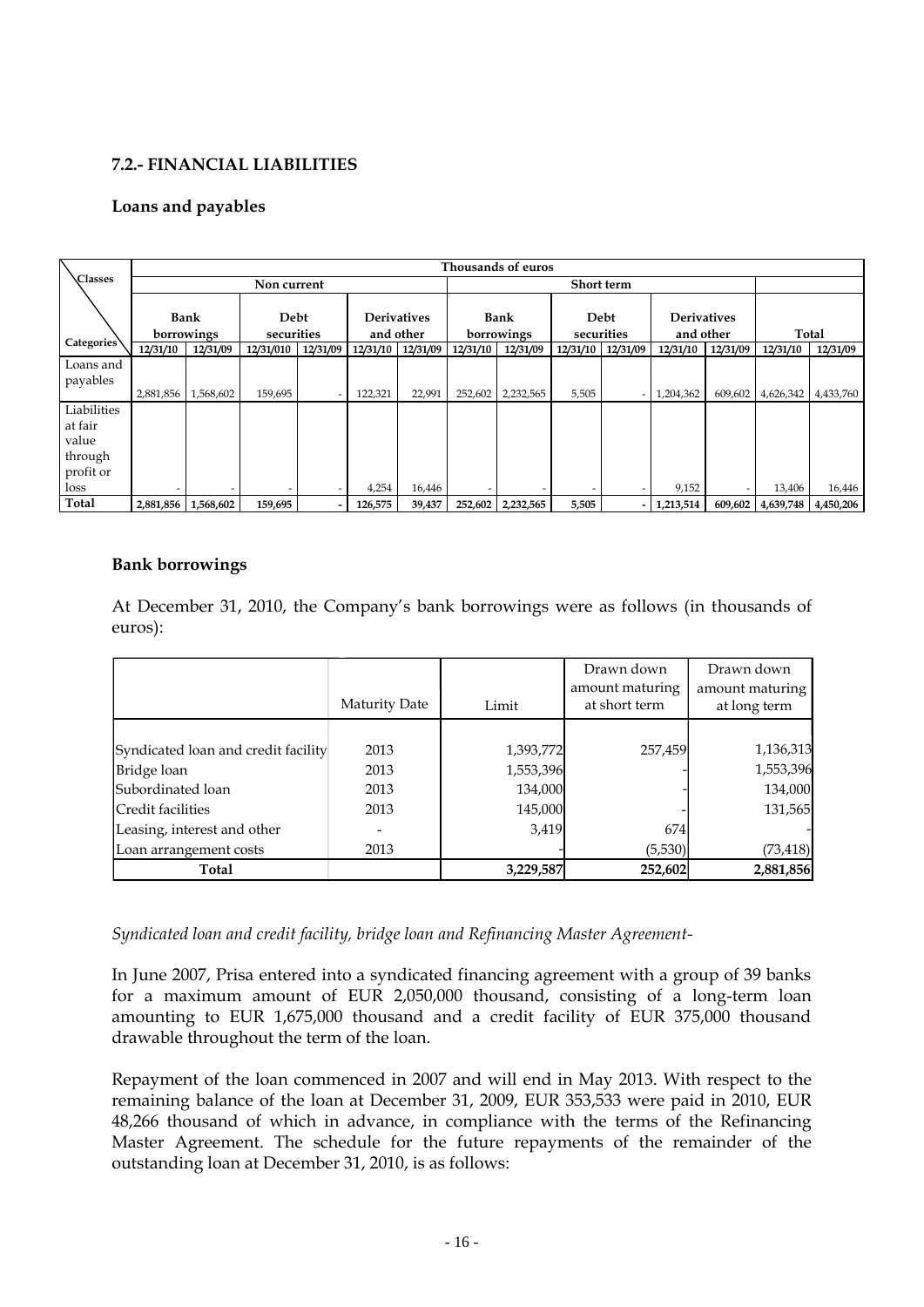|          | Thousands |
|----------|-----------|
| Maturity | of euros  |
| 2011     | 257,459   |
| 2012     | 350,929   |
| 2013     | 785,384   |
|          | 1,393,772 |

This syndicated loan is tied to Euribor plus a spread in accordance with financial market rates. In conformity with the financing agreement, the Company has arranged interest rate hedges which establish interest rate caps. These hedges expire in September 2011.

In December 2007 Prisa entered into a six-month financing agreement (bridge loan) with a bank for a maximum amount of EUR 4,230,000 thousand and bearing interest at a market rate. The agreement stated that the purpose of this financing was to cover the financial obligations arising from the takeover bid for all the share capital of Prisa Televisión, S.A.U. (previously Sogecable, S.A.U.) submitted to the CNMV.

On February 29, 2008, Prisa signed the syndication of this bridge loan initially granted by one bank. On June 20, 2008, the initial maturity date of the bridge loan and after the result of the takeover bid became known, the amount of the bridge loan was EUR 1,948,935 thousand; the Company also signed a one-month extension for the purpose of finalizing the agreement relating to the novation of this loan until March 2009.

On July 14, 2008, the Company obtained authorization from the majority of the banks participating in the syndicated financing agreement relating, *inter alia*, to the additional debt incurred as a result of the takeover bid for Prisa Televisión, S.A.U.

On July 18, 2008, the Company signed the renewal of the bridge loan amounting to EUR 1,948,935 until March 31, 2009. In August 2008, EUR 113,098 thousand of this bridge loan were repaid.

On March 31, 2009, the term of the loan was extended by one month until April 30, 2009 and was subsequently extended again until May 14, 2009.

On May 13, 2009, Prisa arranged with the banks that granted the bridge loan for an extension of its term until March 31, 2010 and obtained the authorization of the banks that were party to the syndicated financing agreement for the additional borrowings arising from the aforementioned extension.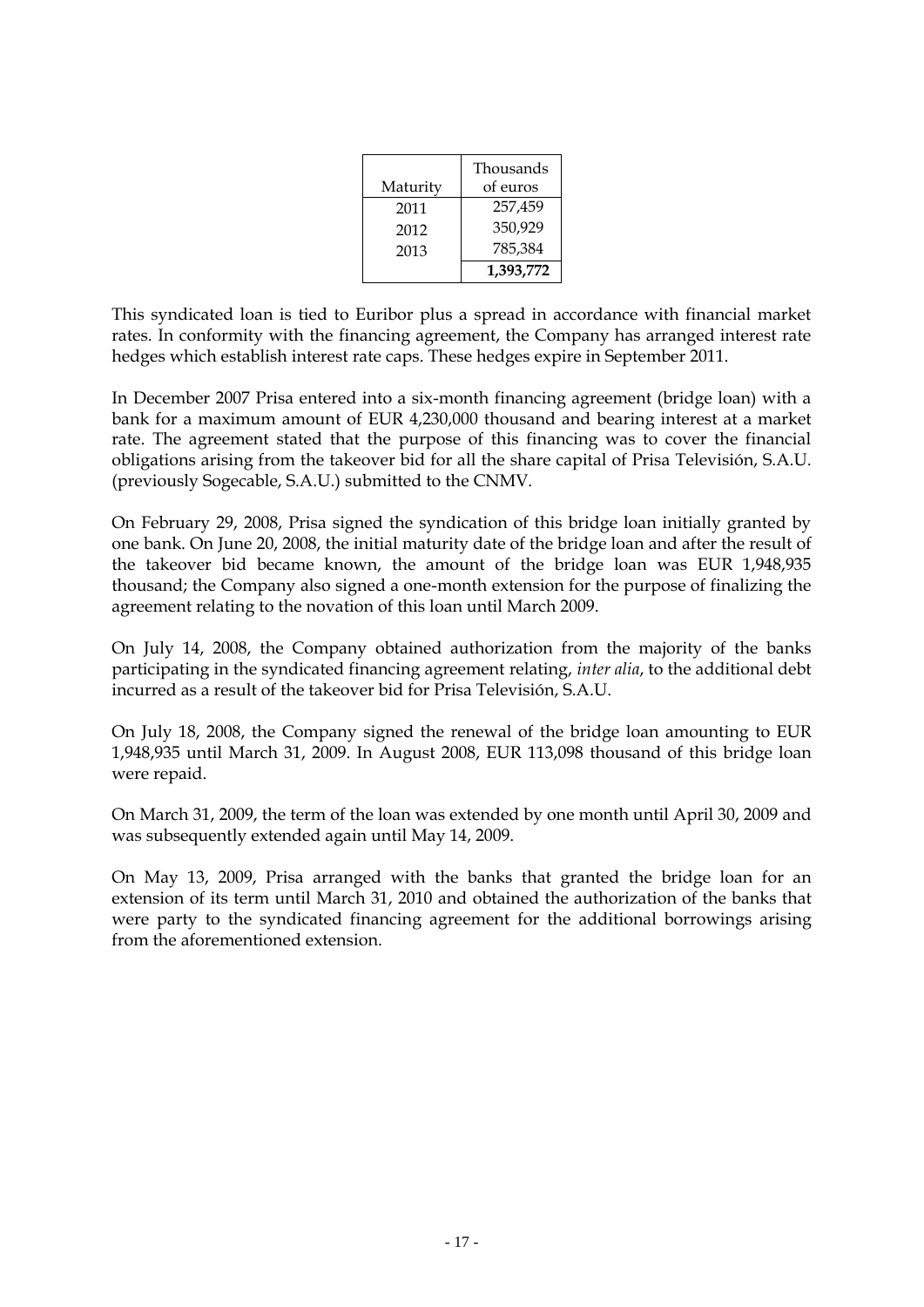On February 22, 2010, in the context of the debt restructuring process, Prisa entered into an agreement in principle with the banks that granted the bridge loan to extend its maturity until May 19, 2013. This agreement was subject to, among other conditions, the acceptance of the banks that granted the syndicated loan, which was obtained formally on April 19, 2010 under the Refinancing Master Agreement. The agreement establishes the terms and conditions for restructuring the Prisa loan with the consent of HSBC (agent bank) and other financial entities participating in the syndicated loan, credit facility and bridge loan, some bilateral lenders, counterparties to hedges and the subordinated lender. The bridge loan was initially extended until July 30, 2010; on July 29 it was extended to November 30, 2010 and on November 29 it was extended to December 3, 2010. The conditions precedent the Group had to meet to extend the maturity of the bridge loan and a series of the Company's bilateral facilities to May 19, 2013, after several amendments to the original Refinancing Master Agreement, were that the Group must sell 25% of Grupo Santillana de Ediciones, S.L. and obtain proceeds of at least EUR 450 million from the Liberty capital increase *(see Note 7.4).* The funds raised from these transactions must be used to pay off the bridge loan and the syndicated loan. After these conditions precedent were met, the maturity of the Company's bridge loan and bilateral loans was set at May 19, 2013.

During 2010, EUR 282,441 thousand of the bridge loan was paid off, as stipulated in the Refinancing Master Agreement, with EUR 1,553,396 thousand pending. Also, EUR 353,533 thousand of the syndicated loan was paid off, with EUR 1,393,772 thousand remaining, as indicated above.

At year-end 2010, the syndicated credit facility is guaranteed jointly and severally by the following Prisa Group companies: Diario El País, S.L., Grupo Empresarial de Medios Impresos, S.L., Prisa Radio, S.L. and Vertix, SGPS, S.A. The Grupo Santillana de Ediciones, S.L. guarantee was canceled on April 29, 2010 as a result of the sale of 25% of its share capital to DLJSAP.

In addition, the Company pledged its shares in Prisa Televisión, S.A.U., its shares in Prisa Radio, S.L., the shares it indirectly owns in Grupo Media Capital, SGPS, S.A. and the shares it owns of Grupo Santillana de Ediciones, S.L.

Regarding the bridge loan and as a result of the mentioned renewals, Prisa has agreed with the financial entities participating in the loan to pay a variable amount in cash, depending on the listed price of the ordinary shares from the date of the final agreement (April 19, 2010) until the loan falls due on May 19, 2013.

The syndicated loan and credit facility and the bridge loan establish that the Prisa Group must comply with certain financial ratios which were renewed on November 4, 2010 in order to adapt them to the Group's new financial position. The Group's directors consider that the covenants established in these contracts were fulfilled in 2010.

#### *Subordinated loan-*

On December 20, 2007, the Company arranged a subordinated credit facility of EUR 200,000 thousand bearing interest at a market rate.

The "subordination" of this financing lies basically in the fact that the repayment of any amount owed thereunder will be conditional upon compliance with the payment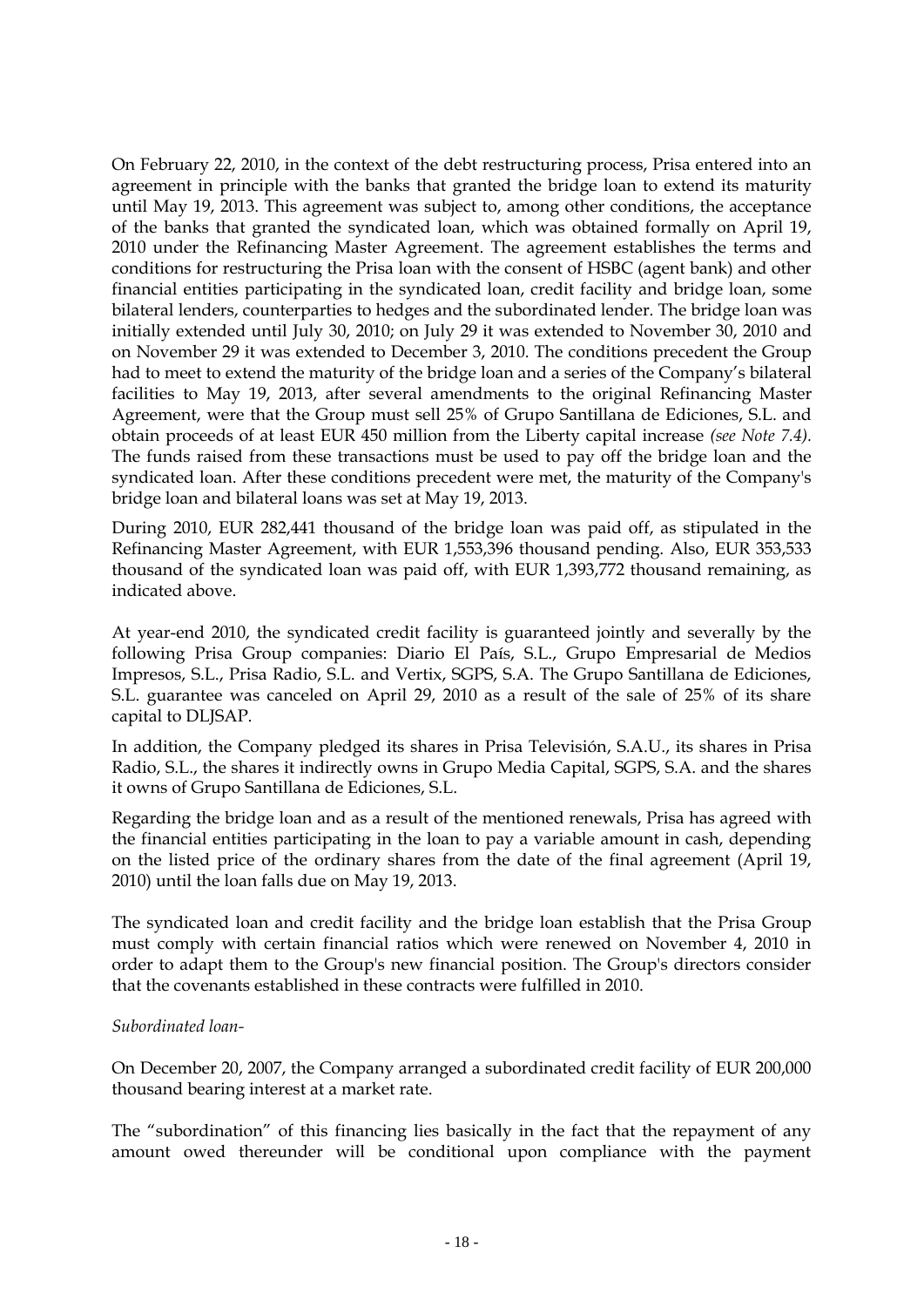obligations at any given time under the aforementioned syndicated loan granted to Prisa by a syndicate of banks.

At December 31, 2010, the balance drawn down was EUR 134,000 thousand, which relates to the definitive amount of this credit facility after the Company requested a reduction in the limit thereof.

#### *Credit facilities-*

"*Credit facilities"* includes mainly the amounts drawn down against credit facilities used to finance the Prisa Group companies' operating requirements in Spain through cash-pooling. The total amount of borrowing facilities with maturities exceeding one year is EUR 176,436 thousand and are recognized under *"Non-current payables - Bank borrowings"* on the accompanying balance sheet at December 31, 2010. The interest rate applicable to these credit facilities is Euribor plus a market spread.

To secure the obligations under the credit facilities, the Company has pledged the shares of Grupo de Ediciones Santillana, S.L. and has provided a personal guarantees from that company and Vertix, SGPS, S.A.

#### **Payable to Group companies and associates**

The detail of *"Payable to group companies and associates"* at December 31, 2010, was as follows (in thousands of euros):

|                           | Non-current     | Current   |
|---------------------------|-----------------|-----------|
| Tax credit for investment | 33,004          |           |
| Other payables            |                 | 649,540   |
| Cash pooling              |                 | 522,867   |
| Income tax settlement     | $\qquad \qquad$ | 24,559    |
| <b>Total</b>              | 33,004          | 1,196,966 |

#### *Other payables-*

Until the transaction with Liberty Acquisition Holdings Virgina, Inc. is finalized, "*Other payables*" temporarily includes the obligation arising from the transfer of EUR 650 million to Promotora de Informaciones, S.A. related to the subsequent integration agreements and capital increase and exchange of shares described in *notes 7.1 and 7.4.* 

#### *Investment tax credits-*

"*Investment tax credits*" includes Promotora de Informaciones, S.A.'s obligation to its subsidiaries arising from investment tax credits earned by Group companies in prior years that were not used in the consolidated group's income tax settlement.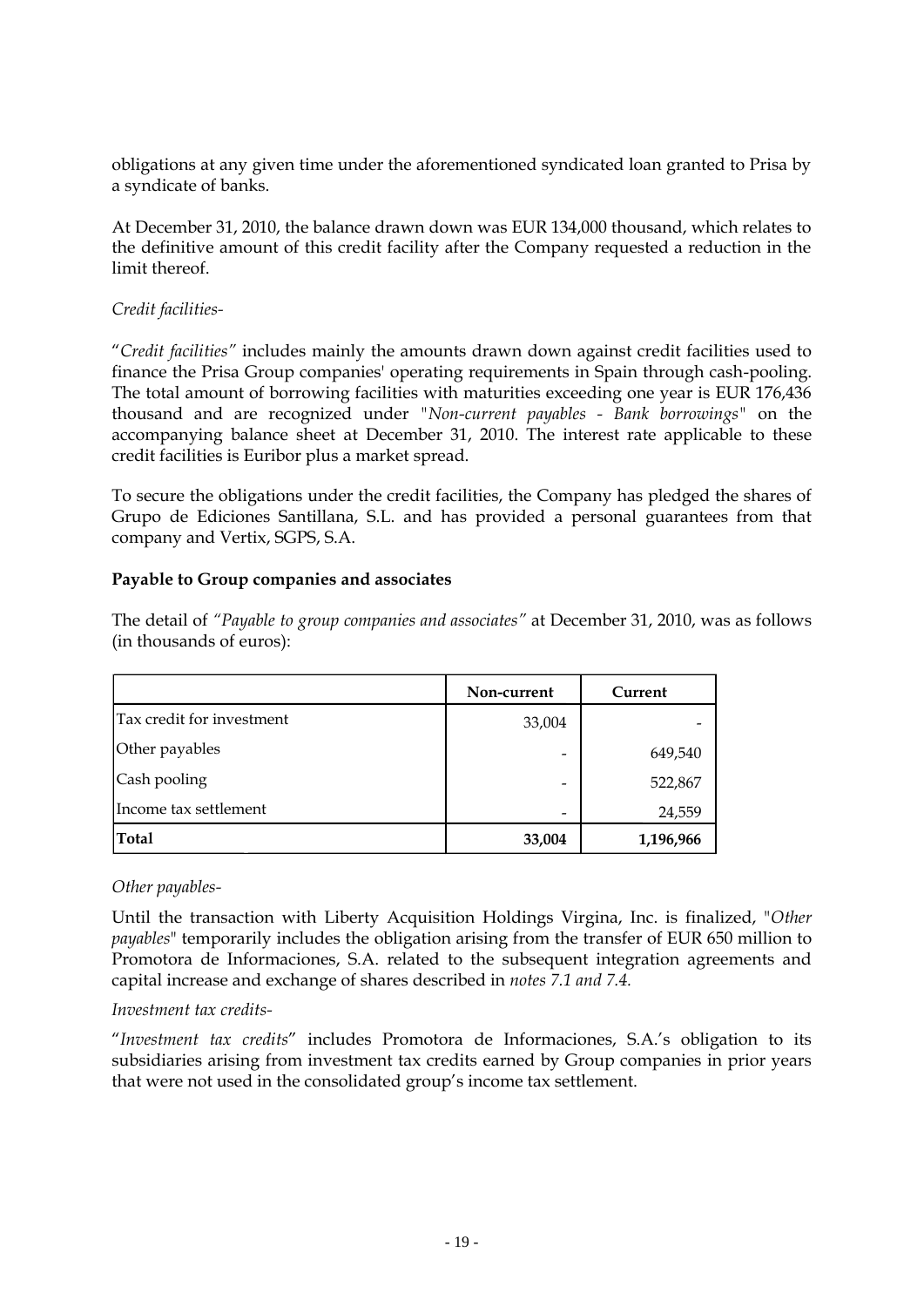#### **Derivative financial instruments**

The Company includes in this category, the fair value of various interest rate hedging instruments that do not qualify as effective hedges.

The objective of these interest rate hedges is to mitigate, by arranging swaps, IRSs and option combinations, the fluctuations in cash outflows in respect of payments tied to floating interest rates (Euribor) on the Company's borrowings.

The changes in the value of these financial instruments, which is provided periodically by the banks with which the hedges were arranged, are recognized as finance income or finance costs for the year. *"Non-Current financial assets"* and "*Current financial assets"* on the asset side of the accompanying balance sheet and *"Non-current payables"* and *"Current payables"* on the liability side of the accompanying balance sheet include the market value of the various financial instruments.

In 2010, the Company held interest rate derivatives and share options.

#### *Interest rate derivatives-*

The interest rate derivatives arranged by the Company at December 31, 2010 and outstanding at December 31, 2010 are as follows:

|         |                      |        |         |          | Nominal |                         |             |  |
|---------|----------------------|--------|---------|----------|---------|-------------------------|-------------|--|
| Company | Instrument           | Expiry | Nominal | Fair     |         | Outstanding Outstanding | Outstanding |  |
|         |                      |        | value   | value    | 2011    | 2012                    | 2013        |  |
| Prisa   | Swap<br>"Leónidas"   | 2011   | 195,000 | (2,315)  | 117,750 |                         |             |  |
| Prisa   | Collar<br>"Leónidas" | 2011   | 507,000 | (4,517)  | 306,150 |                         |             |  |
| Prisa   | <b>IRS</b>           | 2013   | 134,000 | (915)    | 134,000 | 134,000                 | 134,000     |  |
| Total   |                      |        | 836,000 | (7, 747) | 557,900 | 134,000                 | 134,000     |  |

#### *Analysis of sensitivity to interest rates-*

The fair value of the interest rate derivatives arranged by the Company depends on the changes in the Euribor and long-term swap interest rate curves. These derivatives had a negative fair value of EUR 7,747 thousand at December 31, 2010 and EUR 16,446 at December 31, 2009.

Following is a detail, in thousands of euros, of the analysis of the sensitivity of the fair values of derivatives at December 31, 2010 to changes in the euro interest rate curve that the Company considers to be reasonable: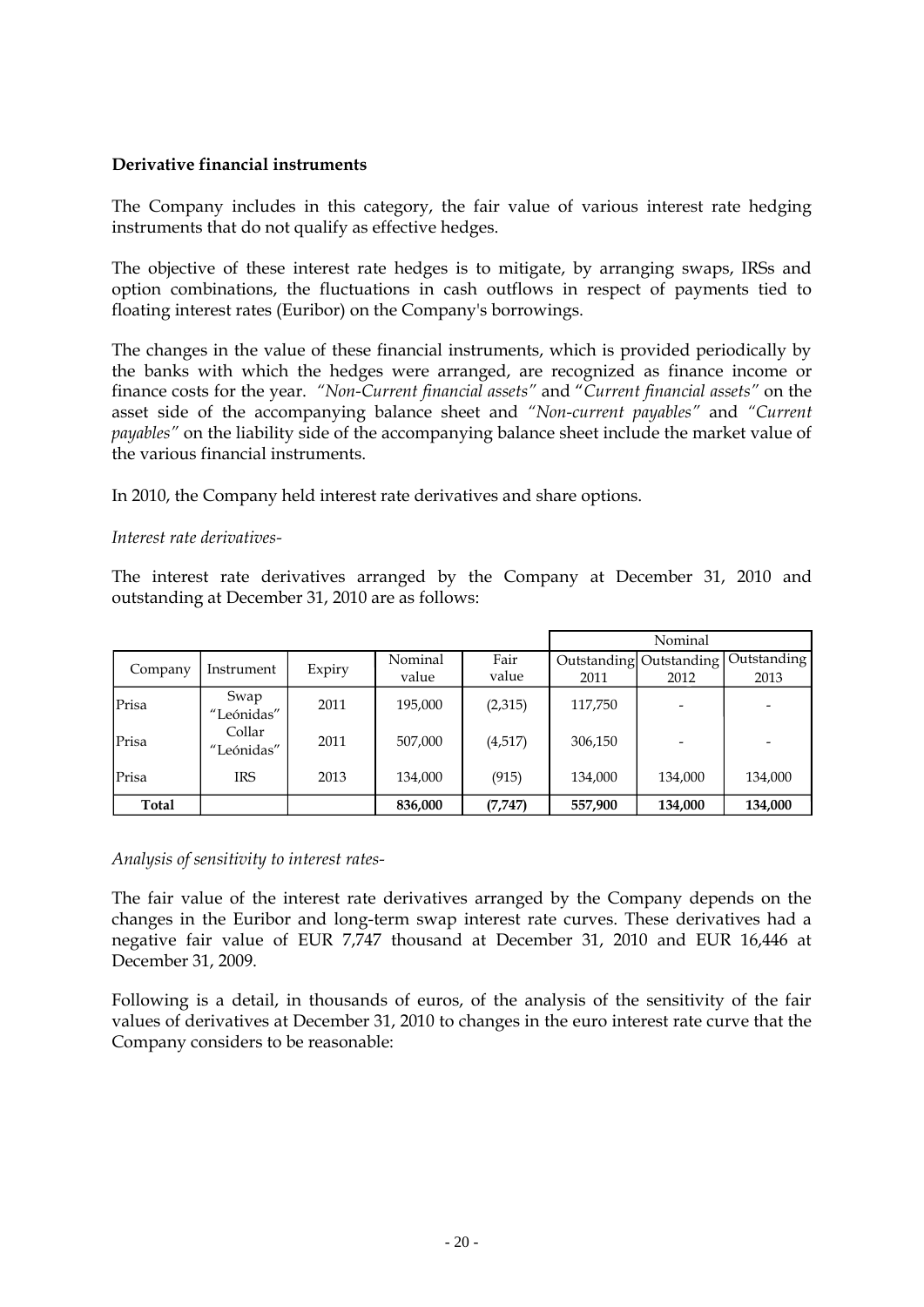| <b>Sensitivity (before tax)</b>            | 12/31/10 | 12/31/09 |
|--------------------------------------------|----------|----------|
| $+0.5\%$ (increase in interest rate curve) | 1,832    | 3,128    |
| -0.5% (decrease in interest rate curve)    | (3,198)  | (3,577)  |

The sensitivity analysis shows that the negative fair value of the interest rate derivatives decreases in the event of upward shifts in the interest rate curve, partially reducing the projected higher cost of borrowings. For floating-rate financial debt, a 0.5% increase in interest rates would increase borrowing costs by EUR 17,709 thousand.

#### *Liquidity and interest rate risk tables-*

The following table shows an analysis of the Company's liquidity in 2010 for its derivative financial instruments. The table was prepared on the basis of undiscounted net cash flows. When the related settlement (receivable or payable) is not fixed, the amount was determined using the implicit values calculated on the basis of the interest rate curve.

| (Thousands of euros)      | 1-3 months | $3$ months - $1$<br>vear | 1-5 years | > 5 years                |
|---------------------------|------------|--------------------------|-----------|--------------------------|
| Interest rate derivatives | 2.879)     | (4.843)                  | (25)      | $\overline{\phantom{0}}$ |

*Financial liabilities arising from the settlement options as part of the obligatory conversion of the Class B shares-*

At December 31, 2010, as a result of the capital increase transactions mentioned in *Note 7.4*, a non-current financial liability amounting to EUR 89,317 thousand was recognized; this corresponds to the Company's potential obligation to deliver additional shares or cash as part of the mandatory conversion of the Class B shares, if during the 20 trading sessions immediately prior to the date of conversion the weighted average price of Class A ordinary shares is below EUR 2. The Black-Scholes Method was used to determine fair value.

#### *Other share options-*

At December 31, 2010, the fair value of the cash-settled share options delivered to financial entities participating in the bridge loan, with variable amounts depending on the listed price of Prisa's ordinary shares, amounted to EUR 5,659 thousand.

#### *Fair value of financial instruments: applicable valuation techniques and assumptions for measuring fair value*

The financial instruments are grouped together on three levels based on the degree to which the fair value is observable.

Level 1: quoted prices (unadjusted) in active markets for identical assets or liabilities;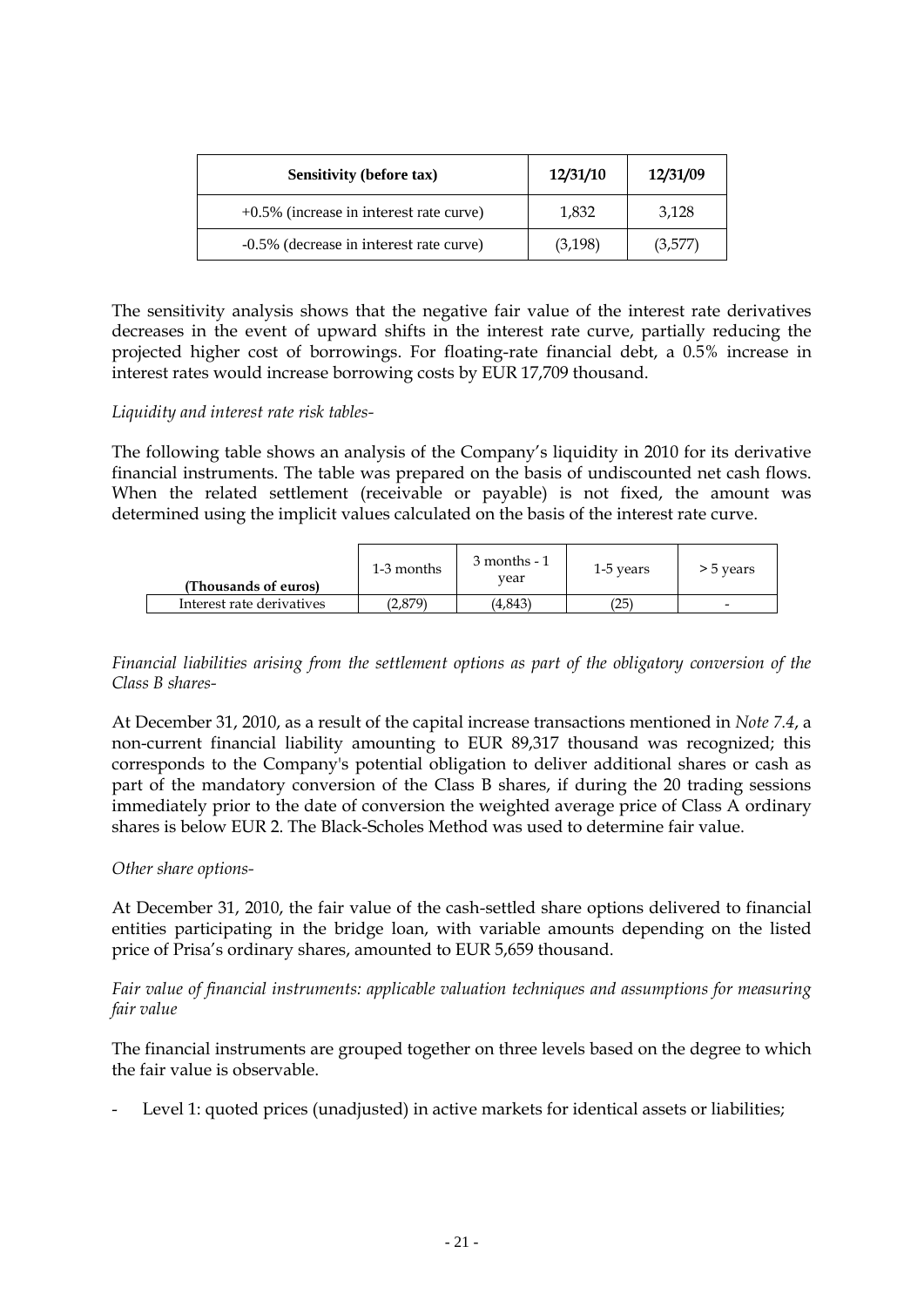- Level 2: inputs other than quoted prices included within Level 1 that are observable for the asset or liability, either directly (i.e. as prices) or indirectly (i.e. derived from prices); and
- Level 3: those determinable on the basis of valuation techniques, which include inputs for the asset and liability that are not based on observable market data (unobservable inputs)

The Prisa Group's interest rate and foreign currency derivatives are classified as level-2 derivatives.

### **Other financial liabilities**

#### *Financial liability from the minimum Class B dividend-*

In 2010, the Company carried out a capital increase, issuing 402,987,000 non-voting convertible Class B shares; their holding have the right to receive a minimum annual dividend per share amounting to EUR 0.175 from the date of their issue until they are converted *(see Note 7.4).* Therefore, at year-end 2010, the Company recognized a financial liability net of arrangement expenses totaling EUR 165,200 thousand related to the obligation to pay the dividend with a charge to the issue premium for the Class B shares. The obligation was calculated as the present value of the payments due discounted at the interest rate which would have been applicable to Prisa if it had issued a debt instrument with similar characteristics and credit rating, but without the conversion option.

#### **7.3.- NATURE AND RISK OF THE FINANCIAL INSTRUMENTS**

The Company has the mechanisms necessary to control, based on its financial structure and position and on the economic variables of the industry, exposure to changes in interest and exchange rate fluctuations and credit and liquidity risks, using specific hedging transactions, when necessary.

#### *Interest rate hedges-*

The Company is exposed to interest rate risk since all of its bank borrowings bear interest at floating rates. In this regard, the Company arranges interest rate hedges, basically through contracts providing for interest rate caps, in relation to the syndicated and subordinated loans described in *Note 7.2.*

#### **7.4.- EQUITY**

The detail of the transactions recognized under *"Equity"* at December 31, 2010 and in 2009 is summarized in the statement of changes in equity.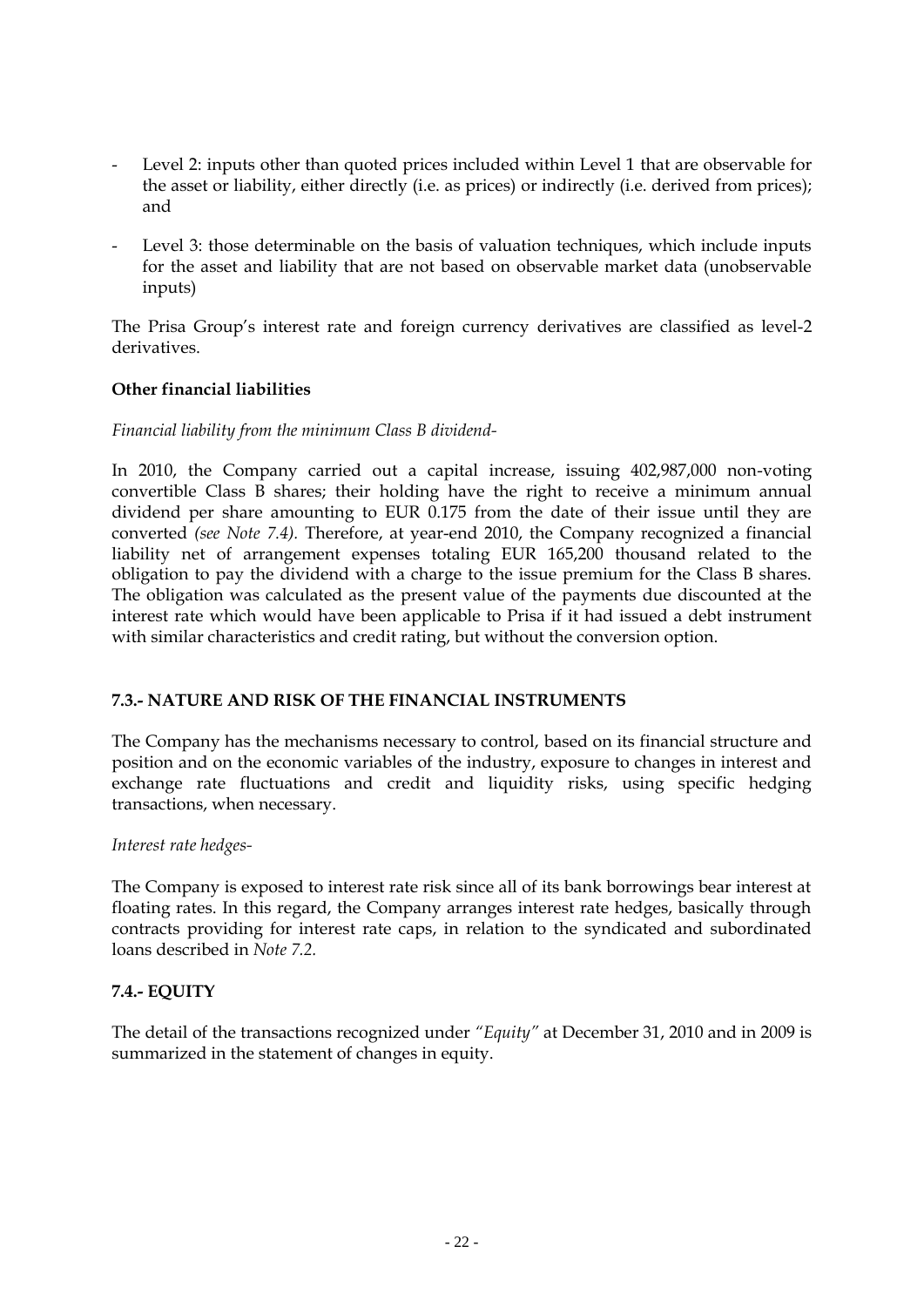#### **Share capital**

At December 31, 2009 the share capital amounted to EUR 21,914 thousand and was represented by 219,135,500 ordinary shares of EUR 0.1 par value each, all carrying the same obligations and voting rights.

#### *Capital increase-*

At the General Shareholders' Meeting of Promotora de Informaciones, S.A. held on November 27, 2010, the decision was made to carry out a capital increase charged to nonmonetary contributions by way of the contribution of Liberty Acquisition Holdings Virginia, Inc. in an amount of EUR 62,784,252, by the issue and circulation of:

- 224,855,520 Class A ordinary shares, with a par value of EUR 0.10 each and
- 402,987,000 Class B convertible non-voting shares, with a par value of EUR 0.10 each and the following rights:
- From their date of issue until they are transformed into Class A ordinary shares, they pay a minimum annual cash dividend of EUR 0.175.
- They do not bear any voting rights.

- Conversion: each Class B share will be transformed into a Class A common share under the following circumstances: (i) at any time after they are issued, at the election of its holder, (ii) obligatorily, 42 months after the date of issue. In the latter case, holders of Class B shares will have the right to receive additional ordinary shares of Prisa, with a conversion different from the 1 to 1 ratio if the price of the Prisa shares is less that EUR 2 each. If the price of Prisa shares falls below EUR 1.5 each, the holder of each Class B share will receive 0.333 additional ordinary shares. Should the price range between EUR 1.5 and 2 each, the holder of each Class B share will have a right to the proportional part of the 0.333 additional ordinary shares. Prisa also has the option to pay this right to additional ordinary shares in cash.

The issued shares formally have been subscribed and paid up by a depositary entity acting in a merely fiduciary capacity for and on behalf of Liberty's shareholders. This depositary entity issued "American Depositary shares*"* ("ADSs") representing the Class A and Class B shares and delivered to the shareholders of Liberty. These ADSs are listed on the New York Stock Exchange.

#### *Warrants-*

At the General Meeting held on November 27, 2010, it was agreed to distribute pre-emptive subscription rights to shareholders of record as t November 23, 2010, at a ratio of 1.1 newlyissued shares for each share of the Company held; 241,049,050 Class A shares with a par value of EUR 0.10 each were issued and put into circulation, with an issue premium of EUR 1.90, for a total issue price of EUR 2 per share.

These pre-emptive subscription rights are transferable and negotiable on corresponding official secondary markets and where applicable, by way of securitization as warrants. These warrants have been listed on the Spanish warrant platform since December 8, 2010. A total of 241,043,628 warrants were issued after the necessary adjustments and rounding.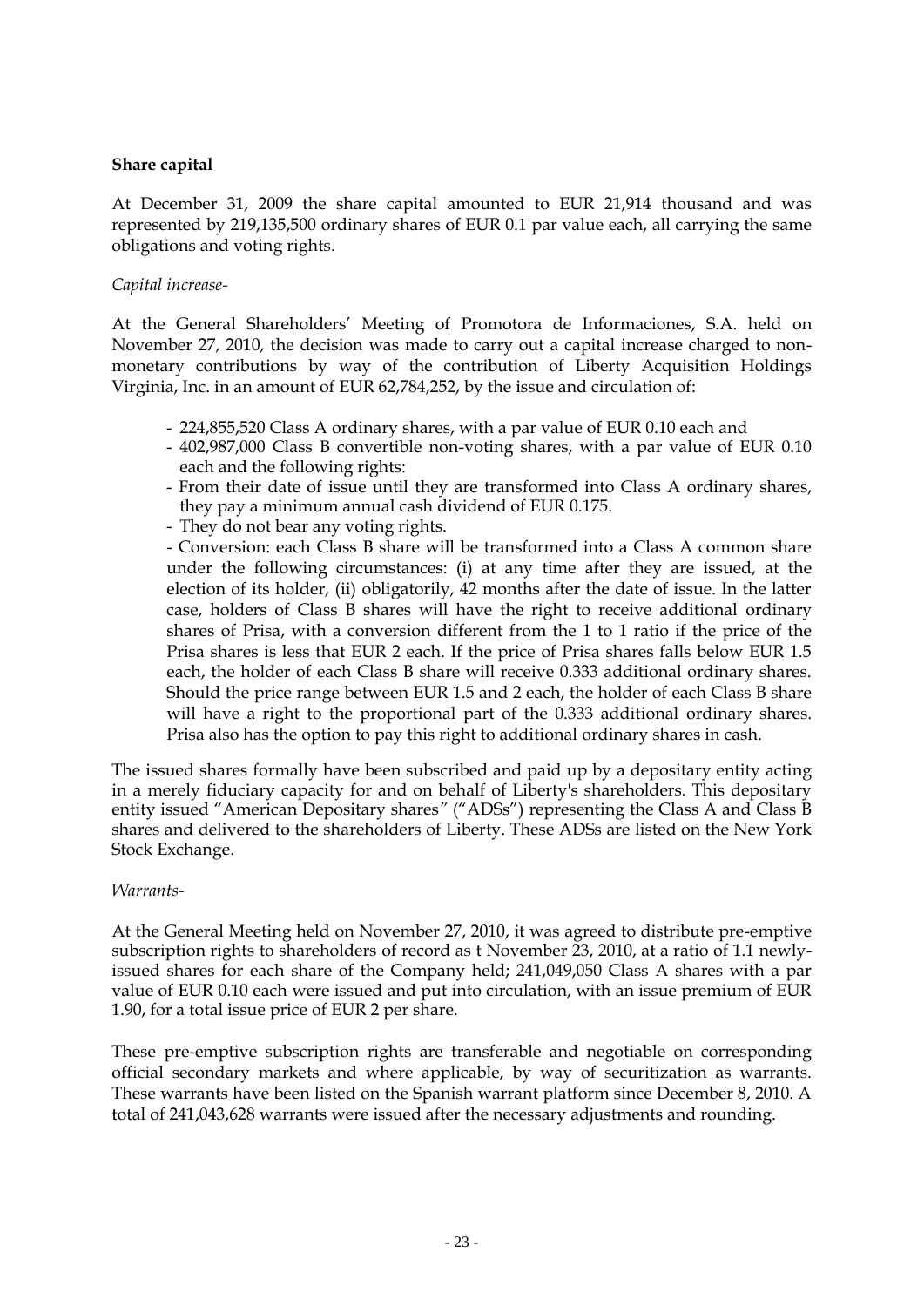Each new share subscribed in exercise of the pre-emptive subscription rights must be subscribed and paid in at the issue price; i.e. EURO 2 per share.

The term for exercise of the pre-emptive subscription rights is 42 months from December 2010 to July 2014. The pre-emptive subscription rights not exercised by the deadline will be cancelled. The capital increase contemplates incomplete subscription, so that capital will be increased by the amount corresponding to the par value of the shares of the Company that are effectively subscribed and paid up, being of no effect in respect of the remainder.

As a result of the abovementioned capital increase, Prisa's share capital at December 31, 2010 amounted to EUR 84,697,802 and is represented by:

- 443,991,020 Class A ordinary shares, at a par value of EUR 0.10 each and
- 402,987,000 Class B convertible non-voting shares, with a par value of EUR 0.10 each.

Share capital is fully-subscribed and paid in.

At year-end 2010, according to information published by the CNMV, the holders of a significant number of PRISA shares are the following:

|                                      | Number of voting rights |             |                          |
|--------------------------------------|-------------------------|-------------|--------------------------|
|                                      | <b>Direct</b>           | Indirect    | $\%$ of voting<br>rights |
| Rucandio, S.A. (*)                   |                         | 155,469,694 | 35.016                   |
| <b>Bank of America Corporation</b>   |                         | 13,482,068  | 3.037                    |
| Ubs AG                               | 26,259,510              |             | 5.914                    |
| Deutsche Bank AG                     | 15,048,684              |             | 3.389                    |
| Berggruen Acquisition Holdings, Ltd. | 16,719,420              |             | 3.766                    |
| Marlin Equities II ILC               | 16,719,420              |             | 3.766                    |

(\*) Rucandio, S.A.' s indirect ownership interest is instrumented through the following direct holdings:

- Promotora de Publicaciones, S.L., holder of 91,005,876 shares, representing 20.497% of the subscribed share capital with voting rights.
- Timón, S.A., holder of 7,928,140 shares, representing 1.786% of the subscribed share capital with voting rights.
- Asgard Inversiones, S.L.U., holder of 35,487,164 shares, representing 7.993% of the subscribed share capital with voting rights.
- Sabara Investment, S.L., holder of 20,709,420 shares, representing 4.664% of the subscribed share capital with voting rights.
- Rucandio Inversiones SICAV, holder of 339,094 shares, representing 0.076% of the subscribed share capital with voting rights.

#### **Share premium**

The Consolidated Text of the Corporate Enterprises Act expressly permits the use of the share premium account balance to increase capital with a charge to reserves and does not establish any specific restrictions as to its use.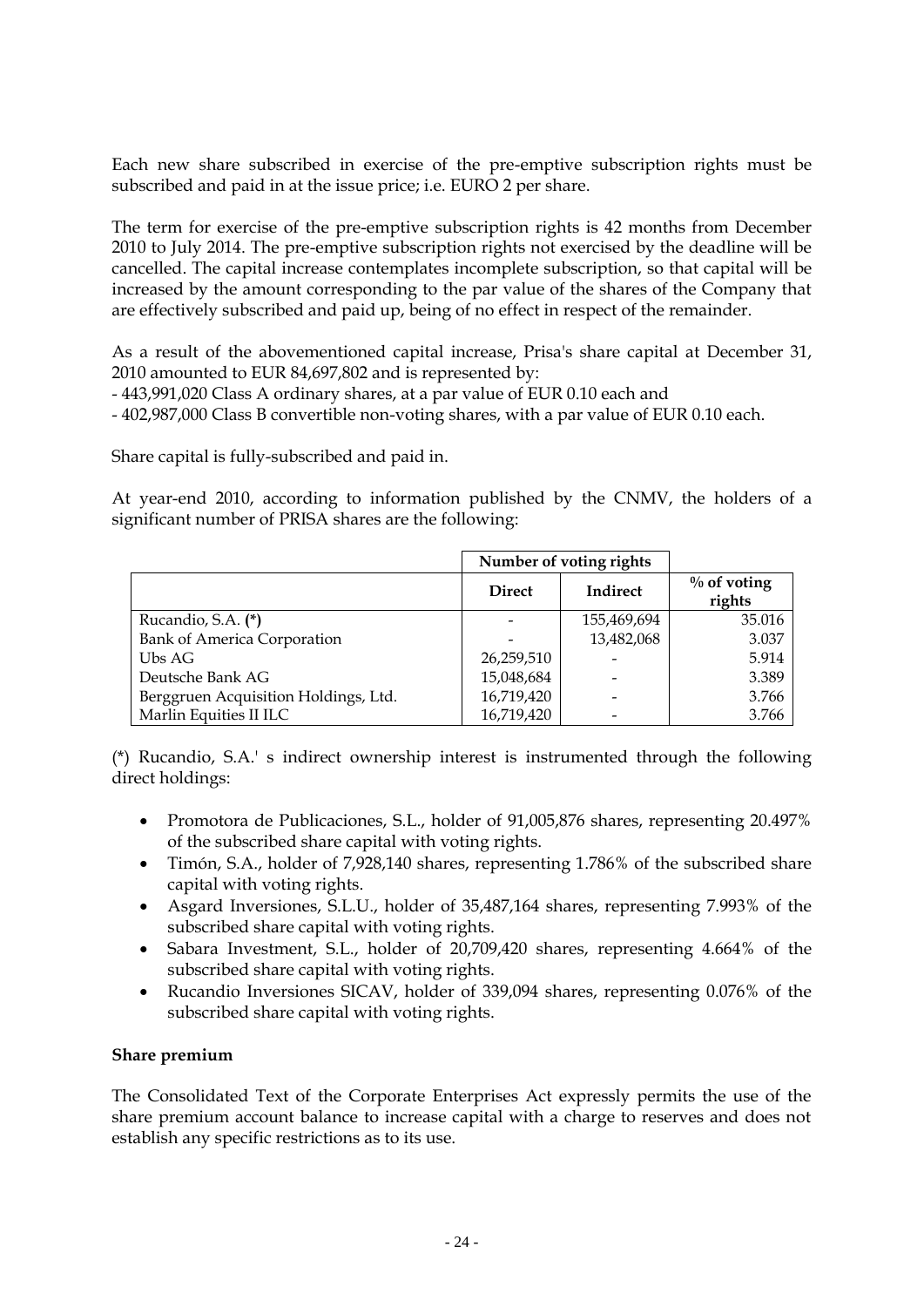During 2010, as a result of the abovementioned capital increases, the share premium was increased by the amount exceeding the par value of the shares issued. The share premium includes value adjustments of the financial liabilities generated by the obligation to pay a minimum annual dividend on the Class B shares, as well as the Company's potential obligation to deliver additional shares as part of the mandatory conversion of the Class B shares *(see Note 7.2).* This share premium amounted to EUR 409,028 thousand at December 31, 2010.

The share premium corresponding to the Class B shares issued in accordance with the commitments assumed in the issue of the shares will be non-distributable so as to cover future related commitments, until they have been converted into Class A shares and the minimum associated dividend of the Class B shares have been paid in full *(see Note 7.2).* The share premium amounted to EUR 111,113 thousand at December 31, 2010.

#### **Reserves**

#### *Revaluation reserve 1983-*

Pursuant to the legislation on the revaluation of property, plant and equipment and intangible assets published in 1983, the cost and accumulated depreciation and amortization of these assets were increased by a net amount of EUR 3,289 thousand, recognized under *"Revaluation reserve 1983."* This reserve is unrestricted.

#### *Revaluation reserve Royal Decree-Law 7/1996-*

Under Royal Decree 2607/1996, of December 20, approving the regulations for asset revaluations pursuant to Royal Decree-Law 7/1996, of June 7, the surpluses arising from the revaluations must be charged to *"Revaluation reserve Royal Decree-Law 7/1996."* The balance of this account at year-end amounts to EUR 10,650 thousand and has been unrestricted since January 1, 2007.

#### *Legal reserve-*

Under the Consolidated Text of the Corporate Enterprises Act, 10% of net profit for each year must be transferred to the legal reserve until the balance of this reserve reaches at least 20% of the share capital.

The legal reserve can be used to increase capital by the amount exceeding 10% of the new capital after the increase.

Except as indicated above, until the legal reserve exceeds 20% of share capital, it can only be used to offset losses, provided that sufficient other reserves are not available for this purpose.

#### *Bylaw-stipulated reserves-*

Under Article 32 of the Parent's bylaws, at least 10% of the profit after tax must be transferred to a reserve each year until the balance of this reserve reaches at least 20% and does not exceed 50% of the paid-in share capital.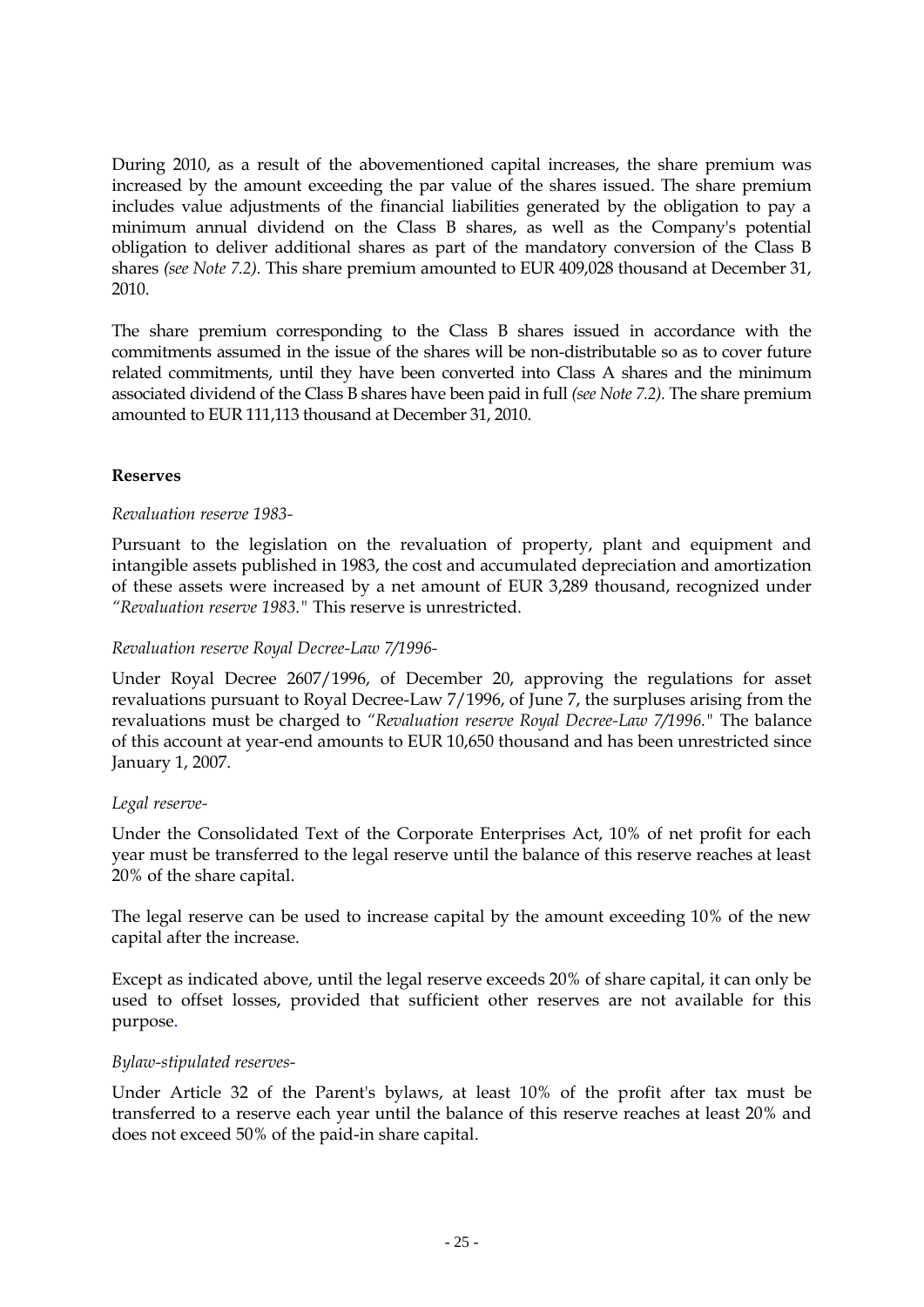#### **Treasury shares**

The changes in *"Treasury Shares"* in 2010 and 2009 were as follows:

|                             | Thousands of euros |         |                |          |  |
|-----------------------------|--------------------|---------|----------------|----------|--|
|                             | 2010               |         | 2009           |          |  |
|                             | Number of          |         | Number of      |          |  |
|                             | shares             | Amount  | shares         | Amount   |  |
| At beginning of year        | 867,306            | 3,044   | 10,940,625     | 24,726   |  |
| Purchases                   | 3,525,000          | 5,723   | 458,921        | 884      |  |
| <b>Sales</b>                | (1,097,306)        | (3,291) | (10, 273, 319) | (36,204) |  |
| <b>Deliveries</b>           | (145,000)          | (510)   | (258, 921)     | (290)    |  |
| Reserve for treasury shares |                    | (162)   |                | 13,928   |  |
| At end of year              | 3,150,000          | 4,804   | 867,306        | 3,044    |  |

At December 31, 2010, Promotora de Informaciones, S.A. held a total of 3,150,000 treasury shares, representing 0.37% of its share capital. The total cost of these shares was EUR 4,804 thousand, with a gross cost per share of EUR 1.579.

In 2010 the Company sold 1,097,306 shares, giving rise to a gain of EUR 337 thousand, which is included in the accompanying balance sheet under *"Equity – Other reserves."*

At December 31, 2010, the Company did not hold any shares on loan.

#### **Capital management policy**

The principal objective of the Group's capital management policy is to optimize the cost of capital and achieve a gearing ratio that enables it achieve its strategic targets and contribute to the growth of the company. In this respect, in 2010 the Parent carried out the capital increases described in the section "*Share capital*" of this note with the aim of reducing the Group's financial gearing and adjust its level of equity and borrowings.

The net financial debt/EBITDA ratio at December 31, 2010 was 4.92 times.

#### **8.- TAX MATTERS**

As indicated under *"Accounting Policies,"* the Company files consolidated income tax returns in Spain, in accordance with the Spanish Corporation Tax Law and is the Parent of consolidated tax group 2/91. The companies included in the consolidated tax group are detailed in *Appendixes I* and *II*.

As the parent of the aforementioned consolidated tax group, Promotora de Informaciones, S.A. recognizes the Group's overall position vis-à-vis the tax authorities resulting from application of the consolidated tax regime, the detail being as follows: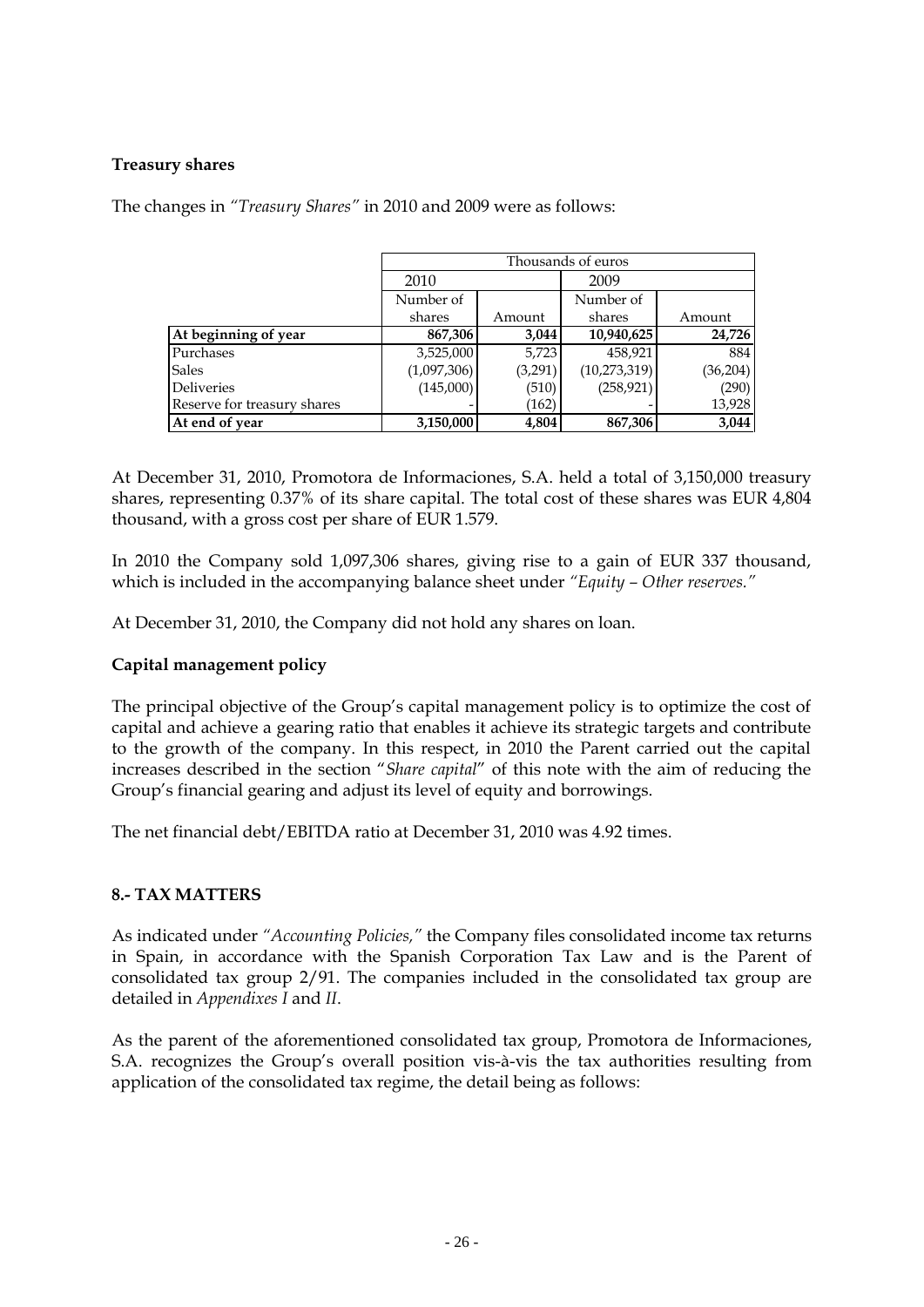|                                                              |            | Thousands of euros |
|--------------------------------------------------------------|------------|--------------------|
|                                                              | 2010       | 2009               |
| Sum of individual tax bases                                  | 1,037,874  | 108,617            |
| Consolidation adjustments                                    | (140, 214) | (115,028)          |
| Offset of tax losses arising prior to inclusion in the group | (574, 825) |                    |
| Offset of Group tax losses                                   | (48, 118)  |                    |
| Consolidated taxable profit (tax loss)                       | 274,717    | (6, 411)           |
| Consolidated gross tax payable                               | 82,415     |                    |
| Double taxation tax credits                                  | (14, 021)  |                    |
| Double taxation tax credits used in 2009                     | (2,953)    |                    |
| Investment tax credits                                       | (29,959)   |                    |
| Net tax payable                                              | 35,482     |                    |
| Withholdings from tax group                                  | (127)      | (533)              |
| Income tax refundable                                        | 35.355     | (533)              |

The consolidated tax group's tax loss amounted to EUR 274,717 thousand, after making the appropriate consolidation adjustments for a negative amount of EUR 140,214 thousand and loss carryforwards pending compensation amounting to EUR 622,943 thousand. The tax liability in this connection, after applying the tax credits and settling the withholdings, amounted to EUR 35,355 thousand at December 31, 2010 and is included under *"Tax payables"* in the balance sheet.

#### **Reconciliation of the accounting profit (loss) to the taxable profit (tax loss)**

The reconciliation of the income and expenses for the year to the taxable profit (tax loss) used to calculate the income tax expense for 2010 and 2009 is as follows (in thousands of euros):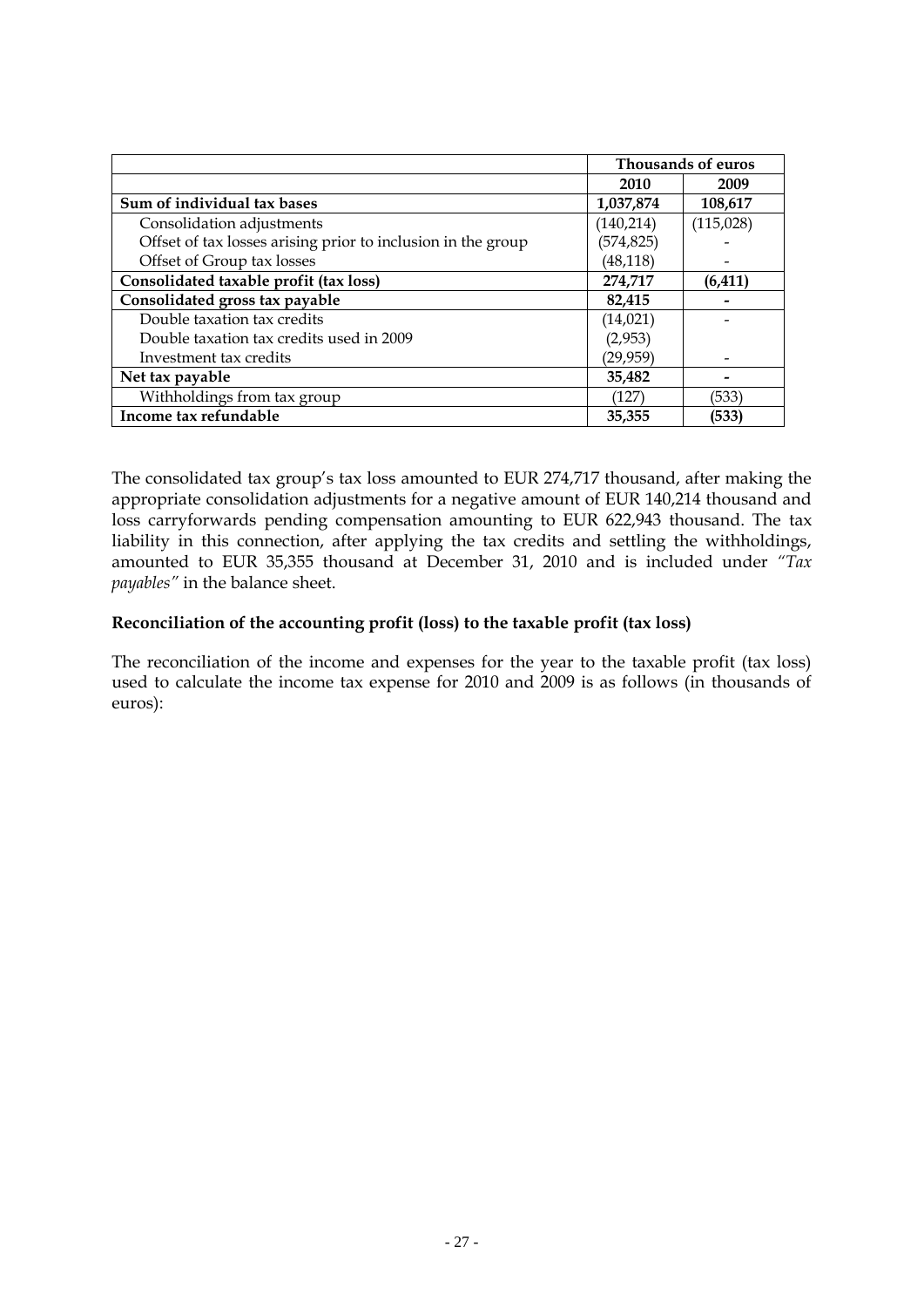|                                                |                     | 2009      |              |                     |
|------------------------------------------------|---------------------|-----------|--------------|---------------------|
|                                                | Income<br>statement | Equity    | <b>Total</b> | Income<br>statement |
| Balance of income and expenses<br>for the year | 9,282               | (35, 558) | (26, 276)    | (7,683)             |
| Income tax                                     | 26,527              |           | 26,527       | (43, 317)           |
| Withholdings                                   | 44                  |           | 44           |                     |
| Adjustment of prior years'<br>income tax       | 13,094              |           | 13,094       | 95                  |
| Individual permanent differences               | 142,980             |           | 142,980      | 10,444              |
| Individual temporary differences               | 89,474              |           | 89,474       | (2, 335)            |
| Permanent differences on<br>consolidation      | (5,033)             |           | (5,033)      |                     |
| Temporary differences on<br>consolidation      | (1,375)             |           | (1,375)      | 2,596               |
| Taxable profit (tax loss)                      | 274,993             | (35, 558) | 239,435      | (40, 200)           |

The permanent differences are due mainly to: the exemption of foreign-source dividends established in Article 21 of Corporation Income Tax Law, provisions for expenses recognized for accounting purposes and which will become deductible for tax purposes in subsequent periods of the investment in Grupo Santillana de Ediciones, S.L. transferred during the year and the contributions made to not-for-profit entities.

The temporary differences are due mainly to differences in the accounting and tax treatment of impairment losses on investments for the investment portfolio.

### **Reconciliation of the accounting profit (loss) to the income tax expense**

The reconciliation of the accounting profit (loss) to the income tax expense is as follows (in thousands of euros):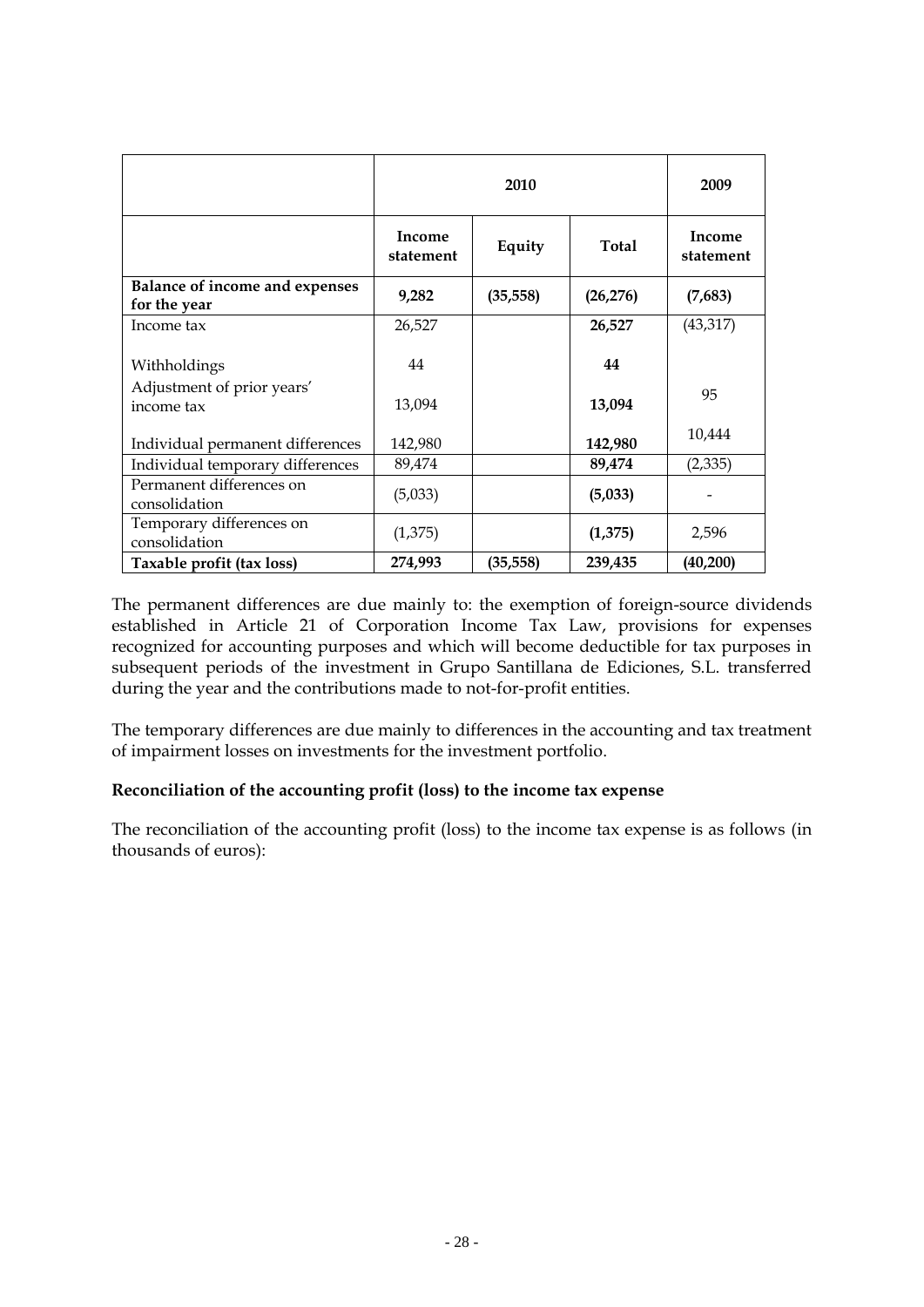|                                               |                     | 2010      |           |                     |  |
|-----------------------------------------------|---------------------|-----------|-----------|---------------------|--|
|                                               | Income<br>statement | Equity    | Total     | Income<br>statement |  |
| <b>Accounting profit (loss)</b><br>before tax | 48,947              | (35, 558) | 13,389    | (50, 856)           |  |
| Tax charge at 30%                             | 14,684              | (10,667)  | 4,017     | (15,257)            |  |
| Individual permanent                          | 41,384              |           | 41,384    |                     |  |
| differences and permanent                     |                     |           |           | 3,119               |  |
| differences on consolidation                  |                     |           |           |                     |  |
| Impact of temporary                           | 26,430              |           | 26,430    | 78                  |  |
| differences                                   |                     |           |           |                     |  |
| Double taxation tax credits                   | (28, 476)           |           | (28, 476) | (30, 241)           |  |
| Investment tax credit                         | (1,065)             |           | (1,065)   | (938)               |  |
| Current income tax                            | 52,957              | (10, 667) | 42,290    | (43, 239)           |  |
| Deferred income tax                           | (26, 430)           |           | (26, 430) | (78)                |  |
| Foreign withholdings                          | 44                  |           | 44        | 49                  |  |
| Adjustment of prior years'                    | (1,906)             |           | (1,906)   | 95                  |  |
| income tax                                    |                     |           |           |                     |  |
| Total income tax                              | 39,665              | (10, 667) | 28.998    | (43, 173)           |  |

In calculating its income tax expense, the Company availed itself of the tax credit envisaged in Article 20 of Law 49/2002, of December 23, on the Tax Regime of Not-for-Profit Entities and Tax Incentives for Patronage, amounting to EUR 1,065 thousand.

The Company also took EUR 28,476 thousand of domestic and international dividend double taxation tax credits arising in 2010.

In 2008 the Company availed itself of the tax credit for the reinvestment of extraordinary income and applied the reinvestment tax credit to income amounting to EUR 54,776 thousand and EUR 15,866 thousand, having fulfilled, in the year in which the income was obtained, the obligation to reinvest the sale price in the acquisition of financial assets, in the terms established by the tax legislation.

#### **Tax receivables and tax payables**

The detail of tax receivables and tax payables at December 31, 2010 is as follows (in thousands of euros):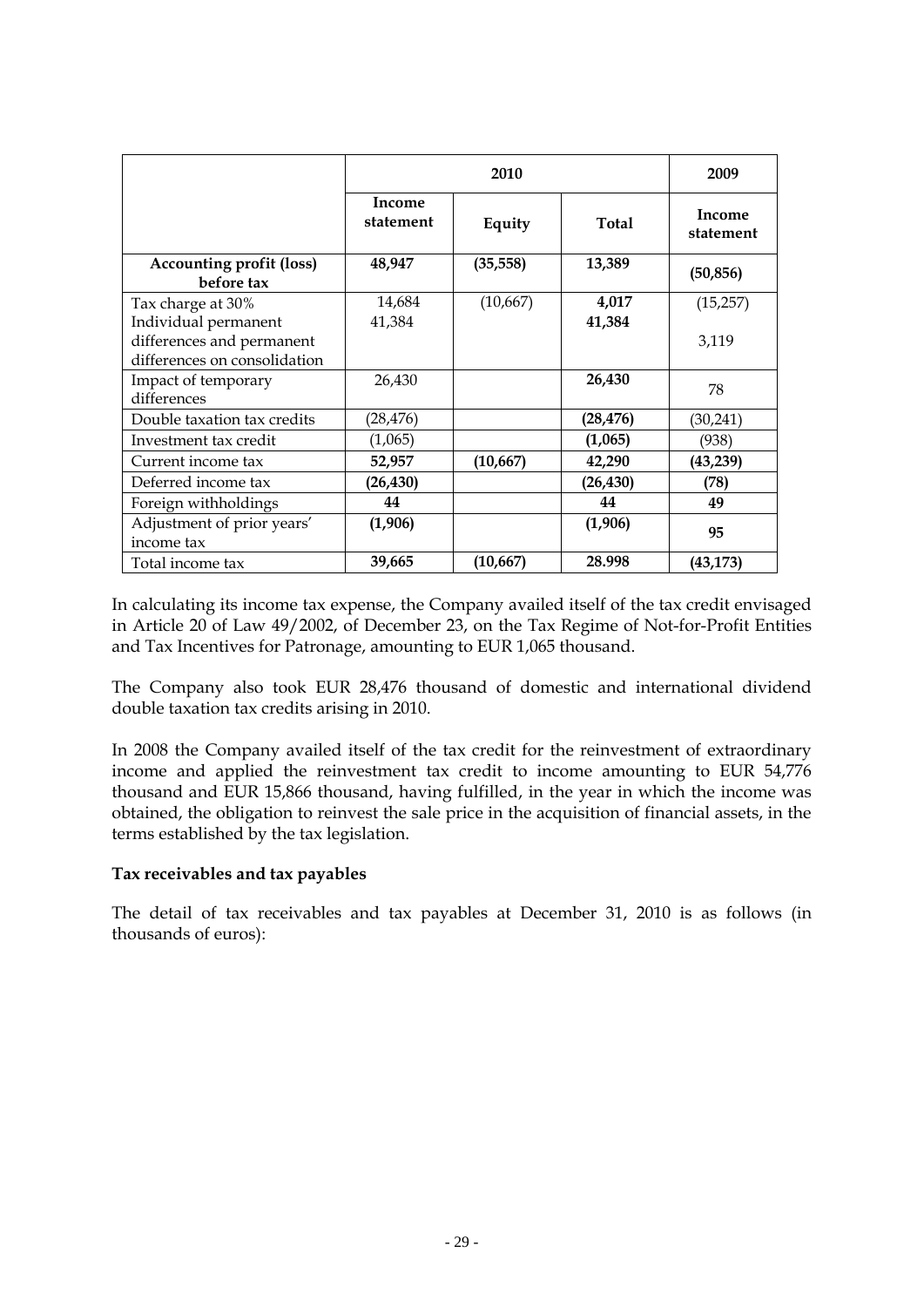|                                                                           | Receivable               |         | Payable   |         |
|---------------------------------------------------------------------------|--------------------------|---------|-----------|---------|
|                                                                           | Current                  | Non-    | Current   | Non-    |
|                                                                           |                          | current |           | current |
|                                                                           |                          |         |           |         |
| Income tax receivable                                                     |                          |         | (35, 380) |         |
| Deferred tax assets arising from unused tax credits                       | $\overline{\phantom{0}}$ | 197.539 |           |         |
| Deferred tax assets arising from tax losses upon tax<br>consolidation     |                          |         |           |         |
| Deferred tax assets arising from temporary differences                    |                          | 28,004  |           |         |
| Deferred tax liabilities                                                  |                          |         |           | (659)   |
| VAT, personal income tax withholdings, social security<br>taxes and other | 6,715                    |         | (9,693)   |         |
| Total                                                                     | 6,715                    | 225,543 | (45,073)  | (659)   |

The detail of the tax receivables and tax payables at December 31, 2009, is as follows (in thousands of euros):

|                                                                           | Receivable |         | Pavable   |          |
|---------------------------------------------------------------------------|------------|---------|-----------|----------|
|                                                                           | Current    | Non-    | Current   | Non-     |
|                                                                           |            | current |           | current  |
|                                                                           |            |         |           |          |
| Income tax receivable                                                     | 1,878      |         |           |          |
| Deferred tax assets arising from unused tax credits                       | -          | 221,105 |           |          |
| Deferred tax assets arising from tax losses upon tax<br>consolidation     |            | 1,924   |           |          |
| Deferred tax assets arising from temporary differences                    | -          | 26,822  |           |          |
| Deferred tax liabilities                                                  |            |         |           | (16,988) |
| VAT, personal income tax withholdings, social security<br>taxes and other | 69         |         | (21, 145) |          |
| Total                                                                     | 1,947      | 249,851 | (21, 145) | (16,988) |

#### **Deferred tax assets and liabilities**

#### *Deferred tax assets-*

Deferred tax assets amounting to EUR 225,543 thousand at December 31, 2010, recognized under *"Deferred tax assets"* relate mainly to investment tax credits earned and not deducted when calculating income tax, tax loss carryforwards from the consolidated tax group and the difference in the timing of the recognition for accounting and tax purposes of the expense incurred in relation to the impairment losses recognized for companies included in the consolidated tax group.

#### *Deferred tax liabilities-*

The amount recognized as non-current corresponds to the application of tax credits under article 12.5 of Spanish Corporation Tax law regarding securities which are acquired representing a stake in the equity of entities that are not residents in Spain.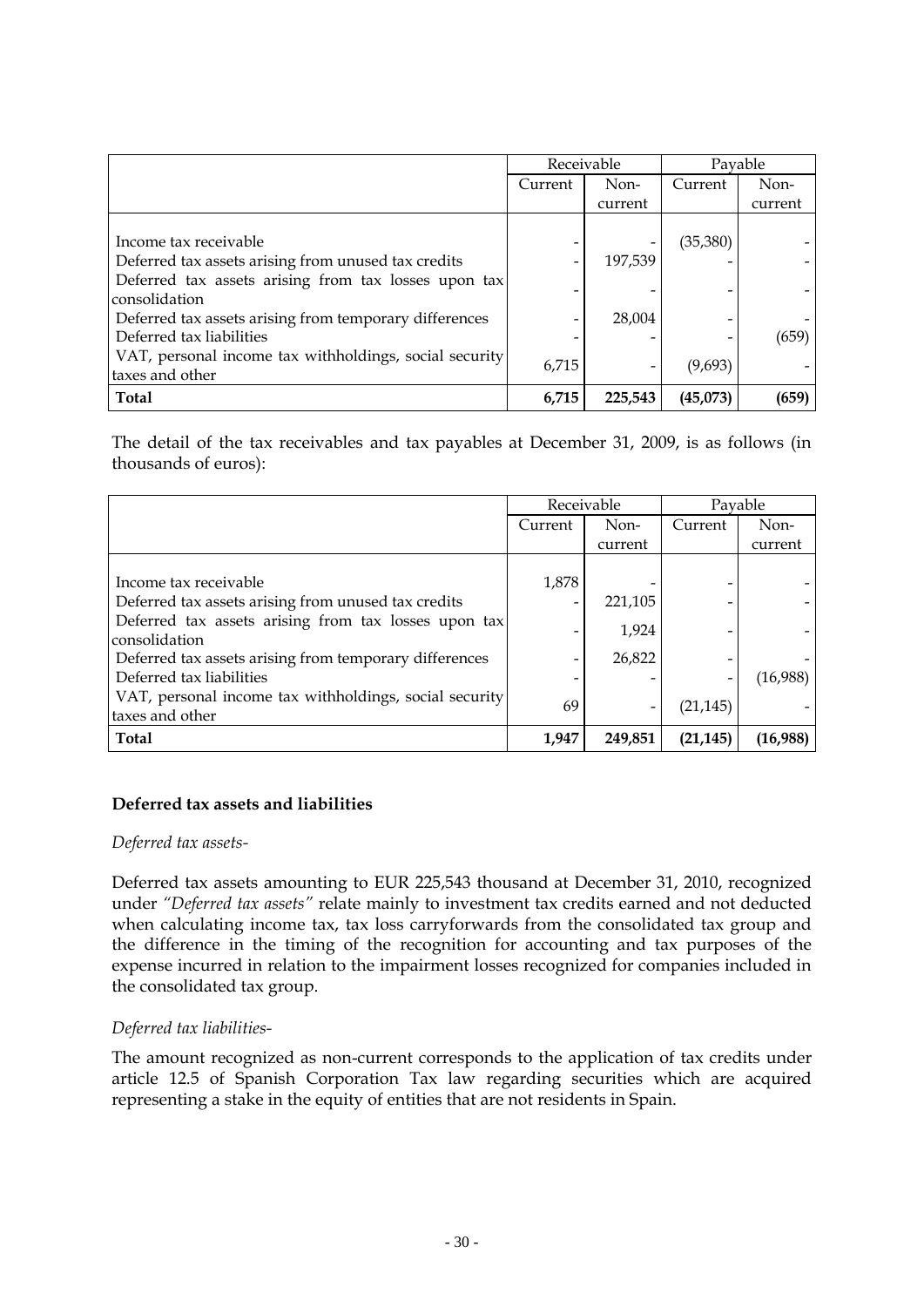#### **Years open for review by the tax authorities**

In 1999 the tax authorities audited the years open for review up to and including 1996 of the Company and its consolidated tax group and issued tax assessments against the Company relating to personal income tax withholdings and prepayments, VAT, the single revaluation tax and, as the head of the tax group, income tax. The amount in litigation at 2010 year-end totaled EUR 7,519 thousand relating to consolidated income tax. Since the Company does not concur with the criteria applied by the tax authorities, it has filed appeals at the appropriate instances against virtually all the tax assessments issued, of which those relating to income tax have not yet been resolved. In 2007 favorable judgments were issued by the National Appellate Court in connection with personal income tax withholdings and prepayments. The Supreme Court handed down a decision on the appeal filed against the income tax settlements from 1992 to 1994. The settlements for the other years have not yet been resolved. However, the Company filed an appeal for the protection of constitutional rights at the Spanish Constitutional Court in relation to the settlements from 1992 to 1994, which at the date of preparation of these financial statements had not yet been resolved, except for the settlement relating to 1992, which was paid by the Company. Guarantees have been provided for the other settlements.

However, in accordance with the principle of prudence in valuation, the Company has recorded a provision of EUR 8,036 thousand *(see Note 10)* to cover any payments that it might have to make in this connection in the future.

In 2006, the tax authorities completed their audit of consolidated income tax for 1999, 2000, 2001 and 2002 and for VAT, personal income tax withholdings and repayments (employees and professionals), tax on property income, tax on income from movable capital and nonresident income tax for June 2000 to May 2004. The decisions handed down on the appeals filed against the decisions upholding the final tax assessments issued for each year (1999 to 2002) for income tax (which partially upheld the pleas) confirmed settlements totaling EUR 34,867 thousand (deficiency plus late-payment interest). Appeals were filed at the Central Economic-Administrative Tribunal against these decisions. The decisions handed down by the aforementioned Tribunal, partially upholding the Group's claims and adjudging the settlements relating to all those years to be null and void, were appealed at the National Appellate Court. Payment of this amount was stayed and the related guarantee was provided. At the date of preparation of these financial statements, the decisions for 1999 and 2000 -partially upholding the Group's claims- had been received, confirming the tax authorities' stance with regard to regularization of the export tax credit which, in the aforementioned years, amounted to EUR 4 million. Since the Company does not agree with the decision of the National Appellate Court, it is going to file the corresponding cassation appeals at the Supreme Court. In view of the varying interpretations that can be made of tax legislation, the outcome of the present review might give rise to tax liabilities which cannot be objectively quantified at the present time. The directors consider that the tax criteria applied by the companies were appropriate and that there are sufficient grounds for defense so as to expect a favorable decision in respect of the disputed items including, inter alia, the export tax credit, within the proceedings in progress in relation to the tax audits. Accordingly, the directors do not expect any material liabilities to arise for the Group as a result of the current tax audit that might have an effect on the consolidated financial statements.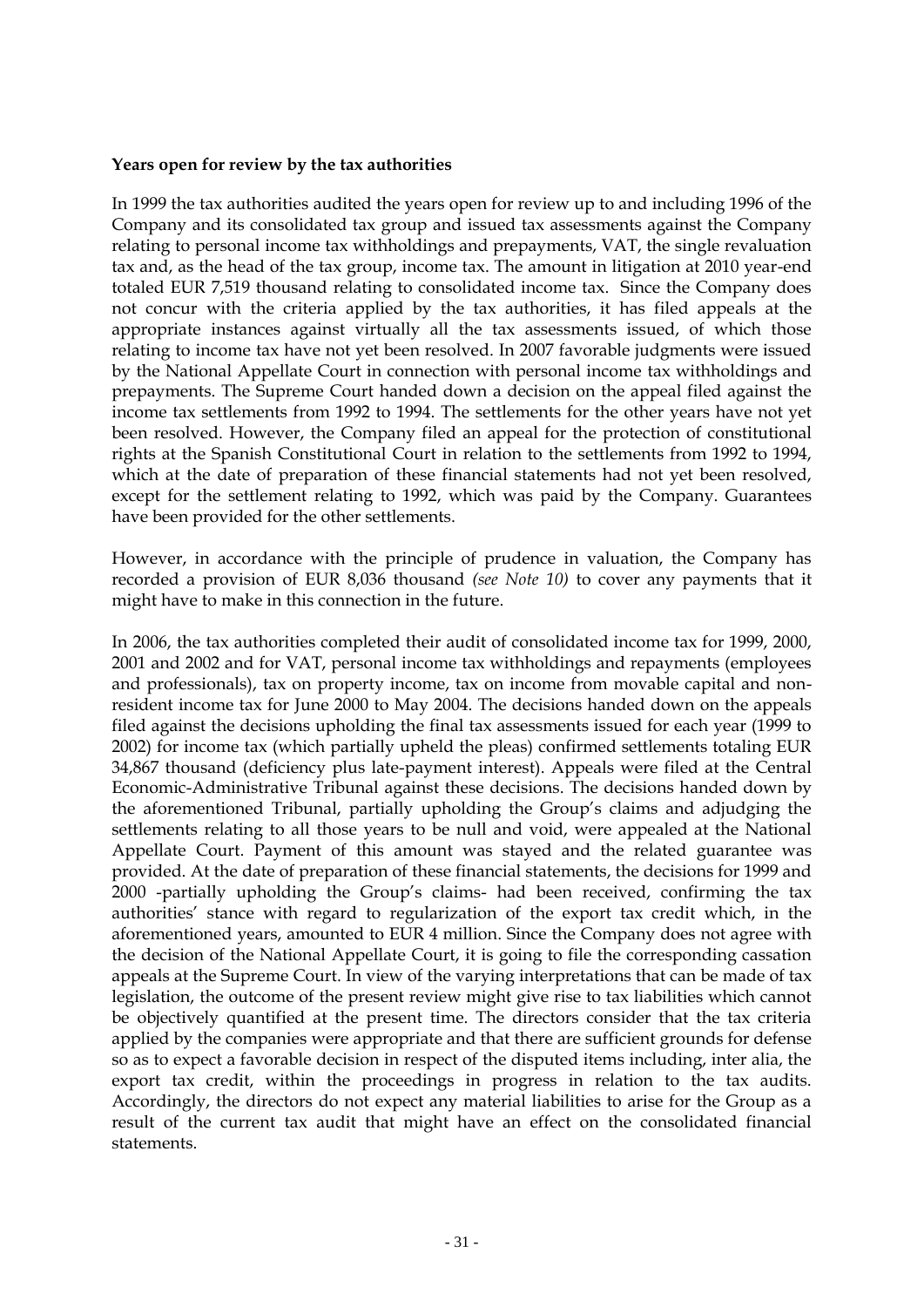In 2010, the tax audit of consolidated income tax for 2003 to 2005 had been completed and the corresponding preliminary assessment was issued containing a deficiency of approximately EUR 16,960 thousand which was signed on a contested basis. The corresponding pleas were submitted against the aforementioned preliminary assessment and against the settlement agreement a economic-administrative claim was filed with the Central Economic-Administrative Tribunal, currently pending resolution. Also, the audits of personal income tax withholdings and prepayments (employees and professionals), tax on property income and tax on income from movable capital for 2004 and 2005 were completed, which did not give rise to any regularizations of significance. Also, the audit of non-resident income tax, from June 2004 to December 2005, was completed with EUR 13 thousand refundable to the Company and the tax audit of VAT from June 2004 to December 2006 was completed and the corresponding preliminary assessment was issued amounting to EUR 5,357 thousand, against which appeals have been filed at the Central Economic-Administrative Tribunal.

The Company has from 2006 onwards open for review (except for VAT) for all state taxes. Additionally, the Company has open for review the last four years for all non-state taxes. he Company's directors consider that no additional contingencies would arise from a tax review of the years open to inspection.

#### **Transactions under the special regime**

The disclosures required by Article 93 of the Spanish Corporation Tax Law, approved by Legislative Royal Decree 4/2004, of March 5, relating to corporate restructuring transactions under the special regime for mergers and spin-offs of Chapter VIII Title VII of the aforementioned legislation, are included in the notes to the financial statements of the years in which these transactions took place.

### **9.- INCOME AND EXPENSE**

#### **Employees**

The detail of *"Employee benefits costs"* in the income statements for 2010 and 2009 is as follows (thousands of euros):

|                                | 2010  | 2009 |
|--------------------------------|-------|------|
| Employer social security costs | 1,376 |      |
| Other employee benefit costs   |       | 586  |
| <b>Total</b>                   |       |      |

The average number of employees in 2010 and 2009 was 128 and 140, respectively, all of whom had a permanent employment contract. The detail, by gender and professional category, is as follows: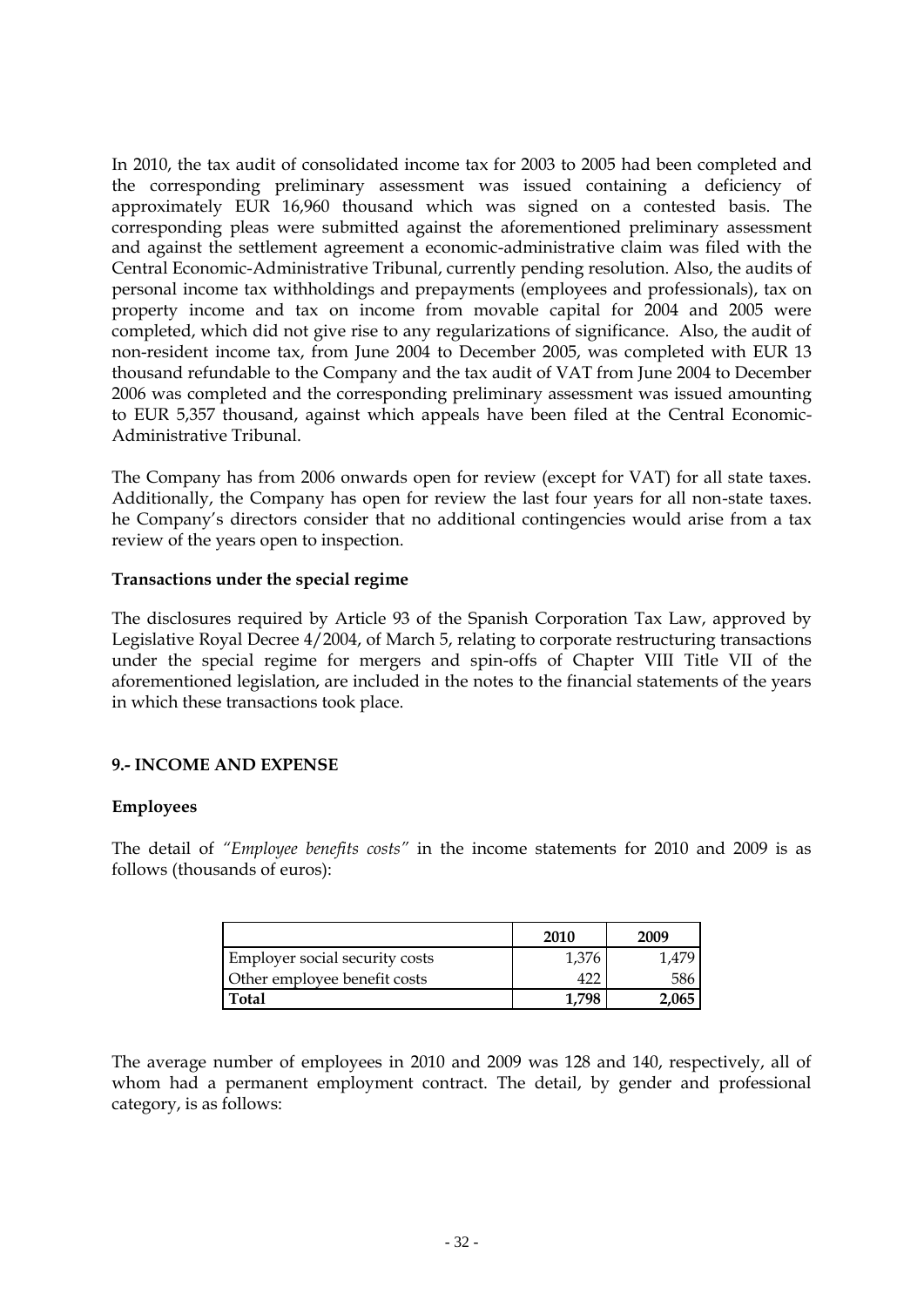|                          | 2010 |       | 2009 |       |  |
|--------------------------|------|-------|------|-------|--|
|                          | Men  | Women | Men  | Women |  |
| Executives               | 29   | 10    | 28   | 10    |  |
| Middle management        | 10   | 7     | 12   |       |  |
| Qualified line personnel | 14   | 32    | 21   | 33    |  |
| Other                    |      | 24    | 3    | 25    |  |
| <b>Total</b>             | 55   | 73    | 64   | 76    |  |

The number of employees at December 31, 2010 and 2009, was 128 and 137, respectively, all of whom had a permanent employment contract. The detail, by gender and professional category, is as follows:

|                          | 2010 |       | 2009           |       |  |
|--------------------------|------|-------|----------------|-------|--|
|                          | Men  | Women | Men            | Women |  |
| Executives               | 30   | 11    | 28             |       |  |
| Middle management        |      | 7     | 12             |       |  |
| Qualified line personnel | 12   | 32    | 19             | 33    |  |
| Other                    |      | 25    | $\overline{2}$ | 26    |  |
| Total                    | 53   | 75    | 61             | 76    |  |

#### **Fees paid to auditors**

The fees for financial audit services relating to the 2010 financial statements of the various companies composing the Prisa Group and subsidiaries provided by Deloitte, S.L. and by other entities related to the auditor amounted to EUR 2,170 thousand (2009: EUR 1,877 thousand), of which EUR 486 thousand relate to Prisa; this amount includes EUR 350 thousand for the 2010 audit of the consolidated group, in keeping with PCAOB audit procedures. Additionally, during 2010, Deloitte conducted the 2007, 2008 and 2009 audits of the consolidated group in accordance with PCAOB audit procedures; the fees for this service totaled EUR 1,580 thousand.

Also, the fees relating to other auditors involved in the 2010 audit of the various Group companies amounted to EUR 383 thousand (2009: EUR 324 thousand).

In addition, the fees for other professional services provided to the various Group companies by the principal auditor and by other entities related to the auditor and fees paid in this connection to other auditors participating in the audit of the various Group companies are as follows (in thousands of euros):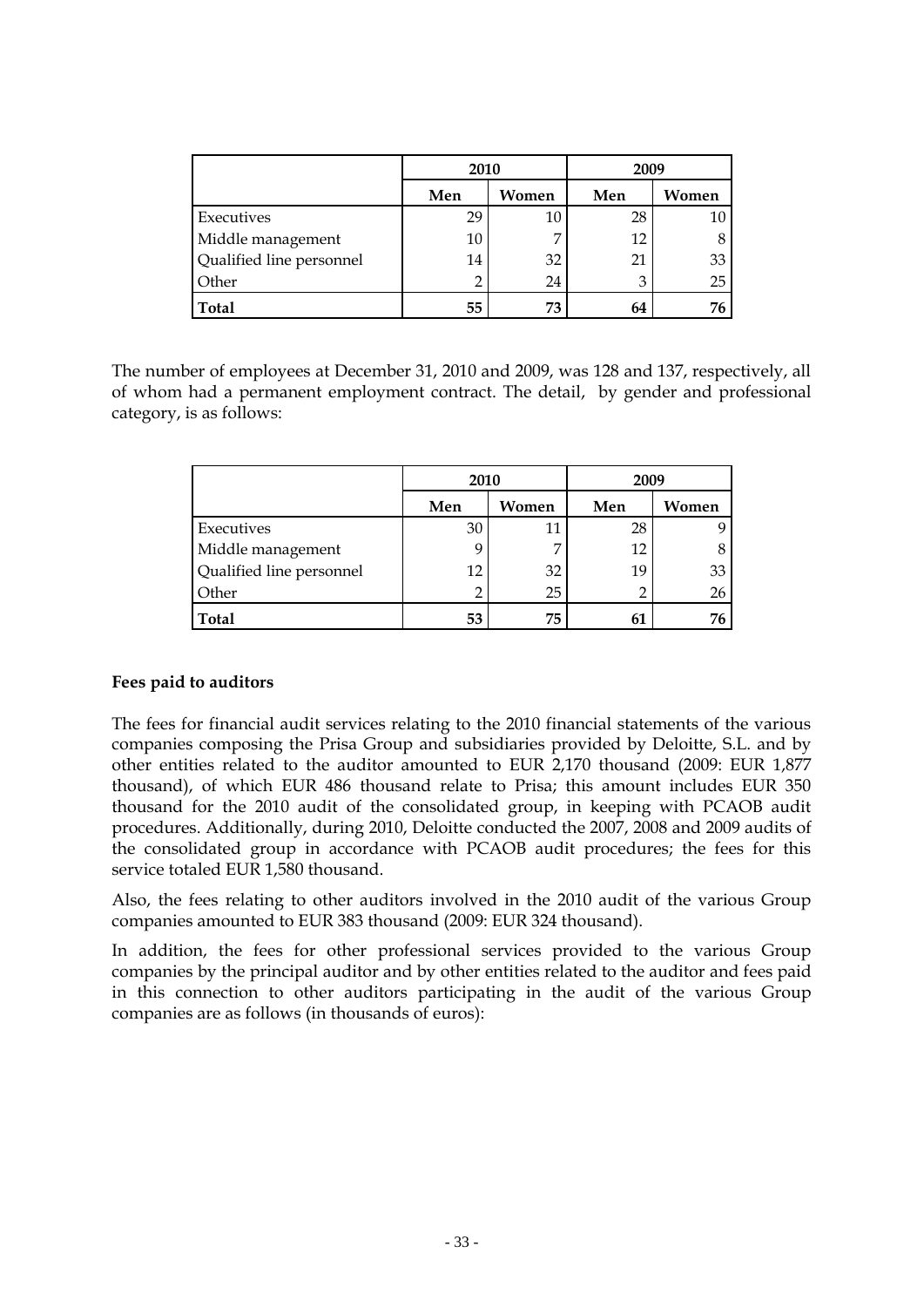|                             |           | 2010  |           | 2009  |
|-----------------------------|-----------|-------|-----------|-------|
|                             |           |       |           |       |
|                             |           | Other |           | Other |
|                             | Principal | audit | Principal | audit |
|                             | auditor   | firms | auditor   | firms |
| Other verification services | 444       | 261   | 415       | 5     |
| Tax advisory services       | 264       | 65    | 356       | 61    |
| Other services              | 1,691     | 927   | 514       | 1,859 |
| Other professional services | 2,399     | 1,253 | 1,285     | 1,925 |

Fees for other professional services provided to the Company by the principal auditor and by other entities related to the auditor are as follows:

|                             | Amount (thousands of euros) |      |  |  |
|-----------------------------|-----------------------------|------|--|--|
|                             | 2010                        | 2009 |  |  |
| Other verification services | 24                          | 202  |  |  |
| Tax advisory services       |                             | 82   |  |  |
| Other services              | 366                         |      |  |  |
| Other professional services | 390                         | 293  |  |  |

#### **10.- PROVISIONS AND CONTINGENCIES**

The changes in "Provisions and contingencies" in 2010 are as follows (in thousands of euros):

|                                       | <b>Balance at</b><br>12/31/09 | <b>Additions</b> | <b>Disposals</b> | <b>Balance at</b><br>12/31/10 |
|---------------------------------------|-------------------------------|------------------|------------------|-------------------------------|
|                                       |                               |                  |                  |                               |
| Provision for taxes                   | 9.439                         |                  | (1,403)          | 8,036                         |
| Provisions for third-party liability- | 145,285                       | 106,245          | (1.208)          | 250,322                       |
| <b>Total cost</b>                     | 154,724                       | 106,245          | (2,611)          | 258,358                       |

*"Provision for taxes"* relates to the estimated amount of tax debts arising from the tax audit carried out at the Company for the years open to review up to 1996, inclusive *(see Note 8).*

The additions to *"Provision for third-party liability"* relate mainly to the provision amounting to EUR 80 million, which Management of the Group has decided to recognize, to cover certain risks and possible restructuring expenses for its associates and the EUR 25 million increase in the provision established to cover the negative equity of Prisaprint, S.L. at yearend 2010. These provisions were recognized under *"Impairment of financial instruments"* in the 2010 income statement.

In view of the nature of the contingencies covered by these provisions, it is not possible to determine a reasonable payment schedule, if indeed there is one. However, the Company's legal advisers and directors consider that the outcome of these procedures and claims will not have a significant effect on the financial statements for the years in which they come to an end additional to the amount provisioned in the accounting records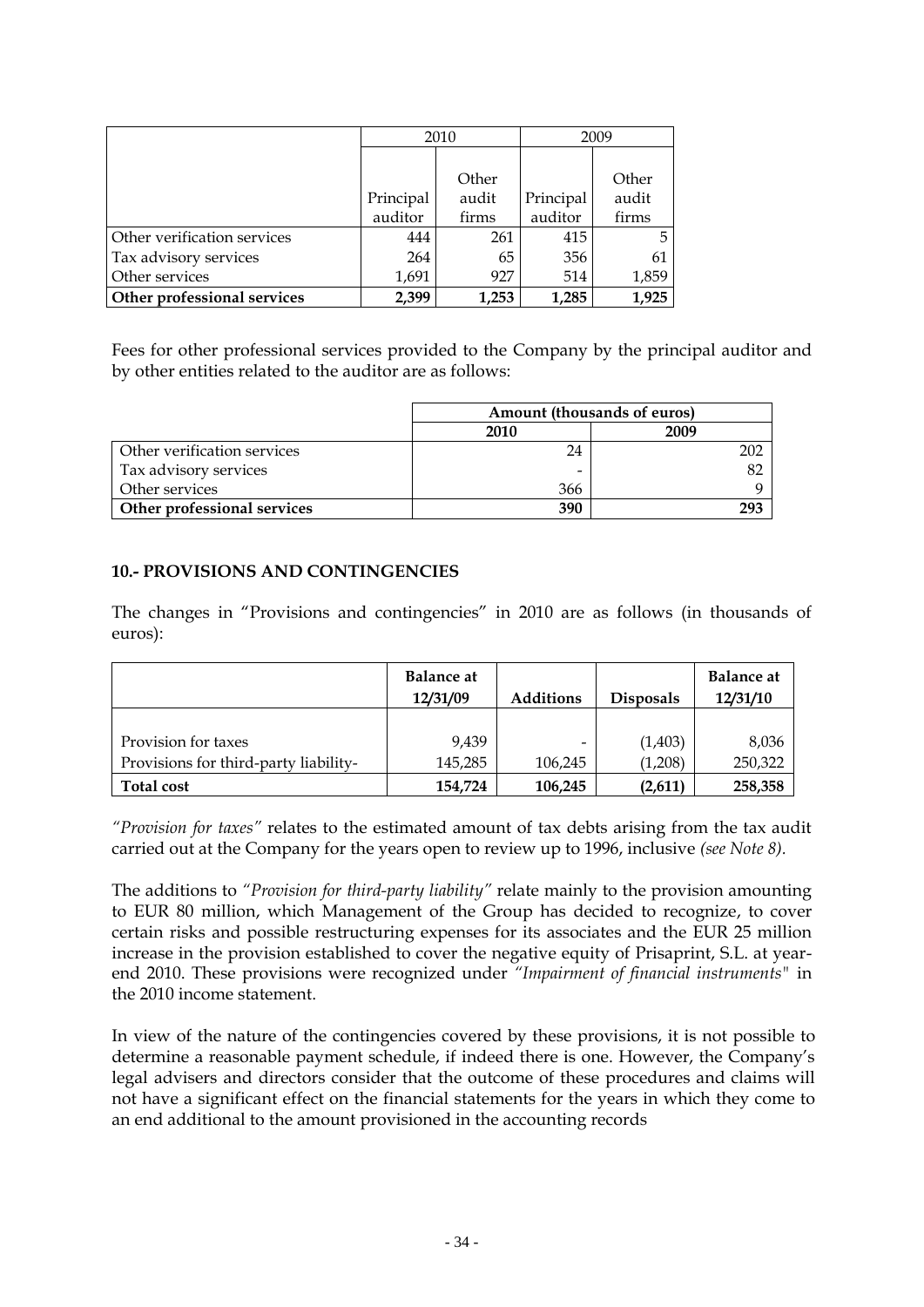#### **11. -SHARE-BASED PAYMENTS**

On December 18, 2008, the Board of Directors approved a remuneration plan consisting of the delivery of options on Company shares for the executive directors and executives of the Group. In accordance with the authorization granted by the shareholders at the General Meeting of March 13, 2008, the exercise price of the options, modified by the shareholders at the General Meeting of December 5, 2008, was set at EUR 2.94 per share.

At the proposal of the Corporate Governance, Appointments and Remuneration Committee, the Board of Directors resolved to offer 177,500 options to the Company's executive directors and 1,378,000 to the executives of the Prisa Group.

Each share conferred the right to purchase or subscribe one Company share. The options were exercisable between December 31, 2009 and March 31, 2010, inclusive. At March 31, 2010, 1,037,000 options relating to this plan had been exercised.

During the Extraordinary General Shareholders' Meeting held on November 27, 2010, it was decided to authorize a system of compensation (the "2010-2013 Share/Stock Options Delivery Plan") consisting of the delivery of shares and/or share options of the Company to the directors and managers in the Prisa Group, authorizing the Board of Directors to develop and implement the Plan. The Plan is applicable during the 2010, 2011, 2012 and 2013 financial years. If the Board does not make use of its authorization before December 31, 2011, this resolution would be rendered without effect.

At the date of the preparation of these financial statements, the Board of Directors had not implemented the plan.

### **12.- GUARANTEE COMMITMENTS TO THIRD PARTIES**

The Company acts as guarantor for bank loans and credit facilities granted to Promotora de Emisoras de Televisión, S.A. and Iberbanda, S.A. for a maximum amount of EUR 10,000 thousand and EUR 27,584 thousand, respectively.

In order for the LMDS license to be awarded to the investee Iberbanda, S.A., Prisa provided a guarantee for the amount of the investment commitment assumed by this company, in proportion to its percentage of ownership and based on the terms and conditions in the tender specifications. At December 31, 2010, the guarantees provided in this connection totaled EUR 1,179 thousand.

At December 31, 2010, the Company had provided bank guarantees amounting to EUR 64,173 thousand mainly in relation to the tax assessments issued by the tax authorities that were signed on a contested basis *(see Note 8).*

In 2008, Dédalo Grupo Gráfico, S.L. completed the process to restructure its financial debt by obtaining a EUR 130,000 thousand syndicated loan. In this financing, since November 2009 Prisa has been the guarantor of all the debt and the underlying hedges. Also, in March 2010 Prisa granted the majority shareholders of Dédalo Grupo Gráfico, S.L. a contract of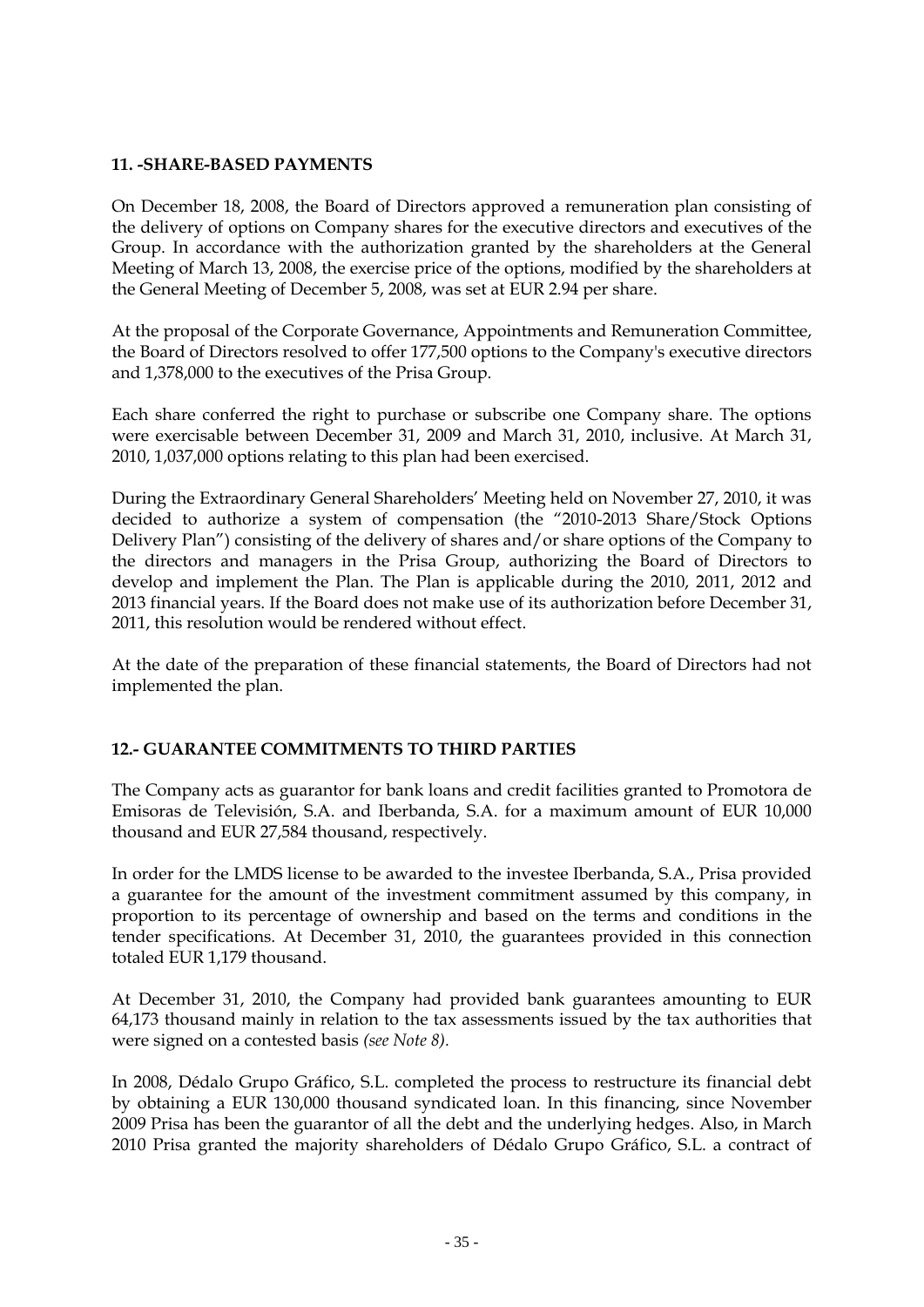indemnity vis-à-vis third-party claims as a result of actions taken to defend the interests of Prisa or following instructions received therefrom. In 2010 Prisa entered into a reciprocal purchase and sale agreement with the majority shareholders of Dédalo Grupo Gráfico, S.L., companies related to the Ibersuizas Group, for the shares of Dédalo Grupo Gráfico, S.L. Under this agreement, on the one hand, Prisa has a call option, not exercisable at the date, on the additional 60% of Dédalo Grupo Gráfico, S.L. and, on the other, the current majority shareholders may exercise their put option if any of the Dédalo Group companies were to become subject to insolvency proceedings. The strike price for both the options is EUR 1.

The Company's directors consider that the possible effect of the guarantees provided on the accompanying income statements would in no case be material.

#### **13.- FUTURE COMMITMENTS**

By virtue of an agreement entered into with Indra on December 23, 2009, Prisa assumed payment commitments totaling EUR 267,225 thousand with the aforementioned company for the coming seven years. In 2010, the amount corresponding to services provided amounted to EUR 14,085 thousand; therefore, pending commitments are as follows:

|                  | Thousands of |
|------------------|--------------|
| Year             | euros        |
|                  |              |
| 2011             | 38,175       |
| 2012             | 38,175       |
| 2013             | 38,175       |
| 2014             | 38,175       |
| 2015             | 38,175       |
| 2016 and         | 62,265       |
| subsequent years |              |
|                  | 253,140      |

In 2010, trade payables over 85 days past due for the Spanish Group companies amounted to EUR 9,617 thousand.

#### **14.- EVENTS AFTER THE REPORTING PERIOD**

On January 25, 2011, the Group announced that it was going to carry out a restructuring plan which would mean a reduction of 18% of its overall staff. The duration of the plan would be until the first quarter of 2012 and is designed to maintain a maximum number of jobs and encompasses several negotiated measures including outsourcing, voluntary redundancy packages, early retirement, etc.

At the date of the preparation of the accompanying financial statements, the Company was immersed in evaluating the economic impact of these measures, which will be definitive once negotiation with labor representatives has terminated.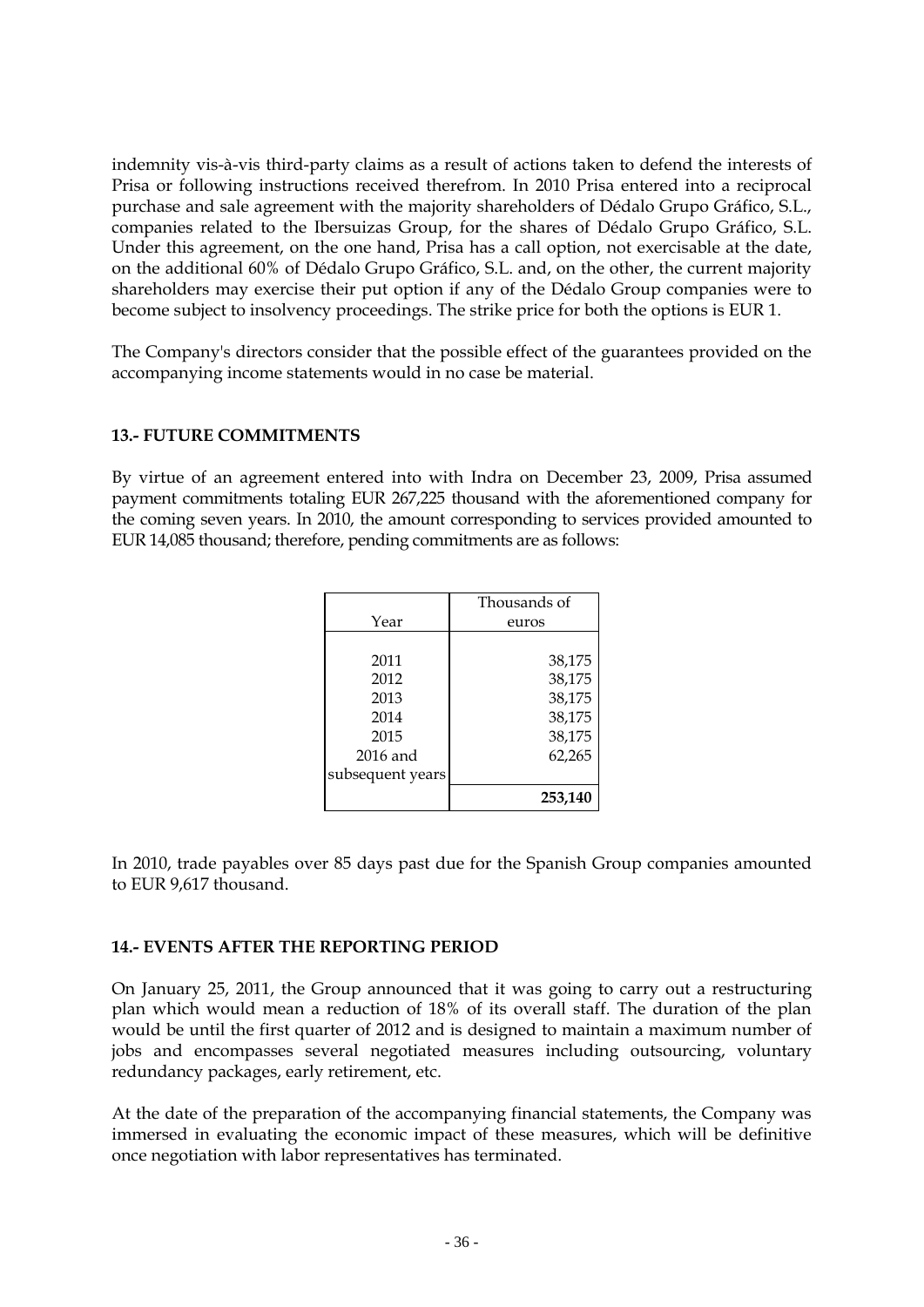On January 26, 2011, due to the capital increase against cash contributions, with recognition of pre-emptive subscription rights through warrants, which was approved by Prisa's shareholders in general meeting on November 27, 2010, a public deed was issued declaring the capital increase corresponding to the warrants' first exercise window. A total of 97,868 warrants were exercised, with a total of 97,868 new Class A ordinary shares subscribed at the price of EUR 2 each. These shares were admitted to trading on the Madrid, Barcelona, Bilbao and Valencia stock exchanges on February 3, 2011.

Prisa's share capital after this increase totals EUR 84,708 thousand, represented by 444,088,888 Class A ordinary shares and 402,987,000 Class B non-voting shares.

During 2011, Prisa reached an agreement with PortQuay West I B.V., a company which is controlled by Miguel Pais do Amaral, to sell 10% of Grupo Media Capital SGPS, S.A.'s share capital for approximately EUR 35 million. This agreement will be formalized during February, 2011 and will allow the buyer the option to purchase up to an additional 19.69%.

#### **15.- RELATED PARTY TRANSACTIONS**

*Transactions with Group companies, associates and related parties*

The transactions performed with Group companies, associates and related parties in 2010 and 2009 are as follows:

|                             |         | Thousands of euros |
|-----------------------------|---------|--------------------|
|                             | 2010    | 2009               |
| Income                      |         |                    |
| Services rendered and other | 32,969  | 24,190             |
| Finance income              | 4,074   | 6,895              |
| Dividends                   | 110,779 | 117,245            |
| <b>Total</b>                | 147,822 | 148,330            |
| <b>Expenses</b>             |         |                    |
| Finance costs               | 5,613   | 8,659              |
| <b>Total</b>                | 5,613   | 8,659              |

Income from services rendered corresponds basically to central corporate services.

All the transactions with related parties were carried out on an arm's length basis.

The detail, by company, of the dividend income paid by Group companies in 2010 and 2009 is as follows (thousands of euros):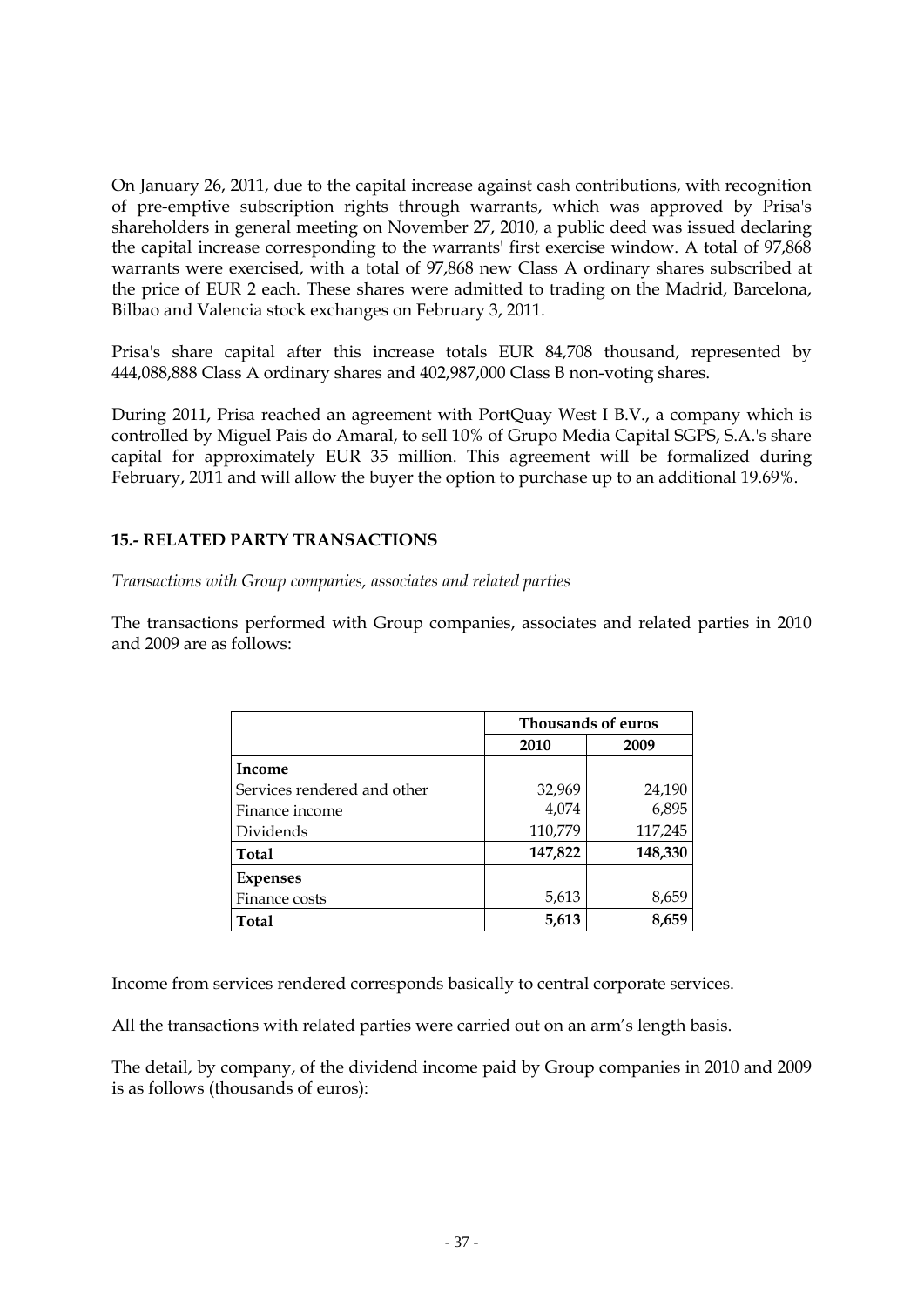|                                     | 2010    | 2009    |
|-------------------------------------|---------|---------|
| Grupo Santillana de Ediciones, S.L. | 39,298  | 43,000  |
| Prisa Televisión, S.A.U.            | 20,000  | 37,344  |
| Vertix, S.G.P.S.                    | 16,006  | 16,606  |
| Diario El País, S.L.                |         | 15,000  |
| Prisa Radio, S.L.                   | 35,475  | 3,164   |
| Prisa División Inmobiliaria, S.L.   |         | 2,131   |
| Total                               | 110,779 | 117,245 |

*Remuneration and other benefits of directors*

In 2010 and 2009 the remuneration earned by the members of the Board was as follows:

|                                                  | Thousands of euros |       |  |  |  |
|--------------------------------------------------|--------------------|-------|--|--|--|
| Type of remuneration                             | 2010               | 2009  |  |  |  |
| Fixed remuneration                               | 2,019              | 2,010 |  |  |  |
| Variable remuneration                            | 1,600              | 1,588 |  |  |  |
| Attendance fees                                  | 1,579              | 1,811 |  |  |  |
| Bylaw-stipulated directors' emoluments           | 990                |       |  |  |  |
| Share options and/or other financial instruments | 68                 |       |  |  |  |
| Other                                            | 2,034              | 1,886 |  |  |  |
| <b>Total</b>                                     | 8.290              | 7,295 |  |  |  |

No credits, advances or loans have been granted to the members of the Board of Directors and there are no pension obligations to them.

Pursuant to Section 229 of the Corporate Enterprises Act, approved by Legislative Royal Decree 1/2010 dated July 2, following is a detail of the companies with the same, analogous or similar corporate purpose as that of Promotora de Informaciones, S.A. (PRISA) in which directors and their affiliates, as defined in Section 231 of this Act, have stakes and of the duties, if any, that they perform therein:

| <b>Name</b>                          | Company                     | Percentage of<br>ownership $\left(\frac{0}{0}\right)$ | <b>Functions</b>                           |
|--------------------------------------|-----------------------------|-------------------------------------------------------|--------------------------------------------|
| Juan Luis Cebrián<br>Echarri         | Le Monde, S.A.              | $\overline{\phantom{a}}$                              | Director                                   |
| Juan Luis Cebrián<br>Echarri         | Lambrakis Press, S.A.       |                                                       | Member of the Board of<br><b>Directors</b> |
| Gregorio Marañón<br>v Bertrán de Lis | Universal Music Spain, S.L. | -                                                     | Chairman                                   |
| <b>Harry Sloan</b>                   | Metro Goldwyn Mayer Inc     | $\overline{\phantom{0}}$                              | Chairman                                   |
| Harry Sloan                          | Zenimax Media Inc           | $\overline{\phantom{0}}$                              | Director                                   |

It is also hereby stated that: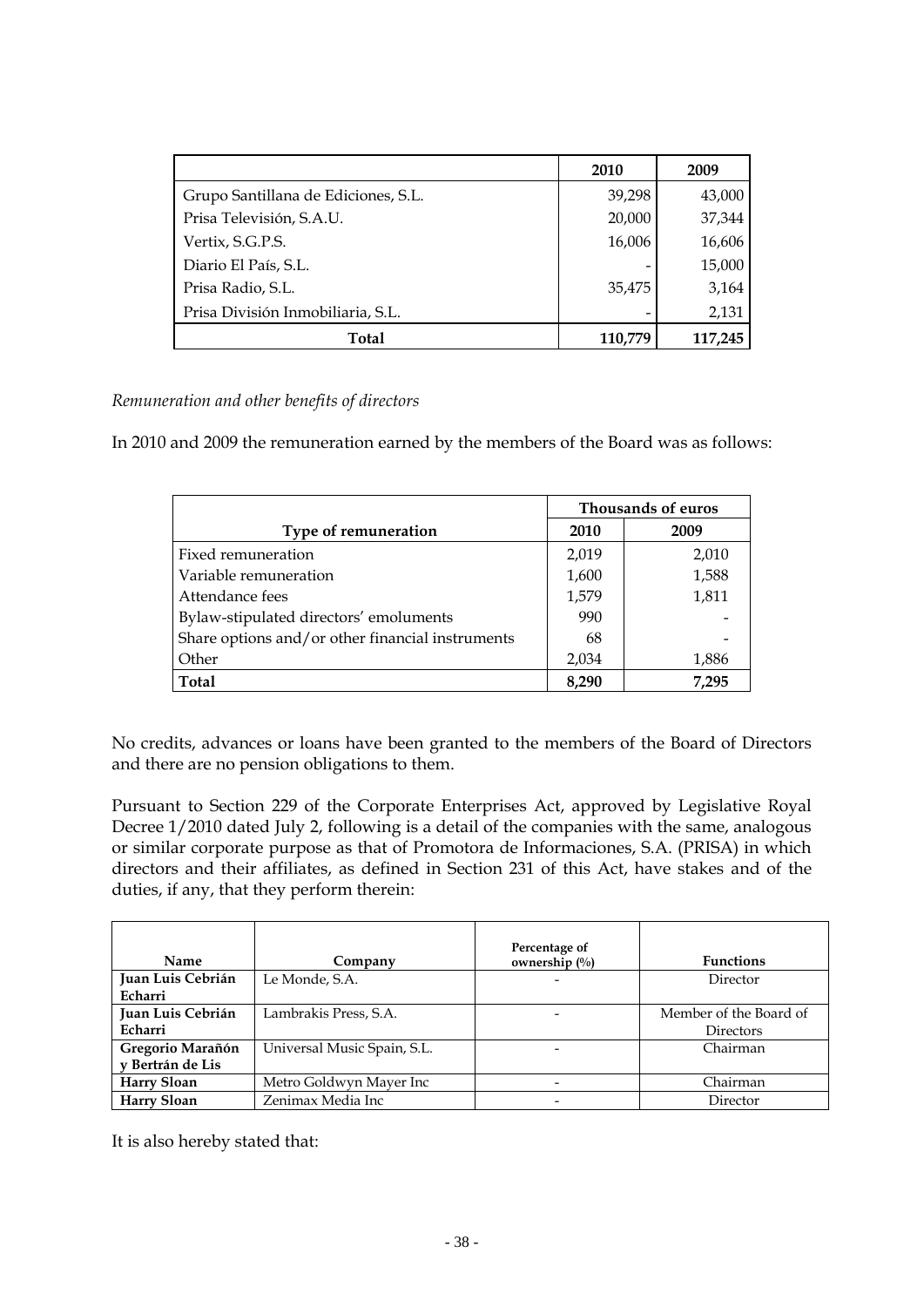- i) a daughter of Director Mr. Juan Luis Cebrián is Director of the Spanish TV Film Area of Corporación RTVE (Radio Televisión Española);
- ii) a son of Director Mr. Alain Minc's is the Editor of *Version Femina"* (a magazine edited by the *Lagardère Group*) and
- iii) Director Mr. Nicolas Berggruen owns 45% of the share capital of LeYa, the holding company of editorial group composed of Brazilian, Portuguese and African editors, through his company Berggruen Holding LTD.

The above information corresponds to December 31, 2010. Subsequent to that date, Mr. Juan Luis Cebrián Echarri and Mr. Manuel Polanco Moreno accepted the position of Board Members of Gestevisión Telecinco, S.A. (ratified by the company's shareholders in their general meeting held on December 24, 2010).

This list does not include Prisa Group companies. However, it is hereby stated that the following directors of Promotora de Informaciones, S.A. are part of the managing body of certain Prisa Group companies, as disclosed in the Company's Annual Corporate Governance Report: Ignacio Polanco Moreno, Juan Luis Cebrián Echarri, Manuel Polanco Moreno, Gregorio Marañón y Bertrán de Lis, Diego Hidalgo Schnur and Agnés Noguera Borel.

Also, in accordance with the Section 230 of the above-mentioned Law, it is hereby stated that there is no record that any of the Board members have been engaged in 2010, or are currently engaged, for their own account or the account of others, in a business that is the same as or analogous or supplementary to the business constituting the corporate purpose of Promotora de Informaciones, S.A.

#### *Remuneration of senior executives-*

.

At December 31, 2010, senior executives of the Prisa Group are considered to be those persons who are members of the Business Management Committee and the Corporate Committee who are not executive directors, in addition to the internal audit director of Promotora de Informaciones, S.A., namely: Ignacio Santillana del Barrio, Fernando Martínez Albacete, Augusto Delkader Teig, Jesús Ceberio Galardi, Miguel Ángel Cayuela Sebastián, Matilde Casado Moreno, Iñigo Dago Elorza, Pedro García Guillén, Oscar Gómez Barbero, Javier Pons Tubio, Kamal M. Bherwani andrés Cardo Soria, Bárbara Manrique de Lara and Virginia Fernández Iribarnegaray. The total remuneration earned by the senior executives of Promotora de Informaciones, S.A. in 2010 and of the Group companies other than it, amounted to EUR 7,109 thousand.

#### **16.- EXPLANATION ADDED FOR TRANSLATION TO ENGLISH**

These financial statements are presented on the basis of accounting principles generally accepted in Spain. Certain accounting practices applied by the Company that conform with generally accepted accounting principles in Spain may not conform with generally accepted accounting principles in other countries.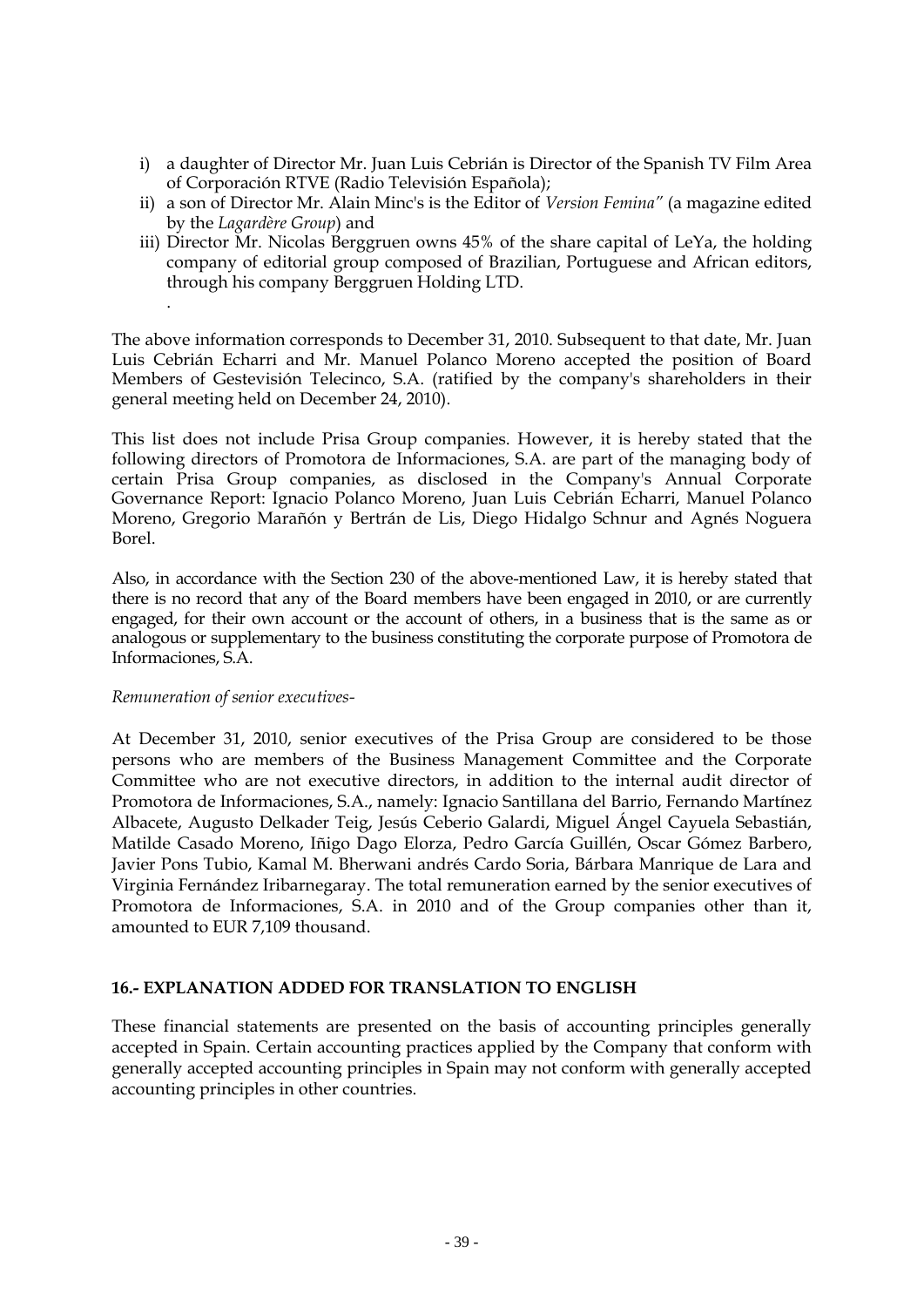| <b>GROUP COMPANIES</b>                                                                  |                                                  |                                                                                            |                                  |                             |                                |                 |                                   |                         |                     |
|-----------------------------------------------------------------------------------------|--------------------------------------------------|--------------------------------------------------------------------------------------------|----------------------------------|-----------------------------|--------------------------------|-----------------|-----------------------------------|-------------------------|---------------------|
|                                                                                         |                                                  |                                                                                            | 12/31/10 (In thousands of euros) |                             |                                |                 |                                   |                         |                     |
| <b>INVESTEE</b>                                                                         | <b>REGISTERED OFFICE</b>                         | <b>LINE OF BUSINESS</b>                                                                    | <b>CARRYING</b><br><b>AMOUNT</b> | $\%$ OF<br><b>OWNERSHIP</b> | <b>SHARE</b><br><b>CAPITAL</b> | <b>RESERVES</b> | <b>INTERIM</b><br><b>DIVIDEND</b> | <b>PROFIT</b><br>(LOSS) | TAX<br><b>GROUP</b> |
| Diario El País, S.L.                                                                    | Miguel Yuste, 40 - Madrid                        | Publication and operation of El País newspaper                                             | 18,030                           | 99.99%                      | 18,000                         | 10,135          |                                   | 10,555                  | 2/91                |
| Diario El País México, S.A de C.V. (*)                                                  | Avda, de la Universidad, 767 - México D.F.       | Operation of El País newspaper in Mexico                                                   |                                  | 11.18%                      | 2,850                          | (2,560)         |                                   | (21)                    |                     |
| Grupo Empresarial de Medios Impresos, S.L.                                              | Gran Vía, 32 - Madrid                            | Holding company for publishing stakes                                                      | 77,943                           | 100.00%                     | 990                            | 62,870          |                                   | (1,734)                 | 2/91                |
| Grupo Santillana de Ediciones, S.L.                                                     | Torrelaguna, 60 - Madrid                         | Publishing                                                                                 | 65,826                           | 75.00%                      | 12,018                         | (72, 208)       | (28.239)                          | 48,141                  | 2/91                |
| Prisa Brand Solutions, S.L.U. (Anteriormente, Box News Publicidad, S.L.U)               | Gran Vía, 32. Madrid                             | Contracting of advertising exclusives                                                      | 43,238                           | 100.00%                     | 950                            | 10,799          |                                   | (331)                   | 2/91                |
| Prisa División Inmobiliaria, S.L. (*)                                                   | Gran Vía, 32 - Madrid                            | Lease of commercial and industrial premises                                                | 71,378                           | 100.00%                     | 10,200                         | 63,161          |                                   | (1,982)                 | 2/91                |
| Prisa División Internacional, S.L. (*)                                                  | Gran Vía, 32 - Madrid                            | Holdings in foreign companies                                                              | 158,122                          | 99.99%                      | 10,000                         | 146,768         |                                   | 1.356                   | 2/91                |
| Prisa Finance (Netherlands) BV                                                          | Gran Vía, 32 - Madrid                            | Holdings in and financing of companies                                                     |                                  | 100.00%                     |                                |                 |                                   |                         |                     |
| Prisa Digital, S.L. (Anteriormente, Prisacom, S.L.) (*)                                 | Gran Vía, 32 - Madrid                            | Internet services                                                                          | 5,456                            | 99.99%                      | 1.918                          | 3.96            |                                   | (603)                   | 2/91                |
| Prisaprint, S.L. (*)                                                                    | Gran Vía, 32 - Madrid                            | Management of printing companies                                                           | (143, 818)                       | 99.99%                      | 3,000                          | (121, 026)      | $\overline{\phantom{a}}$          | (25, 804)               | 2/91                |
| Promotora de Emisoras, S.L.                                                             | Gran Vía, 32 - Madrid                            | Radio broadcasting services                                                                | (18,053)                         | 100.00%                     | 2,500                          | (21, 137)       |                                   |                         | 2/91                |
| Promotora de Emisoras de Televisión, S.L. (*)                                           | Gran Vía, 32 - Madrid                            | Operation of television channels                                                           | (6,895)                          | 25.00%                      | 19,060                         | (46, 246)       |                                   | 921                     | 2/91                |
| Redprensa, S.L.U.                                                                       | Gran Vía, 32 - Madrid                            | Holding company                                                                            | 150                              | 100.00%                     | 150                            | 5.56            |                                   | 1,41                    | 2/91                |
| Prisa Radio, S.L. (Anteriormente, Sociedad de Servicios Radiofónicos Unión Radio, S.L.) | Gran Vía, 32 - Madrid                            | Services to radio broadcasting companies                                                   | 109,929                          | 73 49%                      | 2.036                          | 186.80          |                                   | 76.045                  |                     |
| Prisa Televisión, S.A.U. (Anteriormente, Sogecable, S.A.U.)                             | Avda, de los Artesanos, 6 - Tres Cantos - Madrid | Operation of television activities                                                         | 3,662,935                        | 100.00%                     | 1,105,607                      | (539, 915)      | $\overline{a}$                    | 720,344                 | 2/91                |
| Promotora de Actividades América, 2010, S.L. (*)                                        | Gran Vía, 32 - Madrid                            | Production and organization of activities marking the bicentenary of American independence | (849                             | 100.00%                     |                                | (891            |                                   |                         | 2/91                |
| Promotora de Actividades Audiovisuales de Colombia, Ltda. (*)                           | Calle 80, 10 23 . Bogotá. Colombia               | Production and distribution of audiovisual content                                         |                                  | 1.00%                       | 420                            |                 |                                   |                         |                     |
| Liberty Acquisition Holdings Virginia Inc                                               | Gran Vía, 32. Madrid                             | Holding company                                                                            | 649,540                          | 100.00%                     | 747.809                        | (75, 553)       | $\overline{a}$                    | (22, 239)               |                     |
| Vertix, SGPS, S.A.                                                                      | Rua de las Amoreiras, 107 - Lisboa, Portugal     | Holding company                                                                            | 597,20                           | 100.00%                     | 375,041                        | 28,958          |                                   | 17,80                   |                     |
| V-Me Media Inc.                                                                         |                                                  |                                                                                            | 4.247                            | 9.16%                       | 45.601                         | N/L             |                                   | (37, 530)               |                     |
| Total                                                                                   |                                                  |                                                                                            | 5,290,182                        |                             |                                |                 |                                   |                         |                     |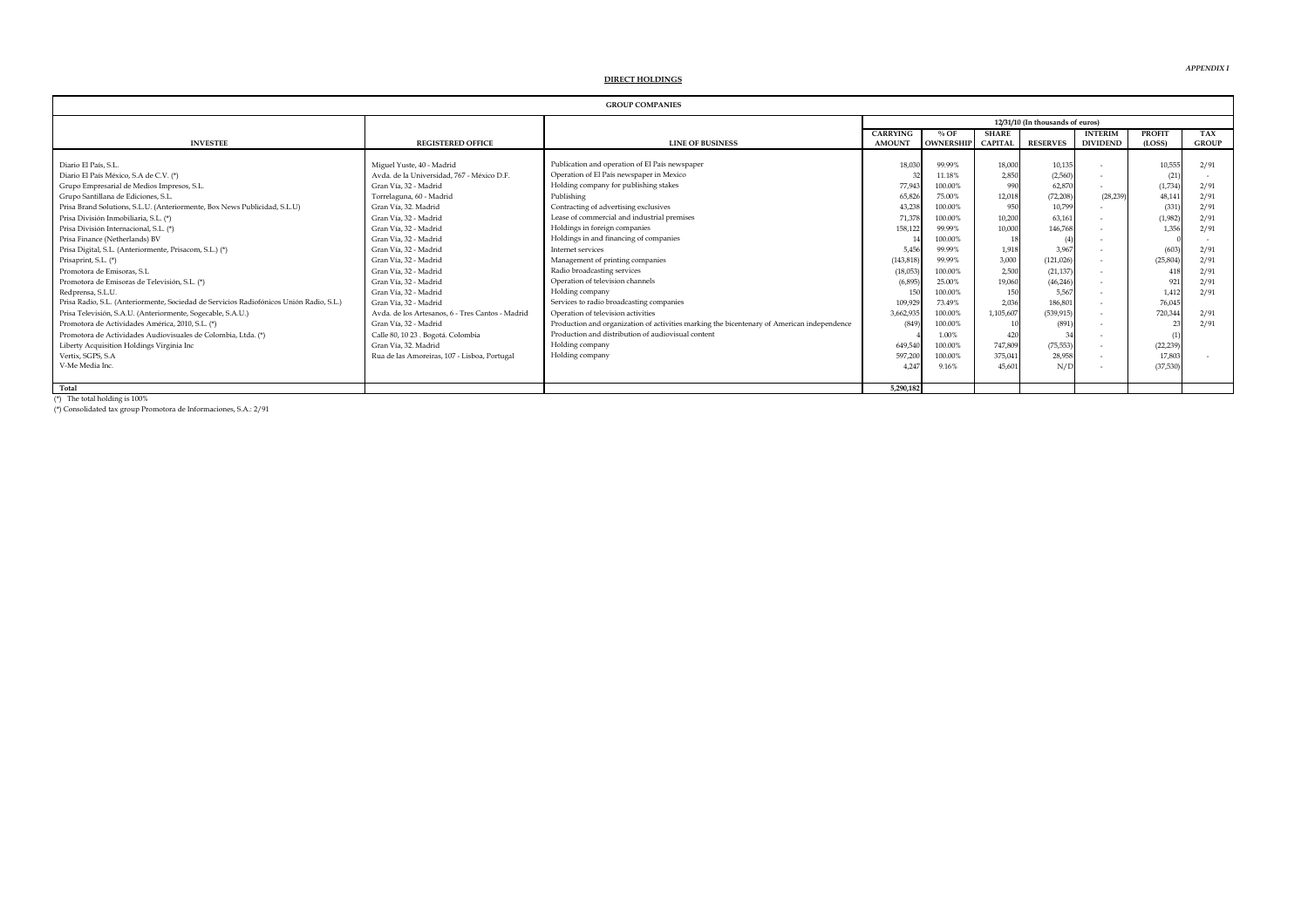|                                                                          |                                                                                                                                                      |                                                                                                              |                  |              |                | 12/31/10 (thousands of euros) |
|--------------------------------------------------------------------------|------------------------------------------------------------------------------------------------------------------------------------------------------|--------------------------------------------------------------------------------------------------------------|------------------|--------------|----------------|-------------------------------|
|                                                                          |                                                                                                                                                      |                                                                                                              | $%$ OF           | TAX          | <b>SHARE</b>   | <b>SHAREHOLDERS</b>           |
| <b>INVESTEE</b>                                                          | <b>REGISTERED OFFICE</b>                                                                                                                             | <b>LINE OF BUSINESS</b>                                                                                      | <b>OWNERSHIP</b> | <b>GROUP</b> | <b>CAPITAL</b> | <b>EQUITY</b>                 |
| JNIDAD DE NEGOCIO EDUCACIÓN                                              |                                                                                                                                                      |                                                                                                              |                  |              |                |                               |
|                                                                          |                                                                                                                                                      |                                                                                                              |                  |              |                |                               |
| Aguilar A.T.A., S.A. de Ediciones                                        | Leandro N. Alem. 720. Buenos Aires. 1001. Argentina                                                                                                  | Publishing<br>Publishing                                                                                     | 75.00%           |              | 1,692          | 3,378                         |
| Aguilar Chilena de Ediciones, S.A.<br>Avalia Qualidade Educacional Ltda. | Dr. Aníbal Ariztía 1444. Providencia. Santiago de Chile. Chile<br>Avenida São Gabriel. 201 Andar 14 Cj. 1408-1409. CEP 01435-0001. Sao Paulo. Brasil |                                                                                                              | 75.00%           |              | 898            | 2,356<br>730                  |
| Canal de Editoriales, S.A.                                               | Juan Bravo, 38, Madrid                                                                                                                               | Publishing                                                                                                   | 68.25%           |              | 596<br>155     |                               |
| Constancia Editores, S.A.                                                | Estrada da Outorela 118, 2795. Carnaxide Linda a Velha. Portugal                                                                                     | Retailing                                                                                                    | 74.36%<br>75.00% | 2/91         | 1,250          | 177<br>2,510                  |
| Distribuidora Digital de Libros, S.A.                                    |                                                                                                                                                      | Publishing                                                                                                   | 20.00%           |              | 1,000          | 465                           |
| Distribuidora y Editora Aguilar A.T.A, S.A.                              | Calle 80, N 10-23. Santa Fé de Bogotá. Colombia                                                                                                      | Publishing                                                                                                   | 75.00%           |              | 359            | 1,135                         |
| Distribuidora y Editora Richmond, S.A.                                   | Calle 80, N 10-23. Santa Fé de Bogotá. Colombia                                                                                                      | Publishing                                                                                                   | 75.00%           |              | 6              | 394                           |
| DLD Editora e Distribuidora de Livros Digitais S.A. (Brasil)             |                                                                                                                                                      |                                                                                                              | 12.51%           |              | 294            | 155                           |
| Ediciones Aguilar Venezolana, S.A.                                       | Rómulo Gallegos. Edificio Zulia 1º. Caracas. Venezuela                                                                                               | Publishing                                                                                                   | 75.00%           |              | $\overline{2}$ |                               |
| Ediciones Grazalema, S.L.                                                | Rafael Beca Mateos, 3. Sevilla                                                                                                                       | Publishing                                                                                                   | 75.00%           | 2/91         |                | 124                           |
| Ediciones Santillana Inc.                                                | 1506 Roosevelt Avenue. Guaynabo. Puerto Rico                                                                                                         | Publishing                                                                                                   | 75.00%           |              | 1,065          | 5,028                         |
| Ediciones Santillana, S.A. (Argentina)                                   | Leandro N. Alem. 720. Buenos Aires. 1001. Argentina                                                                                                  | Publishing                                                                                                   | 75.00%           |              | 5,316          | 5,156                         |
| Ediciones Santillana, S.A. (Uruguay)                                     | Constitución, 1889 - 11800. Montevideo. Uruguay                                                                                                      | Publishing                                                                                                   | 75.00%           |              | 147            | 902                           |
| Edicions Obradoiro, S.L.                                                 | Ruela de Entrecercos. 2 2º B. 15705. Santiago de Compostela                                                                                          | Publishing                                                                                                   | 75.00%           | 2/91         | 61             | $71\,$                        |
| Edicions Voramar, S.A.                                                   | Valencia, 44. 46210. Pincaya. Valencia                                                                                                               | Publishing                                                                                                   | 75.00%           | 2/91         |                | $87\,$                        |
| Editora Fontanar, Ltda.                                                  | Rua Cosme Velho, 103. Bairro Cosme Velho. Municipio do Rio de Janeiro. Brasil                                                                        | Publishing                                                                                                   | 56.25%           |              |                | 20                            |
| Editora Moderna Ltda.                                                    | Rua Padre Adelino, 758. Belezinho. Sao Paulo. Brasil                                                                                                 | Publishing                                                                                                   | 75.00%           |              | 29,703         | 45,781                        |
| Editora Objetiva Ltda.                                                   | Rua Cosme Velho, 103. Bairro Cosme Velho. Municipio do Rio de Janeiro. Brasil                                                                        | Publishing                                                                                                   | 56.25%           |              | 1,550          | 7,675                         |
| Editorial Nuevo México, S.A. de C.V.                                     | Tenayuca Nº 107. Col Vértiz Narvarte. México D.F. México                                                                                             | Publishing                                                                                                   | 75.00%           |              | Q              | (297)                         |
| Editorial Santillana, S.A. (Colombia)                                    | Calle 80, N 10-23. Santa Fé de Bogotá. Colombia                                                                                                      | Publishing                                                                                                   | 75.00%           |              | 1,676          | 12,402                        |
| Editorial Santillana, S.A. (Guatemala)                                   | 7ª Avenida 11-11. Zona 9. Guatemala                                                                                                                  | Publishing                                                                                                   | 74.99%           |              | $7^{\circ}$    | 2,448                         |
| Editorial Santillana, S.A. (Honduras)                                    | Colonia Lomas de Tepeyac. Casa No. 1626, contiguo al Autobanco Cuscatlan.                                                                            | Publishing                                                                                                   | 75.00%           |              | $\mathfrak{D}$ | 1,257                         |
| Editorial Santillana, S.A. (Rep. Dominicana)                             | Juan Sánchez Ramírez, 9. Gazcue. Santo Domingo. República Dominicana                                                                                 | Publishing                                                                                                   | 75.00%           |              | 118            | 6,130                         |
| Editorial Santillana, S.A. (Venezuela)                                   | Rómulo Gallegos. Edificio Zulia 1º. Caracas. Venezuela                                                                                               | Publishing                                                                                                   | 75.00%           |              | 3,295          | 11,087                        |
| Editorial Santillana, S.A. de C.V. (El Salvador)                         | Siemens, 48 Zona Industrial Santa Elena. La Libertad. El Salvador                                                                                    | Publishing                                                                                                   | 75.00%           |              |                | 3,522                         |
| Editorial Santillana, S.A. de C.V. (México)                              | Avenida Universidad 767. Colonia del Valle. México D.F. México                                                                                       | Publishing                                                                                                   | 75.00%           |              | 24,019         | 18,050                        |
| Grup Promotor D'Ensenyement i Difussió en Catalá, S.L.                   | Frederic Mompou, 11. V. Olímpica. Barcelona                                                                                                          | Publishing                                                                                                   | 75.00%           | 2/91         |                | 75                            |
| Historia para Todos, S.A. de C.V.                                        | Avenida Universidad 767. Colonia del Valle. México D.F. México                                                                                       | Worldwide publishing, in any language (mainly in Spanish), of works preferably related to the history of     |                  |              |                |                               |
|                                                                          |                                                                                                                                                      | Mexico and its leading figures, in particular the centenary of the Mexican Revolution and the bicentenary of |                  |              |                |                               |
|                                                                          |                                                                                                                                                      | Independence, in any medium or platform.                                                                     |                  |              |                |                               |
|                                                                          |                                                                                                                                                      |                                                                                                              | 37.50%           |              | 1,728          | 566                           |
| Instituto Universitario de Posgrado, S.A.<br>Ítaca, S.L.                 | Torrelaguna, 60. Madrid<br>Torrelaguna, 60. Madrid                                                                                                   | Complementary educational services<br>Book distribution                                                      | 39.00%           |              | 151<br>408     | (886)<br>613                  |
| Lanza, S.A. de C.V.                                                      | Avenida Universidad 767. Colonia del Valle. México D.F. México                                                                                       | Creation, development and management of companies                                                            | 75.00%           | 2/91         |                | 19,363                        |
| N. Editorial, S.L.                                                       | Torrelaguna, 60. Madrid                                                                                                                              | Publishing                                                                                                   | 75.00%           | 2/91         | 13,038         | (70)                          |
| Richmond Educação, Ltda                                                  | Rua Urbano Santos. 755. Sala 4. Bairro Cumbica. Cidade de Guarulhos. Sao Paulo. Brasil                                                               | Publishing                                                                                                   | 75.00%<br>75.00% |              |                | 182                           |
| Richmond Publishing, S.A. de C.V.                                        | Avenida Universidad 767. Colonia del Valle. México D.F. México                                                                                       | Publishing                                                                                                   | 75.00%           |              |                | 6,114                         |
| Salamandra Editorial, Ltda.                                              | Rua Urbano Santos 160. Sao Paulo. Brasil                                                                                                             | Publishing                                                                                                   | 75.00%           |              |                | 60                            |
| Santillana, S.A. (Costa Rica)                                            | La Uruca. 200 m Oeste de Aviación Civil. San José. Costa Rica                                                                                        | Publishing                                                                                                   | 75.00%           |              | 46             | 2,497                         |
| Santillana, S.A. (Ecuador)                                               | Avenida Eloy Alfaro. N33-347 y 6 de Diciembre. Quito. Ecuador                                                                                        | Publishing                                                                                                   | 75.00%           |              | 1,027          | 2,550                         |
| Santillana, S.A. (Paraguay)                                              | Avenida Venezuela. 276. Asunción. Paraguay                                                                                                           | Publishing                                                                                                   | 75.00%           |              | 162            | 1,084                         |
| Santillana, S.A. (Perú)                                                  | Avenida Primavera 2160. Santiago de Surco. Lima. Perú                                                                                                | Publishing                                                                                                   | 71.25%           |              | 3,275          | 5,335                         |
| Santillana Canarias, S.L.                                                | Urbanización El Mayorazgo. Parcela 14, 2-7B. Santa Cruz de Tenerife                                                                                  | Publishing                                                                                                   | 75.00%           | 2/91         | 6              | 58                            |
| Santillana de Ediciones, S.A.                                            | Avenida Arce. 2333. La Paz. Bolivia                                                                                                                  | Publishing                                                                                                   | 75.00%           |              | 272            | 1,041                         |
| Santillana del Pacífico, S.A. de Ediciones.                              | Dr. Aníbal Ariztía 1444. Providencia. Santiago de Chile. Chile                                                                                       | Publishing                                                                                                   | 75.00%           |              | 473            | 6,024                         |
| Santillana Ediciones Generales, S.L.                                     | Torrelaguna, 60. Madrid                                                                                                                              | Publishing                                                                                                   | 75.00%           | 2/91         | 2,276          | 26,179                        |
| Santillana Ediciones Generales, S.A. de C.V.                             | Avenida Universidad 767. Colonia del Valle. México D.F. México                                                                                       | Publishing                                                                                                   | 75.00%           |              | 948            | 12,039                        |
| Santillana Educación, S.L.                                               | Torrelaguna, 60. Madrid                                                                                                                              | Publishing                                                                                                   | 75.00%           | 2/91         | 7,747          | 128,239                       |
| Santillana Formación, S.L.                                               | Torrelaguna, 60. Madrid                                                                                                                              | Complementary educational services                                                                           | 75.00%           | 2/91         | 1,000          | 1,204                         |
| Santillana Formación, S.L. (Colombia)                                    | Calle 73. Nº 7-31. P8 TO B. Bogotá. Colombia                                                                                                         | Consultancy services for the obtainment of quality certification by schools                                  | 75.00%           |              |                | (139)                         |
| Santillana USA Publishing Co. Inc.                                       | 2105 NW 86th Avenue. Doral. Florida. EE.UU                                                                                                           | Publishing                                                                                                   | 75.00%           |              | 52,812         | 3,999                         |
| Sistemas Educativos de Enseñanza, S.A. de C.V.                           |                                                                                                                                                      | Publishing                                                                                                   | 75.00%           |              |                |                               |
| Uno Educação, Ltda                                                       | Rua Urbano Santos. 755. Sala 4. Bairro Cumbica. Cidade de Guarulhos. Sao Paulo. Brasil                                                               | Publishing                                                                                                   | 75.00%           |              |                | 58                            |
| Zubia Editoriala, S.L.                                                   | Polígono Lezama Leguizamon. Calle 31. Etxebarri. Vizcaya                                                                                             | Publishing                                                                                                   | 75.00%           | 2/91         |                |                               |
|                                                                          |                                                                                                                                                      |                                                                                                              |                  |              |                |                               |

(\*) Consolidated tax group Promotora de Informaciones, S.A.: 2/91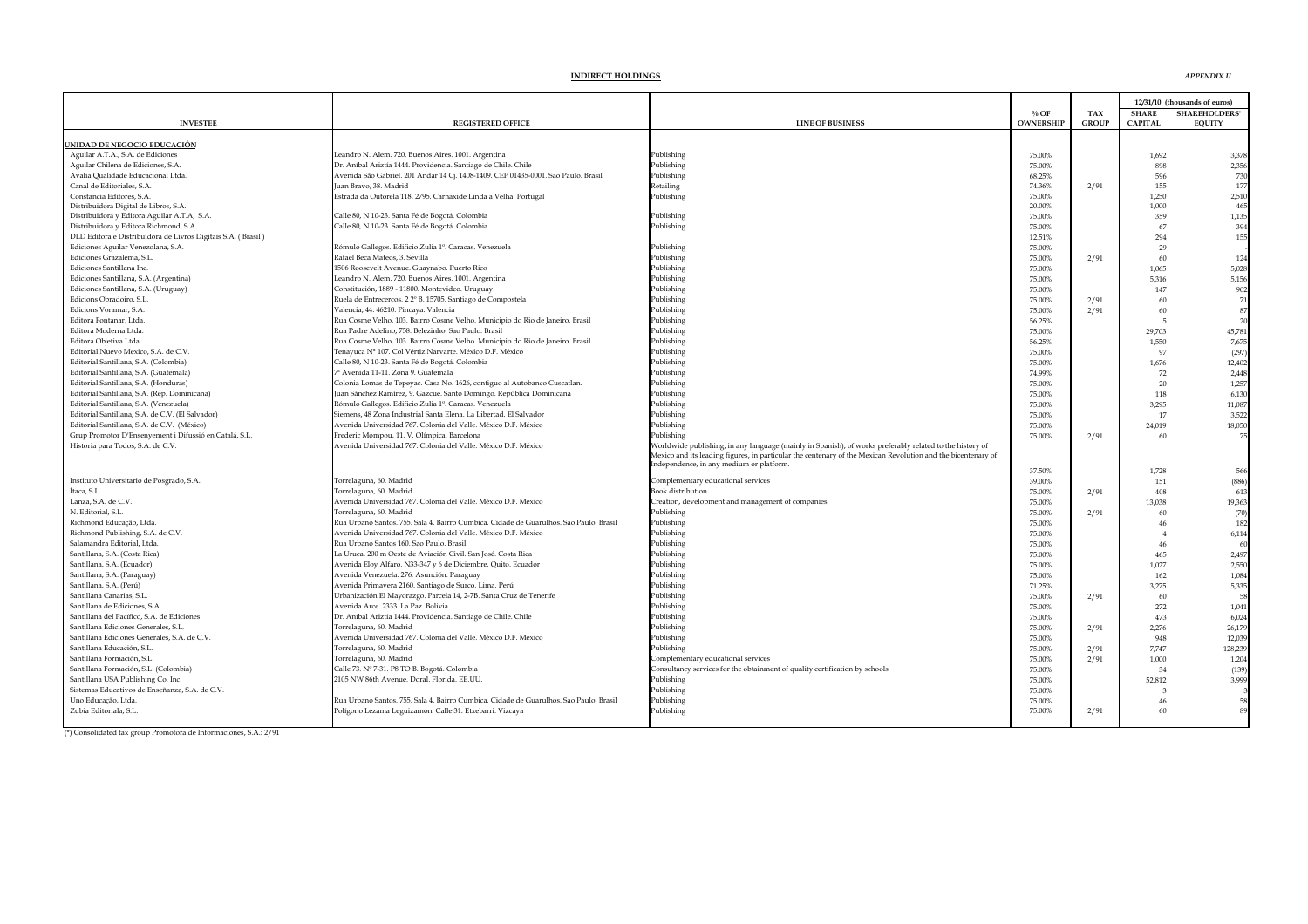#### **% OF TAX SHARE RESULTADO SHAREHOLDERS'INVESTEE REGISTERED OFFICE LINE OF BUSINESS OWNERSHIP GROUP CAPITAL EQUITY PRESS-PAÍS**Agrupación de Servicios de Internet y Prensa, S.L. Agrupación de Servicios de Internet y Prensa, S.L. Valentín Beato, 44. Madrid Valentín Beato, 44. Madrid Valentín Beato, 44. Madrid Administrative, technological and legal services and the distribution of written and digit Diario El País Argentina, S.A. (699) 1,114 (699) 1,114 (699) 1,114 (699) 1,114 (699) 1,114 (699) 1,114 (699) 1,114 (699) 1,114 (699) 1,114 (699) 1,114 (699) 1,114 (699) 1,114 (699) 1,114 (699) 1,114 (699) 1,114 (699) 1,114 Diario El País Distribuidora de Publicaçoes, LTDA. Rua Padre Adelino. 758 Belezinho. CEP 03303-904. Sao Paulo. Brasil Operation of El País newspaper in Brazil 100.00% 728 (115) (22) 11.315 (22) 11.315 (22) 11.315 (22) 11. Ediciones El País, S.L. Miguel Yuste, 40. Madrid Publication, operation and sale of El País newspaper 100.00% 200000 20000 201 11,315 35,943 11,315 11,315 35,954 11,315 35,954 11,315 35,954 11,315 35,954 11,315 35,954 11,3 Ediciones El País (Chile) Limitada. Chile Publication Publication, operation and sale of El País newspaper in Chile 100.00% (31) 100.00% (31) 1.197 (31,857 (31) 1.197 (31,857 (31) 1.197 (31,857 (31) 1.197 (4,857 (31) 1.197 Production, printing, publication and distribution of physical and digital published materials **PRESS-SPECIALIZED** Diario As, S.L. Albasanz, 14. Madrid Publication and operation of the Diario As newspaper 75.00% 2/91 1,400 32,831 Espacio Editorial Andaluza Holding, S.L. Cran Vía, 32. Madrid Cran Vía, 32. Madrid Holding company for publishing stakes 100.00% 2/91 8,501 16,698<br>Estructura, Grupo de Estudios Económicos, S.A. Gran Vía, 32. Madrid Cran Ví Estructura, Grupo de Estudios Económicos, S.A. Cran Vía, 32. Madrid Cran Vía, 32. Madrid Publication and operation of the Cinco Días newspaper 100.00% 2/91 60 (168) 60 (168) 60 (168) 60 (168) 60 (168) 60 (168) 60 (168) 60 Gestión de Medios de Prensa, S.A. Cran Vía, 32. Madrid Common services for regional and local newspapers 54.44% 54.44% 5791 1.500 1.500 1.500 1.500 1.500 1.500 1.500 1.500 1.500 1.500 1.500 1.500 1.500 1.500 1.500 1.500 1. Publication, production and operation of magazines 100.00% 2/91 1,500 1,500 1,500 4,308 **12/31/10 (thousands of euros)**

(\*) Consolidated tax group Promotora de Informaciones, S.A.: 2/91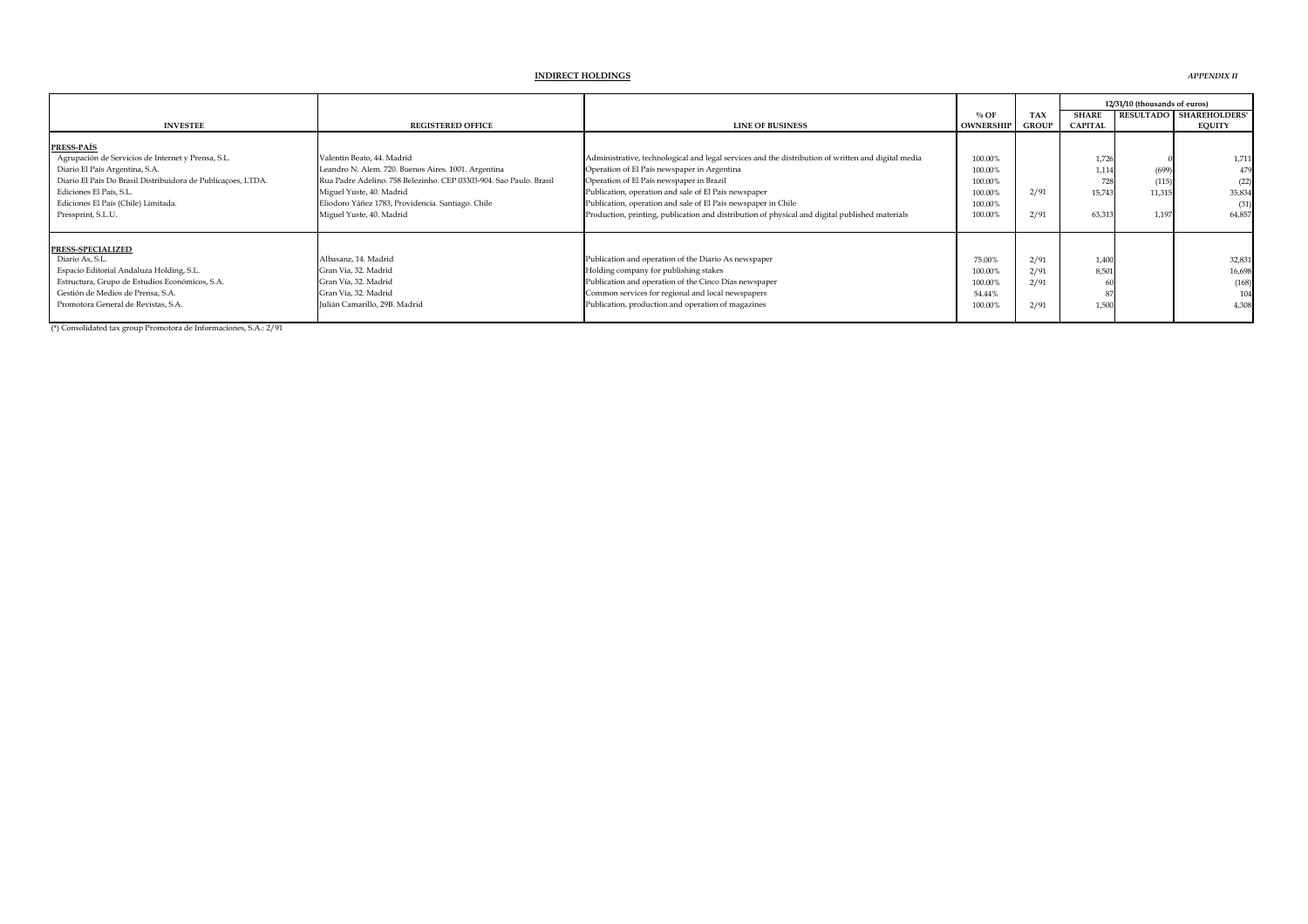|                                                                                                    |                                                                            |                                                            |                  |              |                | 12/31/10 (thousands of euros) |
|----------------------------------------------------------------------------------------------------|----------------------------------------------------------------------------|------------------------------------------------------------|------------------|--------------|----------------|-------------------------------|
|                                                                                                    |                                                                            |                                                            | $\%$ OF          | <b>TAX</b>   | <b>SHARE</b>   | <b>SHAREHOLDERS'</b>          |
| <b>INVESTEE</b>                                                                                    | <b>REGISTERED OFFICE</b>                                                   | <b>LINE OF BUSINESS</b>                                    | <b>OWNERSHII</b> | <b>GROUP</b> | <b>CAPITAL</b> | <b>EQUITY</b>                 |
|                                                                                                    |                                                                            |                                                            |                  |              |                |                               |
| <b>RADIO IN SPAIN</b>                                                                              |                                                                            |                                                            |                  |              |                |                               |
| Algarra, S.A.                                                                                      | García Lovera, 3. Córdoba                                                  | Operation of radio broadcasting stations                   | 73.49%           | 194/09       |                | 2,263                         |
| Antena 3 de Radio, S.A.                                                                            | Gran Vía, 32. Madrid                                                       | Operation of radio broadcasting stations                   | 73.069           | 194/09       | 5.052          | 14,102                        |
| Antena 3 de Radio de León, S.A.                                                                    | Gran Vía, 32. Madrid                                                       | Operation of radio broadcasting stations                   | 72.74%           | 194/09       | 135            | 592                           |
| Antena 3 de Radio de Melilla, S.A.                                                                 | Gran Vía, 32. Madrid                                                       | Operation of radio broadcasting stations                   | 73.06%           | 194/09       |                | 783                           |
| Avante Radio, S.A.                                                                                 | Gran Vía, 32. Madrid                                                       | Operation of radio broadcasting stations                   | 72.95%           | 194/09       |                | 970                           |
| Cantabria de Medios. S. A.                                                                         | Pasaie de Peña. Nº 2. Interior. 39008. Santander                           | Operation of radio broadcasting stations                   | 66.19%           | 194/09       |                | (34)                          |
| Compañía Aragonesa de Radiodifusión, S.A.                                                          | Paseo de la Constitución, 21. Zaragoza                                     | Operation of radio broadcasting stations                   | 71.319           | 194/09       |                | 4,526                         |
| Corporación Canaria de Información y Radio, S.A.                                                   | General Balmes s/n. Las Palmas de Gran Canaria                             | Operation of radio broadcasting stations                   | 73.49%           | 194/09       |                | 683                           |
| Ediciones LM, S.L.                                                                                 | Plaza de Cervantes, 6. Ciudad Real                                         | Operation of radio broadcasting stations                   | 36.75%           |              | 21             | 3,230                         |
| Frecuencia del Principado, S.A.                                                                    | Jovellanos 1, Gijón                                                        | Operation of radio broadcasting stations                   | 73.499           | 194/09       |                | 247                           |
| Gestión de Marcas Audiovisuales, S.A.                                                              | Gran Vía, 32. Madrid                                                       | Production and recording of sound media                    | 73.499           | 194/09       |                | 822                           |
| Gran Vía Musical de Ediciones, S.L.                                                                | Gran Vía, 32. Madrid                                                       | Music services                                             | 73.49%           | 194/09       | 3,000          | 11,701                        |
| Iniciativas Radiofónicas, S.A.                                                                     | Gran Vía, 32. Madrid                                                       | Operation of radio broadcasting stations                   | 68.65%           | 194/09       | 228            | 453                           |
| Iniciativas Radiofónicas de Castilla La Mancha, S.A.                                               | Carreteros, 1. Toledo                                                      | Operation of radio broadcasting stations                   | 51.45%           |              |                | 146                           |
| La Palma Difusión, S.A.                                                                            | Almirante Díaz Pimienta, 10. Los Llanos de Aridane, Santa Cruz de Tenerife | Operation of radio broadcasting stations                   | 73.069           | 194/09       | 36             | 561                           |
| Onda La Finojosa, S.A.                                                                             | Limosna, 2. Hinojosa del Duque. Córdoba                                    | Operation of radio broadcasting stations                   | 73.49%           | 194/09       |                | 54                            |
| Onda Musical, S.A.                                                                                 | Gran Vía, 32. Madrid                                                       | Operation of radio broadcasting stations                   | 73.27%           | 194/09       | 343            | 1,800                         |
| Ondas Galicia, S.A.                                                                                | San Pedro de Mezonzo, 3. Santiago de Compostela                            | Operation of radio broadcasting stations                   | 33.999           |              |                | 303                           |
| Propulsora Montañesa, S. A.                                                                        | Pasaje de Peña. Nº 2. Interior. 39008. Santander                           | Operation of radio broadcasting stations                   | 66.199           | 194/09       | 390            | 861                           |
| Radio 30, S.A.                                                                                     | Radio Murcia, 4. Murcia                                                    | Operation of radio broadcasting stations                   | 61.24%           | 194/09       |                | 258                           |
| Radio Club Canarias, S.A.                                                                          | Avenida Anaga, 35. Santa Cruz de Tenerife                                  | Operation of radio broadcasting stations                   | 69.81%           | 194/09       | 480            | 3,040                         |
| Radio España de Barcelona, S.A.                                                                    | Caspe, 6. Barcelona                                                        | Operation of radio broadcasting stations                   | 72.99%           | 194/09       | 36             | 1,872                         |
| Radio Jaén, S.L.                                                                                   | Obispo Aguilar, 1. Jaén                                                    | Operation of radio broadcasting stations                   | 26.459           |              | 56             | 1,428                         |
| Radio Lleida, S.L.                                                                                 | Calle Vila Antonia. Nº 5. Lleida                                           |                                                            | 48.76%           |              |                | 13                            |
| Radio Murcia, S.A.                                                                                 | Radio Murcia, 4. Murcia                                                    | Operation of radio broadcasting stations                   | 61.24%           | 194/09       |                | 2,134                         |
| Radio Zaragoza, S.A.                                                                               | Paseo de la Constitución, 21. Zaragoza                                     | Operation of radio broadcasting stations                   | 64.699           | 194/09       |                | 3,291                         |
| Radiodifusora de Navarra, S.A.                                                                     | Polígono Plazaola. Manzana F - 2ºA. Pamplona                               | Operation of radio broadcasting stations                   | 73.069           | 194/09       |                | 3.086                         |
| Sociedad Española de Radiodifusión, S.L. (Anteriormente, Sociedad Española de Radiodifusión, S.A.) | Gran Vía, 32. Madrid                                                       | Operation of radio broadcasting stations                   | 73.48%           | 194/09       | 6,95           | 150,013                       |
| Sociedad Independiente Comunicación Castilla La Mancha, S.A.                                       | Avenida de la Estación, 5 Bajo. Albacete                                   | Operation of radio broadcasting stations                   | 54.50%           |              | 379            | 865                           |
| Sociedad de Radiodifusión Aragonesa, S.A.                                                          | Paseo de la Constitución, 21. Zaragoza                                     | Operation of radio broadcasting stations                   | 73.49%           |              |                | 96                            |
| Societat de Comunicacio i Publicidat, S.L.                                                         | Parc. de la Mola, 10 Torre Caldea, 6º Escalde. Engordany .Andorra          | Operation of radio broadcasting stations                   | 73.499           |              |                | (941)                         |
| Sonido e Imagen de Canarias, S.A.                                                                  | Caldera de Bandama, 5. Arrecife. Lanzarote                                 | Operation of radio broadcasting stations                   | 36.53%           |              | 230            | 528                           |
| Talavera Visión, S.L.                                                                              | Plaza Cervantes 64°. Ciudad Real                                           | Operation of radio broadcasting stations                   | 36.75%           |              |                | 218                           |
| Teleser, S.A.                                                                                      | Gran Vía, 32. Madrid                                                       | Operation of radio broadcasting stations                   | 58.17%           | 194/09       |                | 66                            |
| Teleradio Pres. S.L.                                                                               | Avenida de la Estación, 5 Bajo. Albacete                                   | Management of media                                        | 54.879           |              |                | 390                           |
| Unión Radio del Pirineu, S.A.                                                                      | Carrer Prat del Creu, 32. Andorra                                          | Operation of radio broadcasting stations                   | 24.25%           |              | 249            | 474                           |
| Unión Radio Digital, S.A.                                                                          | Gran Vía, 32. Madrid                                                       | Operation of digital radio broadcasting concession         | 73.32%           |              |                |                               |
| Unión Radio Online, S.A. (Anteriormente, Media Festivals, S.A.)                                    |                                                                            | Production and organization of shows and events            | 73.49%           | 194/09       | 6,01<br>41     | 5,273<br>418                  |
| Unión Radio Servicios Corporativos, S.A.                                                           | Gran Vía, 32. Madrid                                                       | Holding company for stakes in radio broadcasting companies | 73.49            |              |                |                               |
|                                                                                                    | Plaza de Cervantes, 6. Ciudad Real                                         | Operation of radio broadcasting stations                   | 36.75%           | 194/09       | 11,28          | 15,649<br>88                  |
| Valdepeñas Comunicación, S.L.                                                                      |                                                                            |                                                            |                  |              |                |                               |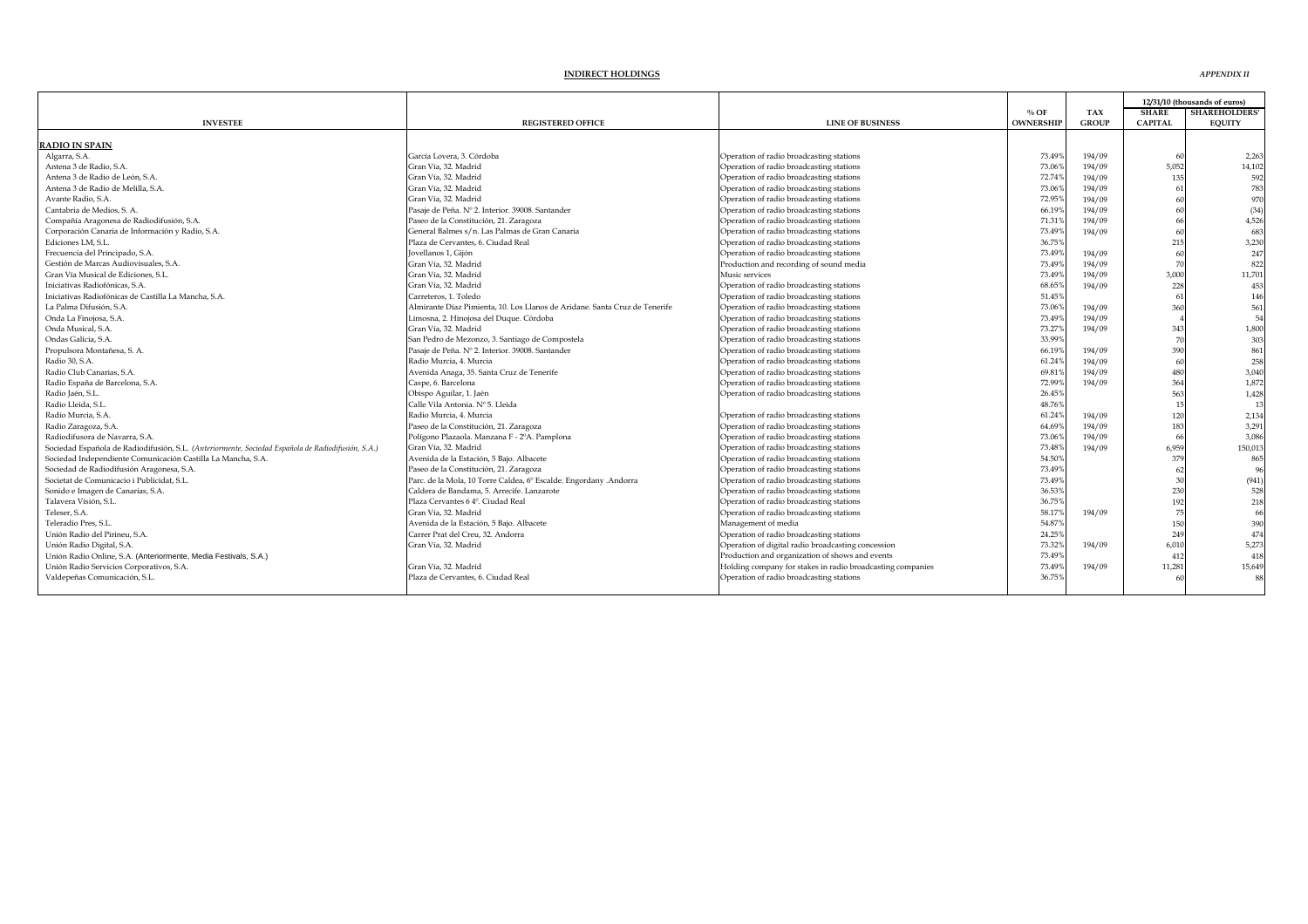|                                                   |                                                                             |                                                                           | $\%$ OF          | <b>TAX</b>   | <b>SHARE</b>   | 12/31/10 (thousands of euros)<br><b>SHAREHOLDERS'</b> |
|---------------------------------------------------|-----------------------------------------------------------------------------|---------------------------------------------------------------------------|------------------|--------------|----------------|-------------------------------------------------------|
| <b>INVESTEE</b>                                   | <b>REGISTERED OFFICE</b>                                                    | <b>LINE OF BUSINESS</b>                                                   | <b>OWNERSHIP</b> | <b>GROUP</b> | <b>CAPITAL</b> | <b>EQUITY</b>                                         |
| <b>INTERNATIONAL RADIO</b>                        |                                                                             |                                                                           |                  |              |                |                                                       |
| Abril, S.A.                                       | Eliodoro Yañex. Nº 1783. Comuna Providencia Santiago. Chile                 | Dormant                                                                   | 73.49%           |              | 1,025          | 1.860                                                 |
| Aurora, S.A.                                      | Eliodoro Yañex. Nº 1783. Comuna Providencia Santiago. Chile                 | Dormant                                                                   | 73.49%           |              | 495            | 1,803                                                 |
| Blaya y Vega, S.A.                                | Eliodoro Yañex. Nº 1783. Comuna Providencia Santiago. Chile                 | Advertising sales                                                         | 73.49%           |              | 2,356          | 18,658                                                |
| Cadena Radiodifusora Mexicana, S.A. de C.V        | Calzada de Tlalpan 3000 col Espartaco México D.F. 04870. México             | Operation of radio broadcasting stations                                  | 36.74%           |              | 851            | 14,156                                                |
| Caracol, S.A.                                     | Calle 67 Nº 7-37 Piso 7 Bogotá. Colombia                                    | Commercial radio broadcasting services                                    | 56.62%           |              | $\mathbf{1}$   | 51,611                                                |
| Caracol Broadcasting Inc.                         | 2100 Coral Way - Miami 33145 - Florida, EE.UU.                              | Operation of radio broadcasting stations                                  | 73.48%           |              | 215            | 3,280                                                 |
| Caracol Estéreo, S.A.                             | Calle 67 Nº 7-37 Piso 7 Bogotá. Colombia                                    | Commercial radio broadcasting services                                    | 56.61%           |              |                | (21)                                                  |
| CHR, Cadena Hispanoamericana de Radio, S.A.       | Calle 67 Nº 7-37 Piso 7 Bogotá. Colombia                                    | Commercial radio broadcasting services                                    | 56.61%           |              | 353            | 1,716                                                 |
| Comercializadora Iberoamericana Radio Chile, S.A. | Eliodoro Yañex. Nº 1783. Comuna Providencia Santiago. Chile                 | Operation of radio broadcasting stations                                  | 73.49%           |              | 25,466         | 15,294                                                |
| Compañía de Comunicaciones C.C.C. Ltda.           | Calle 67 Nº 7-37 Piso 7 Bogotá. Colombia                                    | Commercial radio broadcasting services                                    | 56.59%           |              | 2 <sup>1</sup> | 1,787                                                 |
| Compañía de Radios, S.A.                          | Eliodoro Yañex. Nº 1783. Comuna Providencia Santiago. Chile                 | Sale of advertising and rental of advertising space                       | 73.49%           |              | 357            | 2,247                                                 |
| Comunicaciones del Pacífico, S.A.                 | Eliodoro Yañex. Nº 1783. Comuna Providencia Santiago. Chile                 | Operation and management of television channels and broadcasting stations | 73.49%           |              | 548            | 74                                                    |
| Comunicaciones Santiago, S.A.                     | Eliodoro Yañex. Nº 1783. Comuna Providencia Santiago. Chile                 | Operation of radio broadcasting stations                                  | 73.49%           |              | 545            | 45                                                    |
| Consorcio Radial de Panamá, S.A                   | Urbanización Obarrio, Calle 54 Edificio Caracol. Panamá                     | Advisory services and marketing of services and products in general and   | 73.48%           |              |                |                                                       |
|                                                   |                                                                             | particularly to Green Emerald Business Inc.                               |                  |              |                | $\sqrt{2}$                                            |
| Corporación Argentina de Radiodifusión, S.A.      | Beazley 3860. Buenos Aires. Argentina                                       | Operation of radio broadcasting stations                                  | 73.51%           |              | 10,03          | 5,362                                                 |
| Ecos de la Montaña Cadena Radial Andina, S.A.     | Calle 67. Nº 7-37. Piso 7. Bogotá. Colombia                                 | Commercial radio broadcasting services                                    | 56.44%           |              |                | 417                                                   |
| El Dorado Broadcasting Corporation                | 2100 Coral Way. Miami. Florida. EE.UU.                                      | Development of the Latin radio market in the US                           | 18.37%           |              | 196            | (1, 303)                                              |
| Emisora Mil Veinte, S.A.                          | Calle 67. Nº 7-37. Piso 7. Bogotá. Colombia                                 | Commercial radio broadcasting services                                    | 55.65%           |              |                | 233                                                   |
| Fast Net Comunicaciones, S.A.                     | Eliodoro Yañex. Nº 1783. Comuna Providencia Santiago. Chile                 | Telecommunications and radio broadcasting services                        | 73.49%           |              |                | (1, 341)                                              |
| GLR Broadcasting, LLC                             | Baypoint Office Tower, 4770 BiScayne Blvd. Suite 700 Miami.                 | Operation of radio broadcasting stations                                  | 73.48%           |              |                | 10,689                                                |
| GLR Chile Ltda                                    | Eliodoro Yañex. Nº 1783. Comuna Providencia Santiago. Chile                 | Operation of radio broadcasting stations                                  | 73.49%           |              | 85,51          | 87,767                                                |
| GLR Colombia, Ltda.                               | Calle 67. Nº 7-37. Piso 7. Bogotá. Colombia                                 | Provision of services to radio broadcasters                               | 73.75%           |              | 263            | 303                                                   |
| GLR Costa Rica, S.A.                              | Llorente de Tibás. Edifico La Nación. San José. Costa Rica                  | Radio broadcasting                                                        | 36.74%           |              | 1,020          | 1,042                                                 |
| GLR Midi France, S.A.R.L.                         | Immeuble Le Periscope, 83-87 Av. d'Italie. Paris. Francia                   | Radio broadcasting                                                        | 49.39%           |              | $\overline{A}$ | 35                                                    |
| GLR Networks, LLC                                 | Baypoint Office Tower, 4770 BiScayne Blvd. Suite 700 Miami.                 | Provision of services to radio broadcasters                               | 73.48%           |              | 3,676          | (366)                                                 |
| GLR Services Inc.                                 | Baypoint Office Tower, 4770 BiScayne Blvd. Suite 700 Miami.                 | Provision of services to radio broadcasters                               | 73.48%           |              |                | 19,267                                                |
| GLR Southern California, LLC                      | 500 Olive Avenue Suite 250 Burbank, CA 91505. EE.UU.                        | Provision of services to radio broadcasters                               | 73.48%           |              |                | 11,502                                                |
| Green Emerald Business Inc.                       | Calle 54. Obarrio Nº 4. Ciudad de Panamá. Panamá                            | Development of the Latin radio market in Panama                           | 25.68%           |              | 3.986          | (1,954)                                               |
| Iberoamericana Radio Chile, S.A.                  | Eliodoro Yañex. Nº 1783. Comuna Providencia Santiago. Chile                 | Advertising sales                                                         | 73.49%           |              | 32,680         | 44,122                                                |
| Iberoamerican Radio Holding Chile, S.A.           | Eliodoro Yañex. Nº 1783. Comuna Providencia Santiago. Chile                 | Holding company and sale of advertising space                             | 73.49%           |              | 4,345          | (5, 187)                                              |
| La Voz de Colombia                                | Calle 67. Nº 7-37. Piso 7. Bogotá. Colombia                                 | Commercial radio broadcasting services                                    | 55.59%           |              |                | 403                                                   |
| LS4 Radio Continental, S.A.                       | Rivadavia 835. Ciudad Autónoma de Buenos Aires. Argentina                   | Radio broadcasting and advertising services                               | 73.50%           |              | 5,864          | 2,662                                                 |
| Promotora de Publicidad Radial, S.A.              | Calle 67. Nº 7-37. Piso 7. Bogotá. Colombia                                 | Commercial radio broadcasting services                                    | 56.61%           |              |                | 116                                                   |
| Publicitaria y Difusora del Norte Ltda.           | Eliodoro Yañex. Nº 1783. Comuna Providencia Santiago. Chile                 | Radio broadcasting                                                        | 73.49%           |              | 1,10           | (444)                                                 |
| Radiodifusion Iberoamerican Chile S.A.            | Eliodoro Yañex. Nº 1783. Comuna Providencia Santiago. Chile                 | Holding company                                                           | 73.49%           |              | 14,354         | 27.444                                                |
| Radiotelevisora de Mexicali. S.A. de C.V.         | Avenida Reforma 1270. Mexicali Baja California. México                      | Operation of radio broadcasting stations                                  | 36.74%           |              | 264            | 1.111                                                 |
| Radio Comerciales, S.A. de C.V.                   | Rubén Darío nº 158. Guadalajara. México                                     | Operation of radio broadcasting stations                                  | 36.74%           |              | 495            | (1,067)                                               |
| Radio Estéreo, S.A                                | Rivadavia 835. Ciudad Autónoma de Buenos Aires. Argentina                   | Radio broadcasting and advertising services                               | 73.50%           |              | 239            | 71                                                    |
| Radio Melodía, S.A. de C.V.                       | Rubén Darío nº 158. Guadalajara. México                                     | Operation of radio broadcasting stations                                  | 36.74%           |              | $\mathbf{R}$   | 210                                                   |
| Radio Mercadeo, Ltda.                             | Calle 67. Nº 7-37. Piso 7. Bogotá. Colombia                                 | Commercial radio broadcasting services                                    | 53.06%           |              | 298            | 508                                                   |
| Radio Tapatía, S.A. de C.V.                       | Rubén Darío nº 158. Guadalajara. México                                     | Operation of radio broadcasting stations                                  | 36.74%           |              | $\overline{7}$ | 446                                                   |
| Servicios Radiópolis, S.A. de C.V.                | Calzada de Tlalpan 3000 col Espartaco México D.F. 04870. México             | Operation of radio broadcasting stations                                  | 36.74%           |              |                | (71)                                                  |
| Servicios Xezz, S.A. de C.V.                      | Calzada de Tlalpan 3000 col Espartaco México D.F. 04870. México             | Operation of radio broadcasting stations                                  | 36.74%           |              |                |                                                       |
| Sistema Radiópolis, S.A. de C.V                   | Avenida Vasco de Quiroga 2000. México D.F. México                           | Operation of radio broadcasting stations                                  | 36.75%           |              | 17,212         | 20,323                                                |
| Sociedad Radiodifusora del Norte, Ltda.           | Eliodoro Yañex. Nº 1783. Comuna Providencia Santiago. Chile                 | Operation of radio broadcasting stations                                  | 73.49%           |              | 315            | (1,280)                                               |
| Sociedad de Radiodifusión El Litoral, S.A.        | Eliodoro Yañex. Nº 1783. Comuna Providencia Santiago. Chile                 | Rental of equipment and advertising sales                                 | 73.49%           |              |                | 3,200                                                 |
| <b>WSUA Broadcasting Corporation</b>              | 2100 Coral Way. Miami. Florida. EE.UU.                                      | Radio broadcasting                                                        | 18.37%           |              | 587            | (4, 134)                                              |
| W3 Comm Concesionaria, S.A. de C.V.               | Carretera Libre Tijuana. Ensenada 3100. Rancho Altamira Blvd Popotla y      | Advisory services on business administration and organization             | 35.99%           |              |                | (799)                                                 |
|                                                   | Camino al FRACC Misión del Mar. Playas de Rosarito. Baja California. EE.UU. |                                                                           |                  |              |                |                                                       |
| W3 Comm Inmobiliaria, S.A. de C.V.                | Carretera Libre Tijuana. Ensenada 3100. Rancho Altamira Blvd Popotla y      | Real estate development services                                          | 74.48%           |              | 2.348          | 2,554                                                 |
|                                                   | Camino al FRACC Misión del Mar. Playas de Rosarito. Baja California. EE.UU. |                                                                           |                  |              |                |                                                       |
| Xezz, S.A. de C.V.                                | Rubén Darío nº 158. Guadalajara. México                                     | Operation of radio broadcasting stations                                  | 36.74%           |              | $\mathbf{a}$   | 58                                                    |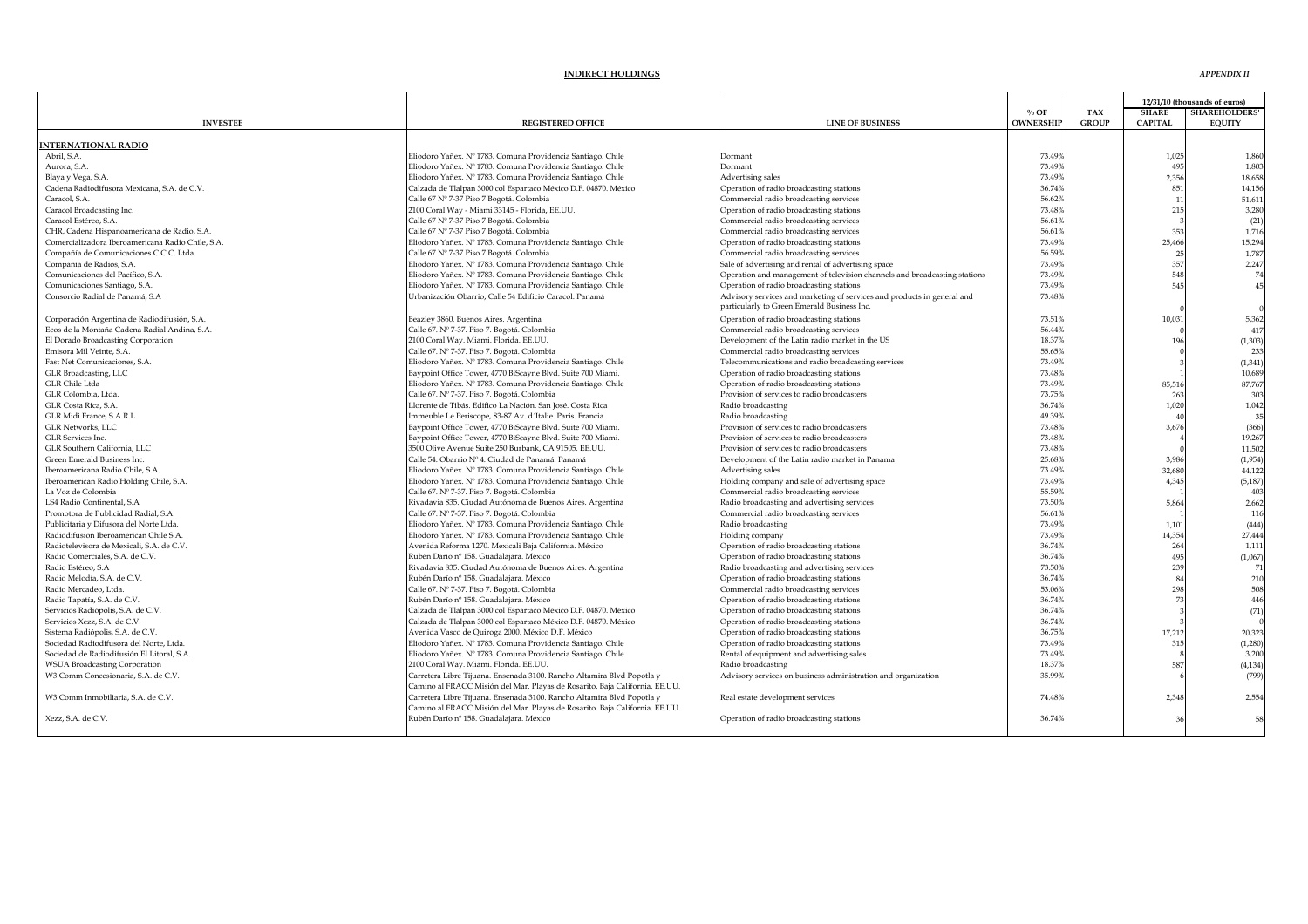|                                            |                                                 |                                                                                    |                  |              |                | 12/31/10 (thousands of euros) |
|--------------------------------------------|-------------------------------------------------|------------------------------------------------------------------------------------|------------------|--------------|----------------|-------------------------------|
|                                            |                                                 |                                                                                    | $%$ OF           | <b>TAX</b>   | <b>SHARE</b>   | <b>SHAREHOLDERS'</b>          |
| <b>INVESTEE</b>                            | <b>REGISTERED OFFICE</b>                        | <b>LINE OF BUSINESS</b>                                                            | <b>OWNERSHIP</b> | <b>GROUP</b> | <b>CAPITAL</b> | <b>EQUITY</b>                 |
| <b>RADIO-MUSIC</b>                         |                                                 |                                                                                    |                  |              |                |                               |
| Compañía Discográfica Muxxic Records, S.A. | Gran Vía, 32. Madrid                            | Production and recording of sound media                                            | 73.49%           | 194/09       | 750            | (1,622)                       |
| Gran Vía Musical, S.A.S.                   | Calle 67. Nº 7 - 37. Piso 7º. Bogotá. Colombia. | Music services                                                                     | 73.49%           |              |                |                               |
| Lirics and Music, S.L.                     | Gran Vía, 32. Madrid                            | Music publishing                                                                   | 73.49%           | 194/09       |                | 1,128                         |
|                                            | Ulises, 49. 28043. Madrid                       | Manufacture and/or import of textile goods, costume jewelry, graphic materials,    |                  |              |                |                               |
|                                            |                                                 | phonographic and/or audiovisual formats and their silk-screen printing,            |                  |              |                |                               |
| Merchandising On Stage, S.L.               |                                                 | embossing or printing through any method or procedure                              | 51.44%           |              |                | (87)                          |
| Nova Ediciones Musicales, S.A.             | Gran Vía, 32. Madrid                            | Music publishing                                                                   | 73.49%           | 194/09       |                | 2,362                         |
| Planet Events, S.A.                        | Gran Vía, 32. Madrid                            | Production and organization of shows and events                                    | 51.44%           |              |                | 646                           |
| RLM Colombia, S.A.S.                       | Calle 67. Nº 7 - 37. Piso 7º. Bogotá. Colombia. | Production and organization of shows and events                                    | 51.44%           |              |                | 1,532                         |
| RLM, S.A.                                  | Puerto de Santa María, 65, 28043. Madrid        | Production and organization of shows and events                                    | 51.44%           |              |                |                               |
|                                            | Gran Vía, 32. Madrid                            | Creation, broadcasting, distribution and operation of thematic television channels |                  |              |                |                               |
| Sogecable Música, S.L.                     |                                                 |                                                                                    | 73.49%           |              | 1,202          | 1,897                         |
|                                            |                                                 |                                                                                    |                  |              |                |                               |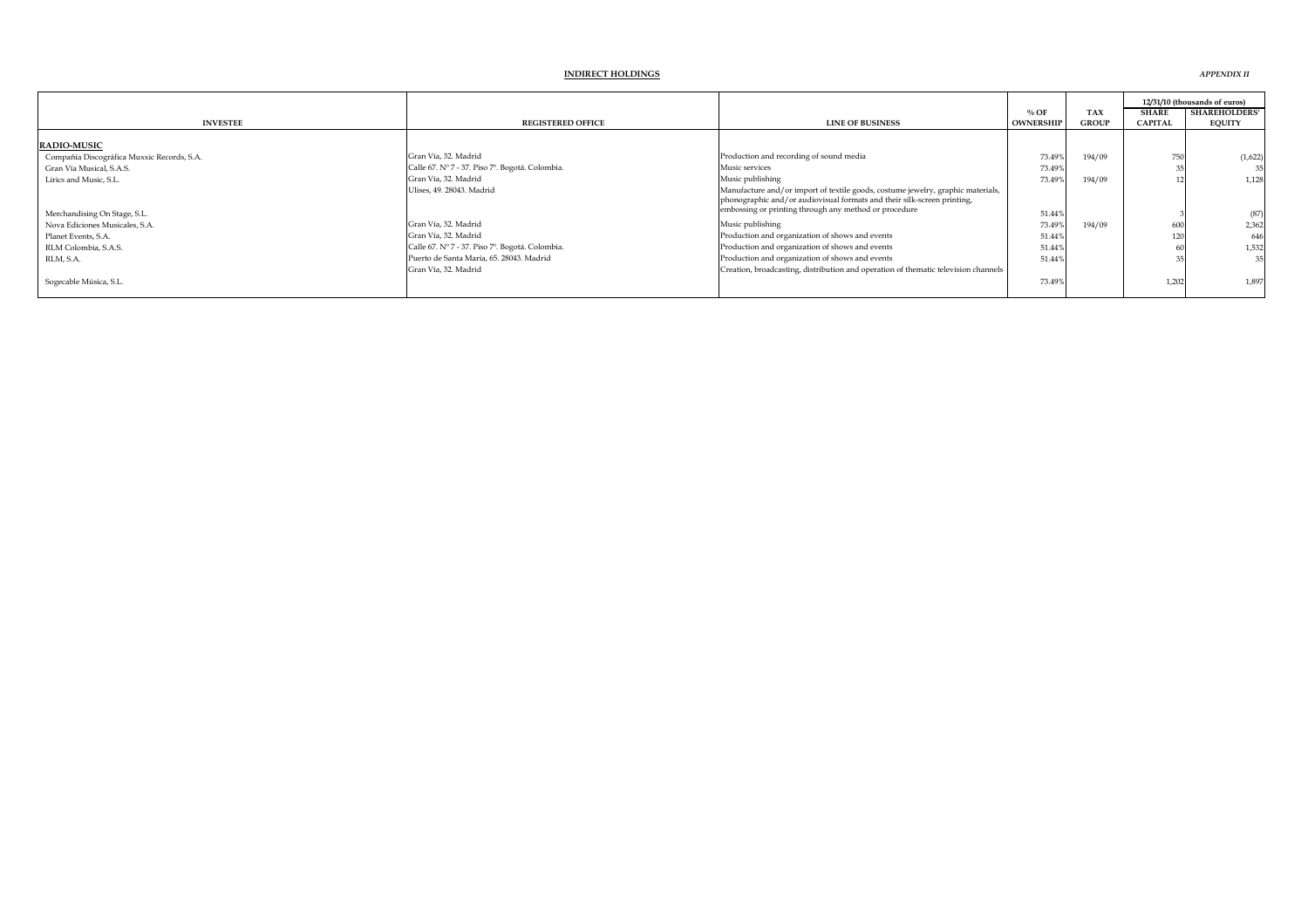*APPENDIX II*

| <b>INVESTEE</b>                                             | <b>REGISTERED OFFICE</b>                                               | <b>LINE OF BUSINESS</b>                                        | $%$ OF<br><b>OWNERSHIP</b> | <b>TAX</b><br><b>GROUP</b> | <b>SHARE</b><br><b>CAPITAI</b> | 12/31/10 (thousands of euros)<br><b>SHAREHOLDERS'</b><br><b>EOUITY</b> |
|-------------------------------------------------------------|------------------------------------------------------------------------|----------------------------------------------------------------|----------------------------|----------------------------|--------------------------------|------------------------------------------------------------------------|
| PRISA TV                                                    |                                                                        |                                                                |                            |                            |                                |                                                                        |
| Audiovisual Sport, S.L                                      | Calle Diagonal, 477. Barcelona                                         | Management and distribution of audiovisual rights              | 80.00                      | 2/91                       | 6,220                          | 47,279                                                                 |
| Canal Club de Distribución de Ocio y Cultura, S.A.          | Calle Hermosilla, 112. Madrid                                          | Catalog sales                                                  | 25.00%                     |                            | 3,906                          | 5.597                                                                  |
| Canal + Investment Inc.                                     | Beverly Hills. California. EE.UU.                                      | Film production                                                | 60.00%                     |                            | N/D                            | N/D                                                                    |
| Centro de Asistencia Telefónica, S.A.                       | Campezo,1. Madrid                                                      | Services                                                       | 56.00%                     | 2/91                       | 3,077                          | 5,676                                                                  |
| Compañía Independiente de Televisión, S.L.                  | Avenida de los Artesanos, 6. Tres Cantos. Madrid                       | Management and distribution of audiovisual rights              | 56.00%                     | 2/91                       | 601                            | 46,659                                                                 |
| Cinemanía, S.L.                                             | Avenida de los Artesanos, 6. Tres Cantos, Madrid                       | Operation of thematic channels                                 | 56.00                      | 2/91                       | 601                            | 9,075                                                                  |
| DTS, Distribuidora de Televisión Digital, S.A.              | Avenida de los Artesanos, 6. Tres Cantos, Madrid                       | <b>Television services</b>                                     | 56.00%                     | 2/91                       | 126,286                        | 991,548                                                                |
| Promotora Audiovisual de Colombia PACSA, S.A                | Calle 70. Nº 4-60. 11001. Bogotá. Colombia                             | Audiovisual and communication activities                       | 55.00%                     |                            | 177                            | 177                                                                    |
| Vía Atención Comunicación, S.L.                             | Avenida de los Artesanos, 6. Tres Cantos. Madrid                       | Digital television services                                    | 56.00%                     | 2/91                       | 11                             |                                                                        |
| V-ME Media INC                                              |                                                                        |                                                                | 23.78%                     |                            | 45,601                         | 8.071                                                                  |
|                                                             |                                                                        |                                                                |                            |                            |                                |                                                                        |
| <b>AUDIOVISUAL-LOCAL TELEVISION</b>                         |                                                                        |                                                                |                            |                            |                                |                                                                        |
| Axarquía Visión, S.A.                                       | Paseo de Reding, 7. Málaga                                             | Local television services                                      | 69.79%                     |                            | 60                             | (769)                                                                  |
| Canal 4 Navarra, S.L.                                       | Avenida Sancho el Fuerte, 18. Pamplona                                 | Production and broadcasting of videos and television programs  | 100.00%                    | 2/91                       | 2,809                          | (4, 145)                                                               |
| Canal 4 Navarra Digital, S.A.                               | Polígono Industrial Cordovilla. Navarra                                | Local television services                                      | 100.00%                    | 2/91                       | 2,000                          | 2,031                                                                  |
| Collserola Audiovisual, S.L.                                | Plaza Narcis Oller. Nº 61º.1ª. 08006. Barcelona                        | Local television services                                      | 92.50%                     | 2/91                       | 85                             | (12,884)                                                               |
| Legal Affairs Consilium, S.L.                               | Plaza Narcis Oller. Nº 6 1º. 1ª. 08006. Barcelona                      | Local television services                                      | 100.00%                    | 2/91                       | 130                            | (10,629)                                                               |
| Localia TV Madrid, S.A.                                     | Gran Vía, 32. Madrid                                                   | Local television services                                      | 100.009                    | 2/91                       | 6,000                          | 3.394                                                                  |
| Málaga Altavisión, S.A.                                     | Paseo de Reding, 7. Málaga                                             | Production and broadcasting of videos and television programs  | 87.24%                     | 2/91                       | 3,465                          | (2,800)                                                                |
| Marbella Digital Televisión, S.A.                           | Paseo de Reding, 7. Málaga                                             | Local television services                                      | 87.24%                     | 2/91                       | 174                            | (3,095)                                                                |
| Productora Asturiana de Televisión, S.A.                    | Asturias, 19. Oviedo                                                   | Local television services                                      | 59.99%                     |                            | 1,112                          | (1,530)                                                                |
| Productora Audiovisual de Badajoz, S.A.                     | Ramón Albarrán, 2. Badajoz                                             | Local television services                                      | 61.45%                     |                            | 498                            | (1, 337)                                                               |
| Productora de Televisión de Córdoba, S.A.                   | Amatista s/n. Polígono El Granadall. Córdoba                           | Local television services                                      | 99.99%                     | 2/91                       | 90                             | (1,490)                                                                |
| Productora Extremeña de Televisión, S.A.                    | . M. R. "Azorín". Edificio Zeus. Polígono La Corchera. Mérida. Badajoz | Local television services                                      | 66.00                      |                            | 1,202                          | 673                                                                    |
| Promoción de Actividades Audiovisuales en Canarias, S.A.    | Avenida Anaga, 35. Santa Cruz de Tenerife                              | Television communication activities in the Canary Islands      | 100.009                    | 2/91                       | 60                             | 71                                                                     |
| Promotora Audiovisual de Zaragoza, S.L.                     | Emilia Pardo Bazán, 18. Zaragoza                                       | Local television services                                      | 99.99 <sup>9</sup>         | 2/91                       | 120                            | (696)                                                                  |
| Telecomunicaciones Antequera, S.A.                          | Aguardenteros, 15. Antequera. Málaga                                   | Local television services                                      | 87.24%                     | 2/91                       | 822                            | (1, 124)                                                               |
|                                                             | Ronda Carmen, 4. Ciudad Real                                           | Production, broadcasting, publishing and distribution of media |                            |                            |                                |                                                                        |
| Televisión Ciudad Real, S.L.                                |                                                                        | and advertising activities                                     | 99.96%                     | 2/91                       | 150                            | 44                                                                     |
| TV Local Eivissa, S.L.                                      | Avenida San Jordi s/n. Edificio Residencial. Ibiza                     | Television services                                            | 100.00%                    | 2/91                       | 90                             | 223                                                                    |
| Grupo de Comunicación y Televisión Castilla La Mancha, S.A. |                                                                        | Local television services                                      | 33.33%                     |                            |                                |                                                                        |
| Riotedisa, S.A.                                             |                                                                        | Audiovisual productions for television                         | 49.00%                     |                            |                                |                                                                        |
| Televisión Digital de Baleares, S.L.                        |                                                                        | ocal television services                                       | 40.00%                     |                            | 1,200                          | 1,162                                                                  |
|                                                             |                                                                        |                                                                |                            |                            |                                |                                                                        |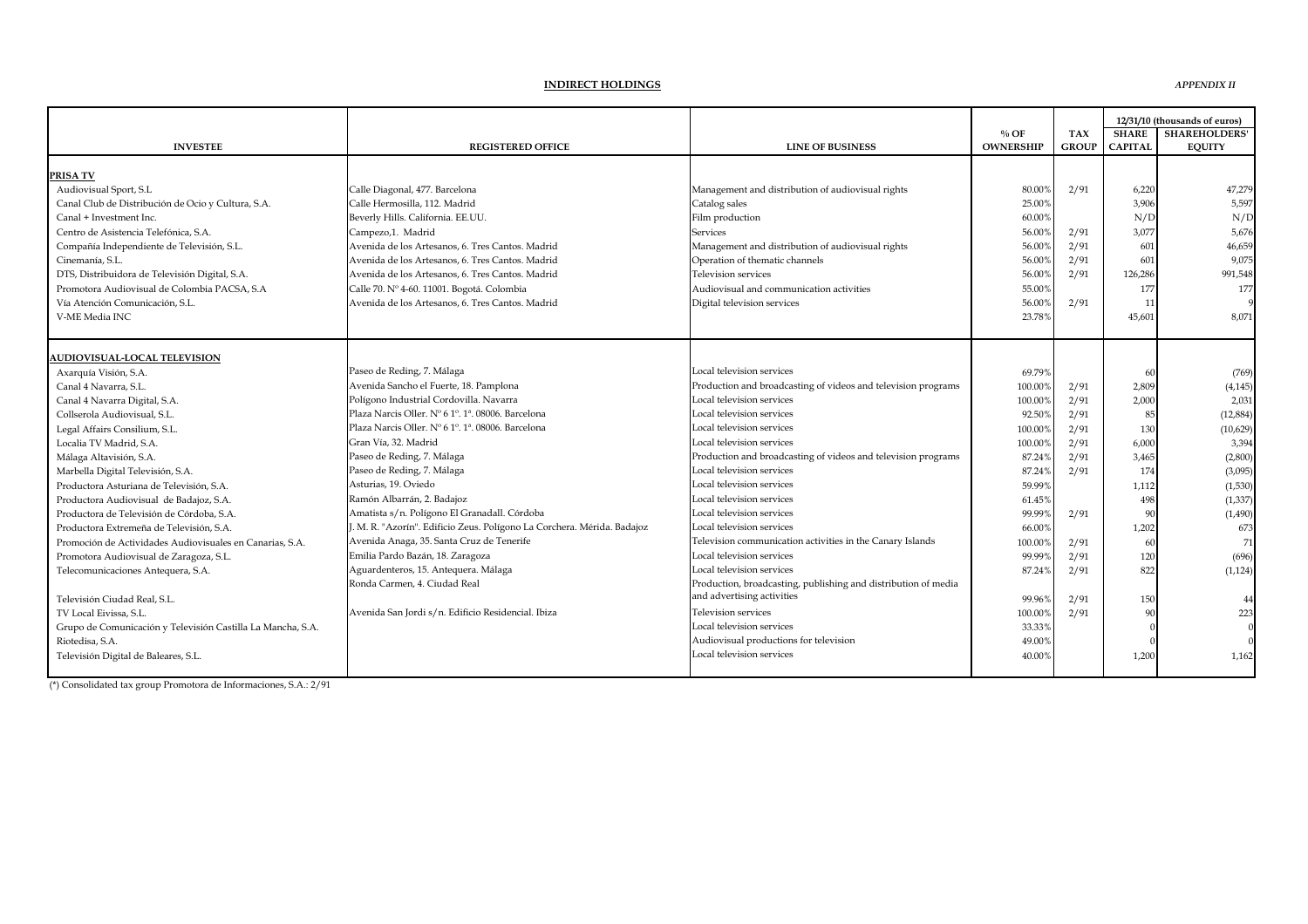|                                                                                                                  |                                                                                                                                     |                                                                                                                                                                  |                  |              |                | 12/31/10 (thousands of euros) |
|------------------------------------------------------------------------------------------------------------------|-------------------------------------------------------------------------------------------------------------------------------------|------------------------------------------------------------------------------------------------------------------------------------------------------------------|------------------|--------------|----------------|-------------------------------|
|                                                                                                                  |                                                                                                                                     |                                                                                                                                                                  | $%$ OF           | TAX          | <b>SHARE</b>   | <b>SHAREHOLDERS'</b>          |
| <b>INVESTEE</b>                                                                                                  | <b>REGISTERED OFFICE</b>                                                                                                            | <b>LINE OF BUSINESS</b>                                                                                                                                          | <b>OWNERSHIP</b> | <b>GROUP</b> | <b>CAPITAL</b> | <b>EQUITY</b>                 |
| <b>AUDIOVISUAL-MEDIA CAPITAL</b>                                                                                 |                                                                                                                                     |                                                                                                                                                                  |                  |              |                |                               |
| Argumentos para Audiovisual, Lda. (CASA DA CRIAÇAO)                                                              | Avenida Liberdade. Nº 144/156 - 6º Dto. 1250-146. Lisboa. Portugal                                                                  | Creation, development, translation and adaptation of texts and ideas for television                                                                              |                  |              |                |                               |
|                                                                                                                  |                                                                                                                                     | programs, films, entertainment, advertising and theater                                                                                                          | 94.69%           |              | 20             |                               |
| Chip Audiovisual, S.A.<br>Desenvolvimento de Sistemas de Comunicação, S.A. (MEDIA CAPITAL TECHNOLOGIES)          | Coso, 100. Planta 3ª puerta 4-50001. Zaragoza<br>Rua Mário Castelhano. Nº 40. 2734-502. Barcarena. Portugal                         | Audiovisual productions for television programming<br>Development, maintenance and commercial operation of computer hardware and                                 | 24.15%           |              | 600            | 1,656                         |
|                                                                                                                  |                                                                                                                                     | programs; management of multimedia content (images, sound, text and data)                                                                                        |                  |              |                |                               |
|                                                                                                                  |                                                                                                                                     |                                                                                                                                                                  | 94.69%           |              | 50             | $8^{\circ}$                   |
| Editora Multimédia, S.A. (MULTIMÉDIA)                                                                            | Rua Mário Castelhano. Nº 40. 2734-502. Barcarena. Portugal                                                                          | Publishing, multimedia production, distribution, consultancy, marketing (mail,                                                                                   |                  |              |                |                               |
|                                                                                                                  |                                                                                                                                     | telephone or other) of goods and services and the acquisition, supply, preparation                                                                               |                  |              |                |                               |
|                                                                                                                  |                                                                                                                                     | and circulation of journalism by any media                                                                                                                       | 94.69%           |              | 50             | $-369$                        |
| Emissoes de Radiodifusao, S.A. (RADIO REGIONAL DE LISBOA)<br>Empresa de Meios Audiovisuais, Lda. (EMAV)          | Rua Sampaio e Pina. 24/26. 1099-044. Lisboa. Portugal<br>Quinta Do Olival Das Minas. Lote 9. Vialonga. 2625-577. Vialonga. Portugal | Radio broadcasting<br>Purchase, sale and leasing of audiovisual media (cameras, videos, special filming                                                          | 94.69%           |              | 110            | $-284$                        |
|                                                                                                                  |                                                                                                                                     | and lighting equipment, cranes, tracks, etc.)                                                                                                                    | 94.69%           |              | 50             | 710                           |
| Empresa Portuguesa de Cenários, Lda. (EPC)                                                                       | Quinta Do Olival Das Minas. Lote 9. Vialonga. 2625-577. Vialonga. Portugal                                                          | Design, construction and installation of decorating accessories                                                                                                  | 94.69%           |              | 50             | 116                           |
| Factoría Plural, S.L.                                                                                            | Calle Biarritz, 2. 50017 Zaragoza                                                                                                   | Production and distribution of audiovisual content                                                                                                               | 48.29%           |              | 175            | 865                           |
| Grupo Media Capital, SGPS, S. A.                                                                                 | Rua Mário Castlhano nº 40. Queluz de Baixo. Portugal                                                                                | Holding company                                                                                                                                                  | 94.69%           |              | 89,584         | 85,279                        |
| Kimberley Trading, S.A. (KIMBERLEY)                                                                              | Rua Mário Castelhano. Nº 40. 2734-502. Barcarena. Portugal                                                                          | Performance of any activity within television, e.g. the installation, administration<br>and operation of any televison infrastructure or channel                 | 94.69%           |              | 54,560         | 113,526                       |
| Lúdicodrome Editora Unipessoal, Lda.                                                                             | Rua Mário Castelhano. Nº 40. 2734-502. Barcarena. Portugal                                                                          | Publishing, multimedia production, distribution, consultancy, marketing (mail,                                                                                   |                  |              |                |                               |
|                                                                                                                  |                                                                                                                                     | telephone or other) of goods and services circulated through catalogs, magazines,                                                                                |                  |              |                |                               |
|                                                                                                                  |                                                                                                                                     | newspapers, printed or audiovisual media                                                                                                                         | 94.69%           |              |                | 211                           |
| Media Capital Música e Entretenimento, S.A (MCME)                                                                | Rua Mário Castelhano. Nº 40. 2734-502. Barcarena. Portugal                                                                          | Publishing, graphic arts and reproduction of recorded formats: magazines, audio                                                                                  |                  |              |                |                               |
|                                                                                                                  |                                                                                                                                     | publishing, video reproduction and music, radio, television, cinema, theater and                                                                                 |                  |              |                |                               |
|                                                                                                                  |                                                                                                                                     | literary magazine services                                                                                                                                       | 94.69%           |              | 3,050          | 1,679                         |
| Media Capital Produções, S.A. (MCP)                                                                              | Rua Mário Castelhano. Nº 40. 2734-502. Barcarena. Portugal                                                                          | Creation, design, development, production, promotion, marketing, acquisition,<br>development rights, patents, distribution and broadcasting of audiovisual media |                  |              |                |                               |
|                                                                                                                  |                                                                                                                                     |                                                                                                                                                                  | 94.69%           |              | 45.050         | 45,545                        |
| Media Capital Produçoes - Investimentos, SGPS, S.A.                                                              | Rua Mário Castelhano. Nº 40. 2734-502. Barcarena. Portugal                                                                          | Holding company                                                                                                                                                  | 94.69%           |              | 45,050         | 52,759                        |
| Media Capital Rádios, S.A (MCR II)                                                                               | Rua Mário Castelhano. Nº 40. 2734-502. Barcarena. Portugal                                                                          | Accounting and economic consultancy services; development of broadcasting                                                                                        |                  |              |                |                               |
|                                                                                                                  |                                                                                                                                     | activities in radio production and broadcasting                                                                                                                  | 94.69%           |              | 192            | (10,095)                      |
| Media Global, SGPS, S.A. (MEGLO)<br>Multimedia, S.A. (CLMC)                                                      | Rua Mário Castelhano. Nº 40. 2734-502. Barcarena. Portugal<br>Rua de Santo Amaro à Estrela. Nº 17 A. 1249-028. Lisboa. Portugal     | Holding company<br>Commercial film, video, radio, television, audiovisual and multimedia production                                                              | 94.69%           |              | 37,098         | 63,507                        |
|                                                                                                                  |                                                                                                                                     | and operation                                                                                                                                                    | 94.69%           |              | 100            | (9, 812)                      |
| Plural Entertainment Brasil Produçao de Vídeo, Ltda. (Anteriormente, NBP Brasil, S.A.)                           | Rua Padre Adelino. Nº 758, 3º andar, Quarta Parada. CEP 03303-904.                                                                  | Audiovisual production (dormant)                                                                                                                                 | 46.39%           |              | 90             | (27)                          |
| Plural Entertainment Canarias, S.L.                                                                              | Dársena Pesquera. Edificio Plató del Atlántico. San Andrés 38180. Santa Cruz de Tenerife                                            | Production and distribution of audiovisual content                                                                                                               | 94.69%           |              | $75\,$         | 154                           |
| Plural Entertainment España, S.L.                                                                                | Gran Vía, 32. Madrid                                                                                                                | Production and distribution of audiovisual content                                                                                                               | 94.69%           | 2/91         | 6,000          | 37,278                        |
| Plural Entertainment Inc.<br>Plural Entertainment Portugal, S.A. (Anteriormente, Produçao em Vídeo, S.A. - NBP)  | 1680 Michigan Avenue. Suite 730. Miami Beach. EE.UU.<br>R. José Falcao. 57 - 3º Dt. 1000-184. Lisboa. Portugal                      | Production and distribution of audiovisual content<br>Video and cinema production, organization of shows, sound and lighting rental,                             | 94.69%           |              | 109            | (1, 557)                      |
|                                                                                                                  |                                                                                                                                     | advertising, marketing and representation of registered videos                                                                                                   | 94.69%           |              | 36,650         | 42,747                        |
| Plural - Jempsa, S.L.                                                                                            | Gran Vía, 32. Madrid                                                                                                                | Production and distribution of audiovisual content                                                                                                               | 47.34%           |              | 700            | 34                            |
| Produçao de Eventos, Lda. (MEDIA CAPITAL ENTERTAINMENT)                                                          | Rua Mário Castelhano. Nº 40. 2734-502. Barcarena. Portugal                                                                          | Publishing, graphic arts and reproduction of recorded formats: magazines, audio                                                                                  |                  |              |                |                               |
|                                                                                                                  |                                                                                                                                     | publishing, video reproduction and music, radio, television, cinema, theater and<br>literary magazine services                                                   | 94.69%           |              |                |                               |
| Producciones Audiovisuales, S.A. (NBP IBÉRICA)                                                                   | Almagro 13. 1º Izquierda. 28010. Madrid                                                                                             | Audiovisual production (dormant)                                                                                                                                 | 94.69%           |              | 60             | $\overline{2}$                |
| Productora Canaria de Programas, S.A.                                                                            | Enrique Wolfson, 17. Santa Cruz de Tenerife                                                                                         | Development of a television channel to promote the Canary Islands                                                                                                | 37.88%           |              | 601            | 1,307                         |
| Produções Audiovisuais, S.A. (RADIO CIDADE)                                                                      | Rua Sampaio e Pina. 24/26. 1099-044. Lisboa. Portugal                                                                               | Radio broadcasting, production of audio and video advertising spots. Advertising,                                                                                |                  |              |                |                               |
|                                                                                                                  |                                                                                                                                     | production and recording of records. Development and production of radio                                                                                         |                  |              |                |                               |
| Projectos de Media e Publicidade Unipessoal, Lda. (PUPLIPARTNER)                                                 |                                                                                                                                     | programs                                                                                                                                                         | 94.69%           |              | 100            | 67                            |
|                                                                                                                  | Rua Mário Castelhano. Nº 40. 2734-502. Barcarena. Portugal                                                                          | Design, preparation and execution of advertising projects (advisory, promotion,<br>supply, marketing and distribution of goods and services in the media)        | 94.69%           |              |                | (50)                          |
| Radio Comercial, S.A. (COMERCIAL)                                                                                | Rua Sampaio e Pina. 24/26. 1099-044. Lisboa. Portugal                                                                               | Radio production and broadcasting                                                                                                                                | 94.69%           |              | 2,255          | 943                           |
| RADIO XXI, Lda. (XXI)                                                                                            | Rua Sampaio e Pina. 24/26. 1099-044. Lisboa. Portugal                                                                               | Radio production and broadcasting                                                                                                                                | 94.69%           |              |                |                               |
| Rede Teledifusora Independente, S.A. (RETI)                                                                      | Rua Mário Castelhano. Nº 40. 2734-502. Barcarena. Portugal                                                                          | Installation, management and operation of telecommunication network or                                                                                           |                  |              |                |                               |
|                                                                                                                  |                                                                                                                                     | networks, including the transportation and the distribution of television and radio<br>signals, data, etc.                                                       |                  |              |                |                               |
| Serviços de Consultoria e Gestao, S.A. (MEDIA CAPITAL SERVIÇOS)                                                  | Rua Mário Castelhano. Nº 40. 2734-502. Barcarena. Portugal                                                                          | Advisory services, orientation and operating assistance for public relations                                                                                     | 94.69%           |              |                |                               |
|                                                                                                                  |                                                                                                                                     | ompanies and organizations                                                                                                                                       | 94.69%           |              | 50             | 144                           |
| Serviços de Internet, S.A. (IOL NEGÓCIOS)                                                                        | Rua Tenente Valadim. Nº 181. 4100-479. Porto. Portugal                                                                              | Electronic goods and services publications and marketing. Publication, production                                                                                |                  |              |                |                               |
|                                                                                                                  |                                                                                                                                     | and distribution activities in the media                                                                                                                         | 94.69%           |              | 100            | 755                           |
| Sociedad Canaria de Televisión Regional, S.A.<br>Sociedade de Produçao e Ediçao Audiovisual, Lda. (FAROL MÚSICA) | Avenida de Madrid s/n. Santa Cruz de Tenerife<br>Rua Mário Castelhano. Nº 40. 2734-502. Barcarena. Portugal                         | Audiovisual productions for television programming<br>Production of storage, phonograms, audiovisual and multimedia media                                        | 37.88%<br>94.69% |              | 1,510          | 2,553                         |
| Televisao Independente, S.A. (TVI)                                                                               | Rua Mário Castelhano. Nº 40. 2734-502. Barcarena. Portugal                                                                          | Performance of any activity within television, e.g. the installation, administration                                                                             |                  |              |                |                               |
|                                                                                                                  |                                                                                                                                     | and operation of any televison infrastructure or channel                                                                                                         | 94.69%           |              | 65,810         | 114,198                       |
| Tesela Producciones Cinematográficas, S.L.                                                                       | Gran Vía, 32. Madrid                                                                                                                | Production and distribution of audiovisual content                                                                                                               | 94.69%           | 2/91         | 1,034          | 5,027                         |
| Uniao de Leiria, SAD. (UNIAO DE LEIRIA)                                                                          | Estádio Dr. Magalhaes Pessoa. 2400-000. Leiria. Portugal                                                                            | Other                                                                                                                                                            | 19.09%           |              |                |                               |
|                                                                                                                  |                                                                                                                                     |                                                                                                                                                                  |                  |              |                |                               |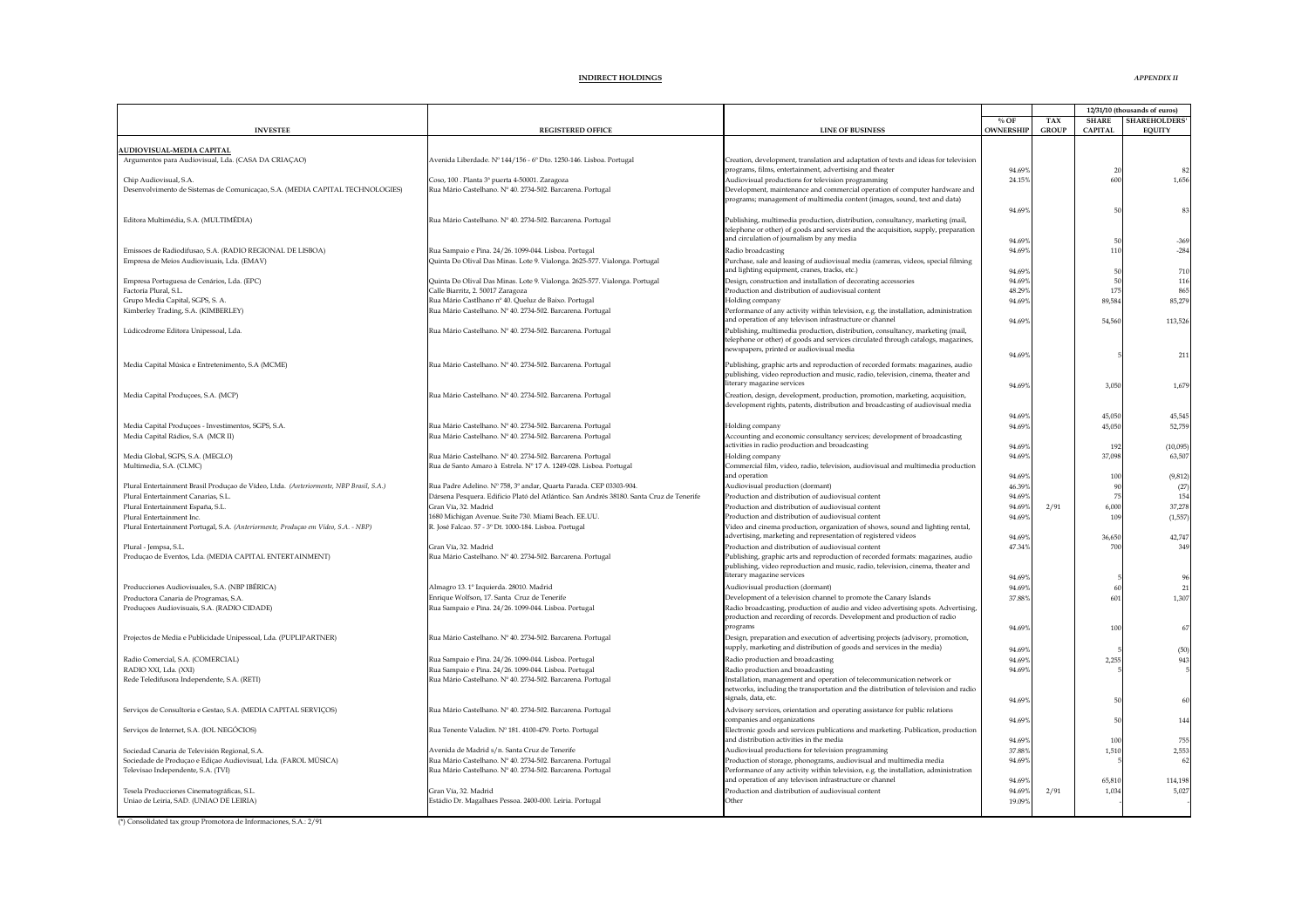*APPENDIX II*

|                                                                                   |                                                                 |                                                                                     |                  | 12/31/10 (thousands of euros) |                |                      |
|-----------------------------------------------------------------------------------|-----------------------------------------------------------------|-------------------------------------------------------------------------------------|------------------|-------------------------------|----------------|----------------------|
|                                                                                   |                                                                 |                                                                                     | $%$ OF           | <b>TAX</b>                    | <b>SHARE</b>   | <b>SHAREHOLDERS'</b> |
| <b>INVESTEE</b>                                                                   | <b>REGISTERED OFFICE</b>                                        | <b>LINE OF BUSINESS</b>                                                             | <b>OWNERSHIP</b> | <b>GROUP</b>                  | <b>CAPITAI</b> | <b>EQUITY</b>        |
| <b>AUDIOVISUAL-GESTEVISIÓN</b>                                                    |                                                                 |                                                                                     |                  |                               |                |                      |
| Gestevisión Telecinco, S.A.                                                       | Carretera de Fuencarral a Alcobendas, 4, 28049, Madrid          | Indirect management of public service television                                    | 17.34%           |                               | 203,431        | 1,525,044            |
| Grupo Editorial Tele 5, S.A.U.                                                    | Carretera de Fuencarral a Alcobendas, 4, 28049, Madrid          | Exploitation of rights: production and distribution of publications                 | 17.34%           |                               | 120            | 3.523                |
| Agencia de Televisión Latinoamericana de Servicios y Noticias España, S.A.U.      | Carretera de Fuencarral a Alcobendas, 4, 28049, Madrid          | News agency and producer of broadcast news                                          | 17.34%           |                               | 902            | 5,552                |
| Atlas Media, S.A.U.                                                               | Sant Just Desvern. Calle Bullidor, s/n.                         |                                                                                     | 17.34%           |                               | 421            | 628                  |
| Mi Cartera Media, S.A.U.                                                          | Carretera de Fuencarral a Alcobendas, 4, 28049, Madrid          | Multimedia exploitation of economic and financial formats and                       | 17.34%           |                               | 61             | 693                  |
|                                                                                   |                                                                 | Creation, development, production and commercial exploitation of audiovisual        |                  |                               |                |                      |
| La Fábrica de la Tele. S.L.                                                       | Calle Ángel Gavinet. 18. 28007. Madird                          | content                                                                             | 5.20%            |                               | $1^{\circ}$    | 10.385               |
|                                                                                   |                                                                 | Creation, development, production and commercial exploitation of audiovisual        |                  |                               |                |                      |
| Producciones Mandarina, S.L.                                                      | Calle María Tobau, 3, 28050, Madrid                             | content                                                                             | 5.20%            |                               |                | 4.370                |
| Agencia de Televisión Latino-Americana de Servicios y Noticias Pais Vasco, S.A.U. | Ribera de Elorrieta. Pab. 7-9. Vizcaya                          | News agency and producer of broadcast news                                          | 17.34%           |                               | 420            | 862                  |
|                                                                                   |                                                                 | Television broadcasting services and intermediation in the markets for audiovisual  |                  |                               |                |                      |
| Telecinco Cinema, S.A.U.                                                          | Carretera de Fuencarral a Alcobendas, 4, 28049, Madrid          | rights                                                                              | 17.34%           |                               | 160            | $-24.347$            |
|                                                                                   |                                                                 | Production, distribution and exploitation of audiovisual rights; exploitation of    |                  |                               |                |                      |
|                                                                                   |                                                                 | industrial and intelectual property rights. Management and financial intermediation |                  |                               |                |                      |
| Bigbang Media, S.L.                                                               | Calle Almagro. 3. 28010. Madrid                                 | of audiovisual companies                                                            | 5.20%            |                               | 200            | 1.114                |
| Publiespaña, S.A.U.                                                               | Carretera de Fuencarral a Alcobendas, 4, 28049, Madrid          | Exclusive advertising concessionaire of Telecinco                                   | 17.34%           |                               | 601            | 45,662               |
| Publimedia Gestión, S.A.U.                                                        | Carretera de Fuencarral a Alcobendas, 4, 28049, Madrid          | Implementation and execution of advertising projects                                | 17.34%           |                               | 61             | 2,931                |
| Conecta 5 Telecinco, S.A.U.                                                       | Carretera de Fuencarral a Alcobendas. 4. 28049. Madrid          | Exploitation of audiovisual content on the internet                                 | 17.34%           |                               | 62             | 5.685                |
| Pegaso Televisión INC (EEUU)                                                      | Brickell Avenue. 1401. Suite 3311. Miami, Florida. EE.UU.       | Television stations and production of television content                            | 7.63%            |                               | 370            | 4,274                |
| Mediacinco Cartera, S.L.                                                          | Carretera de Fuencarral a Alcobendas, 4, 28049, Madrid          | Intermediation and financial management                                             | 13.00%           |                               | 240,000        | $-136.216$           |
|                                                                                   |                                                                 | Channelling of the investment of the Consortium formed by Goldman Sachs Capital     |                  |                               |                |                      |
|                                                                                   |                                                                 | Partners, Cyrte Fund II B.V. and Mediacinco Cartera, S.L. in Endemol N.V., a        |                  |                               |                |                      |
|                                                                                   |                                                                 | company engaging in the creation, production and exploitation of content for        |                  |                               |                |                      |
| Edam Acquisition Holding I Cooperative, E.A.                                      |                                                                 | television and other audiovisual platforms                                          | 4.29%            |                               | 1,369,500      | 1,369,500            |
| Sociedad General de Televisión Cuatro, S.A.                                       | Avenida de los Artesanos, 6, Tres Cantos, Madrid                | Provision of free TV                                                                | 17.34%           |                               | 38,853         | 55.924               |
| Premiere Megaplex, S.A.                                                           | Calle Enrique Jardiel Poncela. 4. 28016. Madrid                 | Operation of cinemas (film and video distribution)                                  | 8.67%            |                               | 131            | 48                   |
| Canal Factoría de Ficción. S.A.                                                   | Carretera de Fuencarral a Alcobendas, Km 12, 450, 28049, Madrid | Exploitation and distribution of audiovisual products                               | 17.34%           |                               | 300            | 584                  |
| Compañía Independiente de Noticias de TV, S.L.                                    | Avenida de los Artesanos, 6. Tres Cantos. Madrid                | Television services                                                                 | 17.34%           |                               | 1,442          | $-1,316$             |
| Sogecable Editorial, S.L.                                                         | Avenida de los Artesanos, 6, Tres Cantos, Madrid                | Management of intellectual property rights                                          | 17.34%           |                               |                | 290                  |
| Sogecable Media, S.L.                                                             | Avenida de los Artesanos, 6. Tres Cantos, Madrid                | Sale of advertising space                                                           | 17.34%           |                               |                | $-955$               |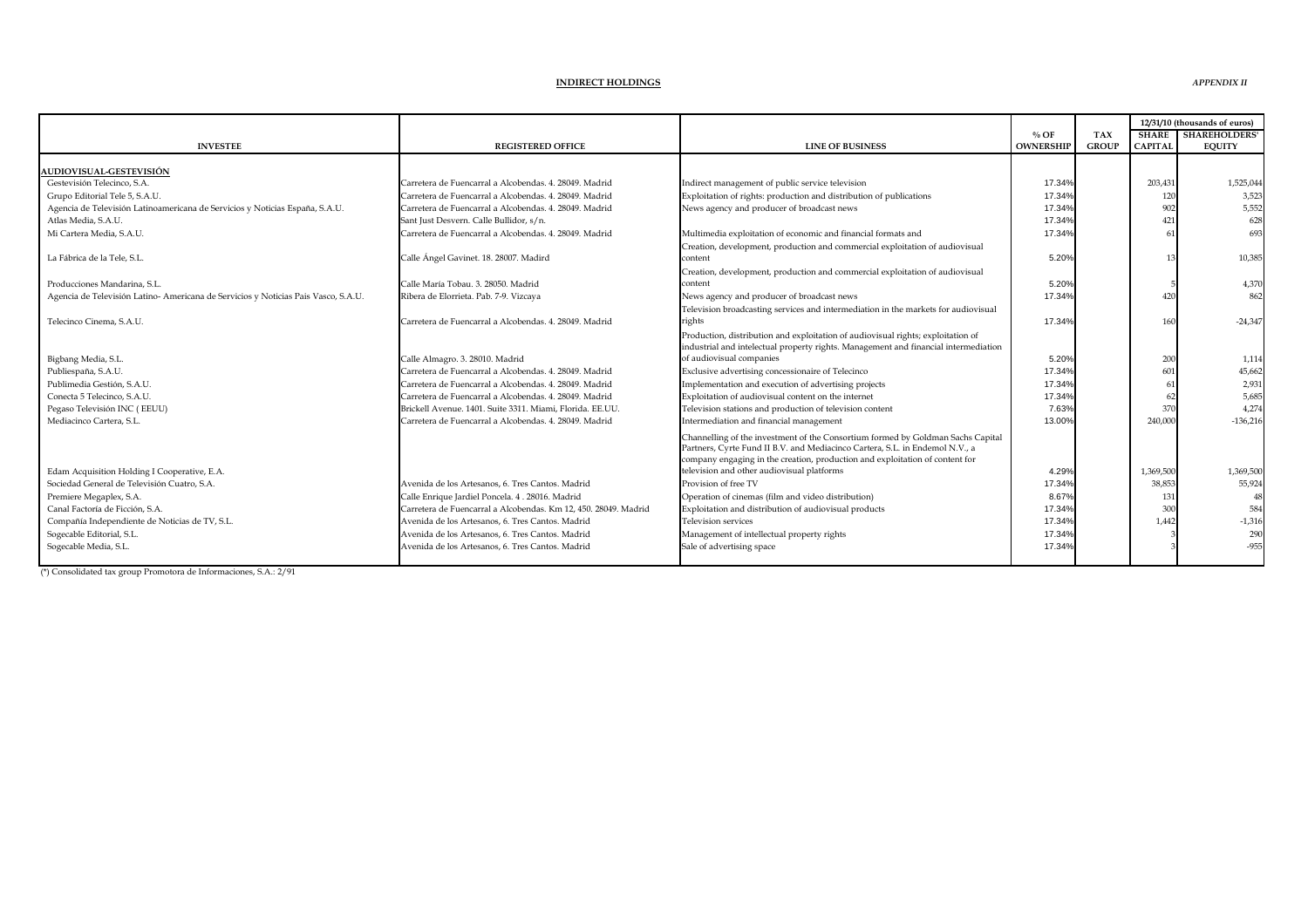#### **PARTICIPACIONES INDIRECTAS**

|                                                                                   |                                                                                                          |                                                                           |                  |              | 12/31/10 (thousands of euros) |                     |
|-----------------------------------------------------------------------------------|----------------------------------------------------------------------------------------------------------|---------------------------------------------------------------------------|------------------|--------------|-------------------------------|---------------------|
|                                                                                   |                                                                                                          |                                                                           | $%$ OF           | <b>TAX</b>   | <b>SHARE</b>                  | <b>SHAREHOLDERS</b> |
| <b>INVESTEE</b>                                                                   | <b>REGISTERED OFFICE</b>                                                                                 | <b>LINE OF BUSINESS</b>                                                   | <b>OWNERSHIP</b> | <b>GROUP</b> | <b>CAPITAI</b>                | <b>EQUITY</b>       |
| <b>DIGITAL</b>                                                                    |                                                                                                          |                                                                           |                  |              |                               |                     |
| Infotecnia 11824, S.L.                                                            | Ronda de Poniente 7. Tres Cantos. Madrid                                                                 | <b>Felecommunications</b> services                                        | 60.00%           |              | 4(                            | 245                 |
|                                                                                   |                                                                                                          |                                                                           |                  |              |                               |                     |
|                                                                                   |                                                                                                          |                                                                           |                  |              |                               |                     |
| PRINTING                                                                          |                                                                                                          |                                                                           |                  |              |                               |                     |
| Bidasoa Press, S.L.                                                               | Calle Malilla Nº 134, 46026 Valencia                                                                     | Printing of published materials                                           | 40.009           | 225/04       | 2,047                         | 3.232               |
| Dédalo Grupo Gráfico, S.L.                                                        | Carretera de Pinto a Fuenlabrada, Km. 20,8. Madrid                                                       | Printing of published materials                                           | 40.00            |              | 28,458                        | (116, 573)          |
| Dédalo Heliocolor, S.A.                                                           | Ctra. Nacional II. Km. 48, 500 Polígono Industrial Nº I. 19171.                                          | Printing of published materials                                           | 40.00            | 225/04       | 8,456                         | (31, 256)           |
| Dédalo Offset, S.L.                                                               | Carretera de Pinto a Fuenlabrada, Km. 20,8. Madrid                                                       | Printing of published materials                                           | 40.00            | 225/04       | 1,000                         | (26, 264)           |
| Distribuciones Aliadas, S.A.                                                      | Polígono Industrial La Isla. Parcela 53. 41700 Dos Hermanas.                                             | Printing of published materials                                           | 40.00            | 225/04       | 2,100                         | 9,562               |
| Gráficas Integradas, S.A.                                                         | Calle Camino de los Afligidos S/N. Alcalá de Henares. Madrid                                             | Printing of published materials                                           | 40.00            | 225/04       | 601                           | 626                 |
| Norprensa, S.A.                                                                   | Parque Empresarial IN-F. Calle Costureiras. s/n 27003. Lugo                                              | Printing of published materials                                           | 40.00            | 225/04       | 1,800                         | 6,194               |
|                                                                                   |                                                                                                          |                                                                           |                  |              |                               |                     |
| <b>DISTRIBUTION</b>                                                               |                                                                                                          |                                                                           |                  |              |                               |                     |
| Aldipren, S.L.                                                                    | Polígono Campollano. Calle de Distribución. Número 34-38. 02006 Albacete                                 | Storage and distribution of published materials                           | 32.50%           |              | 60                            | 693                 |
| Comercial de Prensa Siglo XXI, S.A.                                               | Calle Confianza, 1. Polígono Industrial Los Olivos. 28065. Getafe. Madrid                                | Distribution and sale of publishing products                              | 33.669           |              | 60                            | (2,090)             |
|                                                                                   | Calle El Rayo. Parcela 2,4,2. Polígono Industrial La Quinta / R2. 19171. Cabanillas del Campo.           | Storage and distribution of published materials                           |                  |              |                               |                     |
| Cronodís Logística Integral, S.L.                                                 | Guadalajara                                                                                              |                                                                           | 47.50%           |              | 500                           | 901                 |
| Districuen, S.L.                                                                  | Polígono La Cerrajera. Parcela 36. Cuenca                                                                | Storage and distribution of published materials                           | 32.50%           |              |                               | 133                 |
| Distritoledo, S.L.                                                                | Polígono Industrial de Toledo II Fase. Calle Arrollo Gadea, 9. 45007. Toledo                             | Distribution and sale of published materials                              | 39.75%           |              | 12                            | 1,021               |
| Gelesa Gestión Logística, S.L.                                                    | Almanaque Nº 5. Polígono Fin de Semana. 28022. Madrid.                                                   | Distribution of publications                                              | 33.66            |              | 1,307                         | (576)               |
| Grupo Cronos Distribución Integral, S.L.                                          | Almanaque Nº 5. Polígono Fin de Semana. 28022. Madrid.                                                   | Distribution and sale of published materials                              | 50.00%           |              | 310                           | 4,519               |
| Beralán, S.L.                                                                     | Igarategi Industrialdea. Nº 58. 20130. Urnieta. Guipúzcoa                                                | Distribution of published materials                                       | 22.25%           |              | 218                           | 4.902               |
| Cirpress, S.L.                                                                    | Polígono Tazaba II. Parcela 31. Logrezana - Carreño. 33438. Asturias                                     | Distribution of published materials                                       | 24.70%           |              | 14                            | 1,614               |
| Dima Distribución Integral, S.L.                                                  | Calle Confianza, 1. Polígono Industrial Los Olivos. 28065. Getafe. Madrid                                | Distribution of published materials                                       | 33.66            |              | 590                           | 3,833               |
|                                                                                   | C/Pasteur 15. Polígono Industrial El Montalbo. 37008 Salamanca                                           | Distribution of published materials                                       | 26.359           |              | 37                            | 2,120               |
| Distribuciones Papiro, S.L.                                                       |                                                                                                          |                                                                           |                  |              |                               | 459                 |
| Distribuciones Ricardo Rodríguez, S.L.                                            | Polígono Asegra. Calle Córdoba. 18-20. 18210. Peligros. Granada                                          | Distribution of published materials                                       | 20.30            |              |                               |                     |
| Distribuidora Almeriense de Publicaciones, S.L.                                   | Sierra Cabrera, 1. Polígono Industrial La Juaida. Viator. Almería                                        | Distribution of published materials                                       | 20.309           |              | 264                           | 588                 |
|                                                                                   | Calle Prolongación Ingeniero Torres Quevedo s/n. Polígono Industrial de la Torrecilla. 14013.<br>Córdoba | Distribution of published materials                                       |                  |              |                               |                     |
| Distribuidora Cordobesa de Medios Editoriales. S.L.                               |                                                                                                          |                                                                           | 20.30%           |              | 31                            | 220                 |
| Distribuidora de Publicaciones Boreal, S.L.                                       | Rua Alcalde Ramón Añón. Parcela 79-81. 15199. Culleredo. A Coruña                                        | Distribution of published materials                                       | 29.00            |              | 113                           | 8,777               |
| Distribucion de Prensa por Rutas, S.L.                                            |                                                                                                          |                                                                           | 33.669           |              |                               | 81                  |
| Distribuidora Extremeña de Publicaciones, S.L.                                    | Polígono Industrial Prado. Calle Valencia 14. 06800 Mérida. Badajoz                                      | Distribution of published materials                                       | 20.309           |              | 10                            | 2,158               |
| Distrigalicia, S.L.                                                               | Carretera de Catabais Km. 3,300 de Ferrol. A Coruña                                                      | Storage and distribution of published materials                           | 29.00%           |              | 37                            | 2,790               |
| Distrimedios, S.L.                                                                | Agricultura. Parcela D-10 (P. Empresarial). Jeréz. Cádiz                                                 | Distribution of published materials                                       | 29.00%           |              | 100                           | 1.193               |
| Marina BCN Distribucions, S.L. (Anteriormente, Marina Press Distribuciones, S.L.) | Calle E. Nº 1. Esquina Calle 6 (Sector E). 08040. Barcelona                                              | Distribution of published materials                                       | 30.00%           |              | 300                           | 6,685               |
| Prensa Serviodiel, S.L.                                                           | Polígono Tartessos 309, Calle A. 21610. San Juan del Puerto. Huelva                                      | Distribution of published materials                                       | 20.309           |              |                               | 429                 |
| Souto, S.L.                                                                       | Polígono Industrial Oceao, Calle Da Industria, 107. 27003. Lugo                                          | Distribution of publications                                              | 29.00%           |              | 34                            | 1,050               |
| Suscripciones de Medios Editoriales, S.L.                                         | Calle de la Agricultura, Parque Empresarial Parcela D10. 11407. Jeréz de la Frontera. Cádiz              | Distribution of published materials                                       | 29.00%           |              | 110                           | 266                 |
| Trecedis, S.L.                                                                    | Calle Avenida de Bruselas, 5. Arrollo de la Vega. 28108. Alcobendas. Madrid                              | Distribution of publications                                              | 19.039           |              | 2,811                         | 3,003               |
| Val Disme, S.L.                                                                   | Calle Dels Argenters 4. P.I. Vara de Quart. 46014. Valencia                                              | Distribution of published materials                                       | 23.75%           |              | 144                           | 7,786               |
|                                                                                   |                                                                                                          |                                                                           |                  |              |                               |                     |
| <b>ADVERTISING SALES</b>                                                          |                                                                                                          |                                                                           |                  |              |                               |                     |
| Prisa Innova, S.L.                                                                | Gran Vía, 32. Madrid                                                                                     | Management of promotional products and services                           | 100.00           | 2/91         | $\overline{2}$                | 818                 |
| Solomedios, S.A.                                                                  | Gran Vía, 32. Madrid                                                                                     | Advertising management                                                    | 100.00           | 2/91         | 180                           | 175                 |
|                                                                                   |                                                                                                          |                                                                           |                  |              |                               |                     |
| PRISA AND OTHER BUSINESSES                                                        |                                                                                                          |                                                                           |                  |              |                               |                     |
| GLP Colombia, Ltda                                                                | Carrera 9, 9907 Oficina 1200. Bogotá. Colombia                                                           | Operation and sale of all manner of advertising                           | 100.00%          |              | 260                           | 1,871               |
| Prisa Inc.                                                                        | 5300 First Union Finacial Centre. Miami. Florida. EE.UU.                                                 | Business management in the US and North America                           | 100.00%          |              | 1,287                         | (309)               |
| Promotora de Actividades América 2010 - México, S.A. de C.V.                      | Avenida Paseo de la Reforma 300. Piso 9. Col. Juárez. 06600.                                             | Development, coordination and management of all types of national and     |                  |              |                               |                     |
|                                                                                   |                                                                                                          | international projects marking the bicentenary of the Independence of the |                  |              |                               |                     |
|                                                                                   |                                                                                                          | American Nations                                                          | 100,00%          |              |                               | (332)               |
|                                                                                   |                                                                                                          |                                                                           |                  |              |                               |                     |
|                                                                                   |                                                                                                          |                                                                           |                  |              |                               |                     |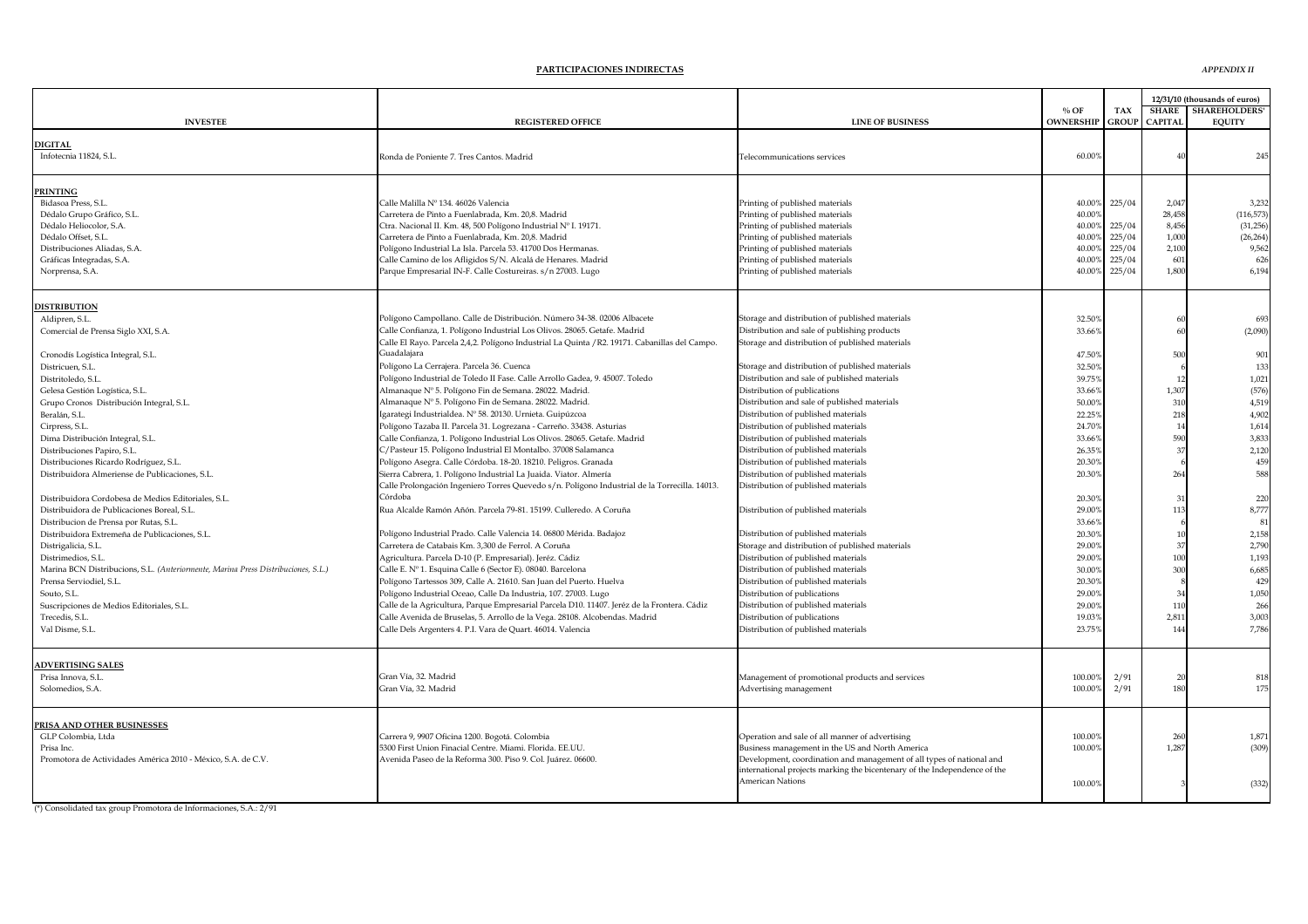# **PROMOTORA DE INFORMACIONES, S.A. (PRISA)**

Individual Directors' Report for 2010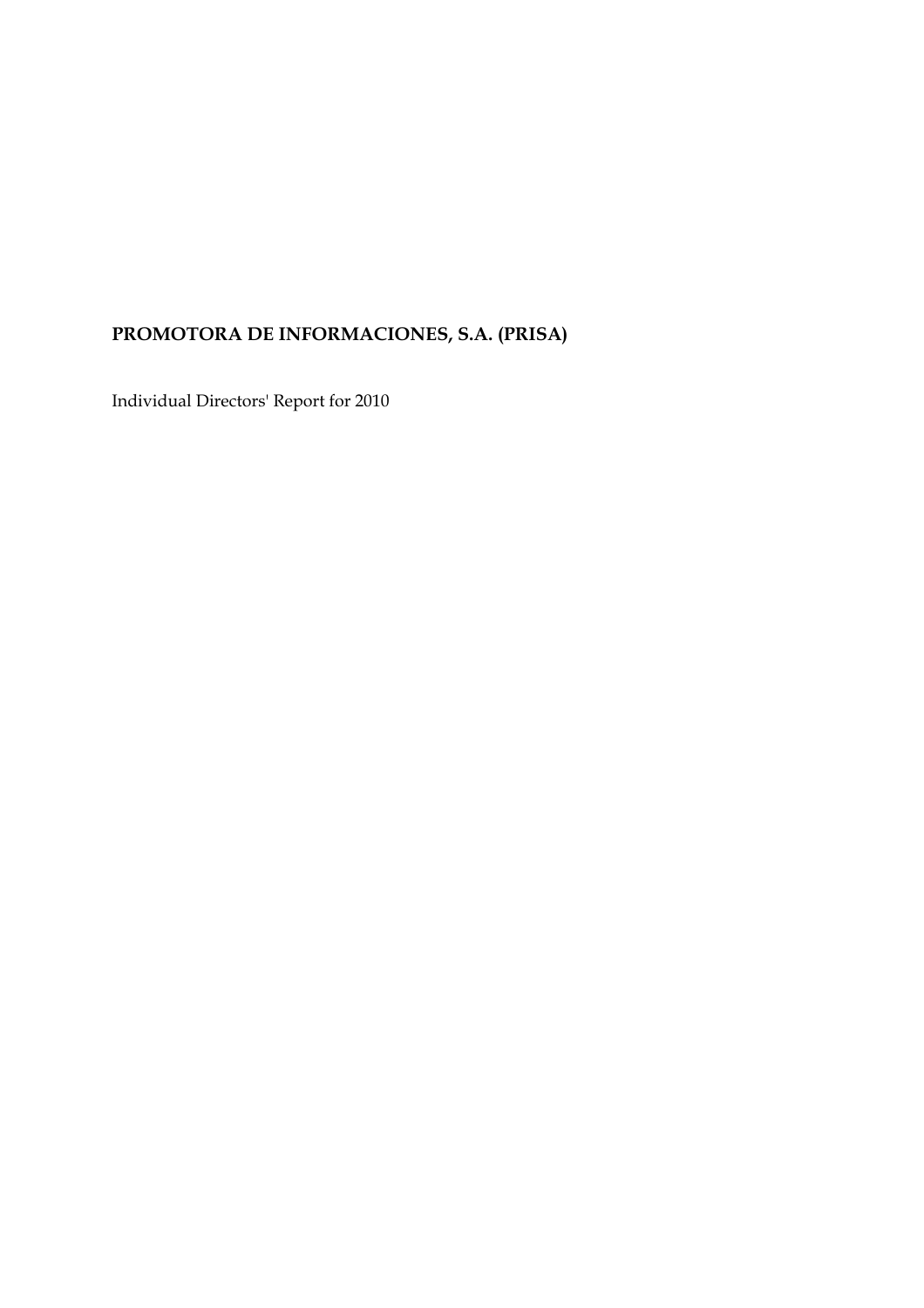## **PROMOTORA DE INFORMACIONES, S.A. DIRECTOR'S REPORT FOR 2010**

#### **1. BUSINESS PERFORMANCE**

Promotora de Informaciones, S.A. (Prisa) is the head of the Prisa Group. Its function within the Group is to provide central corporate services, to act as the Group's financing centre and to engage in other activities related to the Group's strategy, development and performance.

#### *Organizational matters-*

The Group is organized at global level into the following main lines of business:

- Audiovisual
- Press
- Radio
- Education-Publishing

This structure is supported by the Digital area, which operates across all the areas.

Audiovisual activities bring together the Prisa Televisión and Media Capital businesses, which in the case of the latter include the audiovisual production businesses in Spain and Portugal. Prisa, through Prisa Televisión (previously Sogecable), sold 22% stakes in Digital+ to Telefónica and to Telecinco, while Cuatro was integrated into Telecinco. As a result, Prisa, through Prisa Televisión, now owns 17.336% of the new Telecinco.

Education-Publishing comprises the Santillana business in Spain, Portugal, the United States and Latin America. During 2010, Prisa sold 25% of Santillana to DLJ South American Partners LP.

Radio activities encompass the Radio business in Spain and abroad (Colombia, Mexico, United States, Argentina, Chile, Panama and Costa Rica) as well as the Gran Vía Musical business.

Press activities include the *El País*, *As* and *Cinco Días* newspapers, as well as its magazine businesses in Spain and Portugal.

#### *Strategic agreements-*

The *strategic agreements* entered into in 2010 were as follows:

**- Prisa increased capital, with cash proceeds of EUR 650 million.** As a result of this transaction, Liberty Acquisition Holdings Corp.'s investors also became Prisa shareholders. In addition, warrants on the Company's shares were granted to Prisa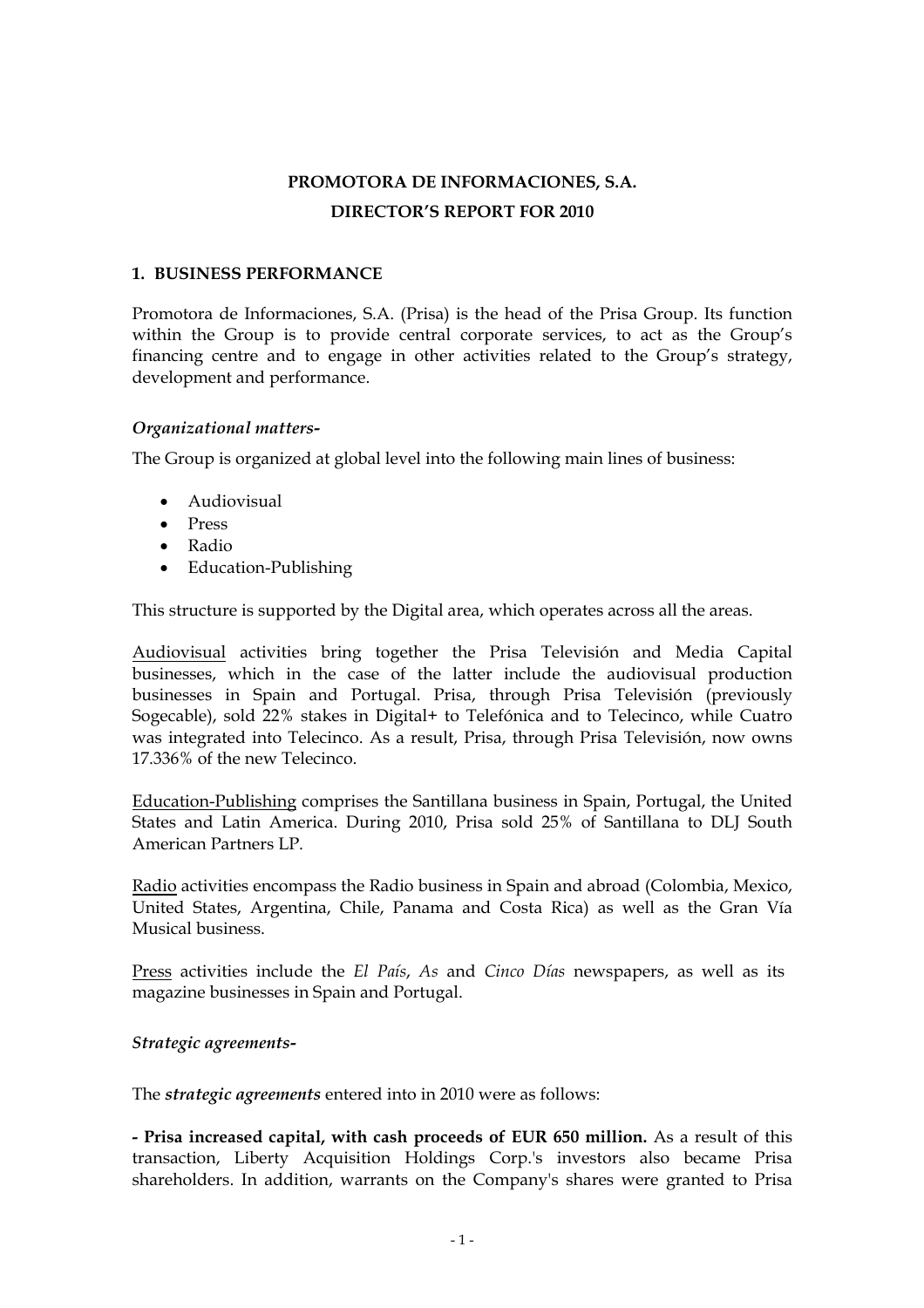shareholders of record prior to November 23, 2010. The new shares issued as a result of the capital increase have been traded on the New York and Spanish stock exchanges since December. The warrants have also been traded on the Spanish exchange since December.

#### **- Prisa refinances its debt until 2013**.

#### **- As part of the entry of strategic partners into the Group, the following transactions were carried out in 2010:**

- Prisa sold **25% of Santillana** to DLJ South American Partners LP.
- Through Prisa Televisión (previously Sogecable), Prisa sold **22% stakes in Digital+** to Telefónica and to Telecinco for EUR 976 million in cash, which was mainly used to pay off Group loans.
- **Cuatro** was **integrated into Telecinco**. Through Prisa Televisión, Prisa now owns 17.336% of the new company.

#### Other *significant events* in 2010:

- **Prisa** renewed its **Board of Directors** with a majority of independents. The Group's new **Assistant CEO** and **Financial Director** were appointed.

- **Prisa** announced a **restructuring plan** by virtue of which 18% of its staff worldwide will be reduced through outsourcing and voluntary redundancy packages.

**- Prisa** achieves a 32.95% stake in **V-me Media Inc**, the fourth largest Spanish-language TV operator in North America.

### *Results and profitability-*

Prisa's results are directly related to the performance of the Group's various business units. Its revenue arises mainly from the dividends it receives from its subsidiaries and its expenses relate to staff costs and services received. The variations in the equity of its subsidiaries also give rise to increases and decreases in the value of its investment portfolio.

The Group's EBITDA totaled EUR 596.33 million in 2010, with profit from operations (EBIT) of EUR 336.15 million. The net loss for the year was EUR 72.87 million euros. The results obtained by the Group in 2010 demonstrate, despite the difficult economic climate, the leadership of the Group companies.

#### *Financing activities-*

During 2010 the Group carried out a series of transactions aimed at restructuring its financial debt and bolstering its capital structure. This has allowed the Company to reach a framework refinancing agreement with its creditor banks, which includes certain modifications to the terms and conditions of the Company's main financing agreements. Once the conditions described in the abovementioned refinancing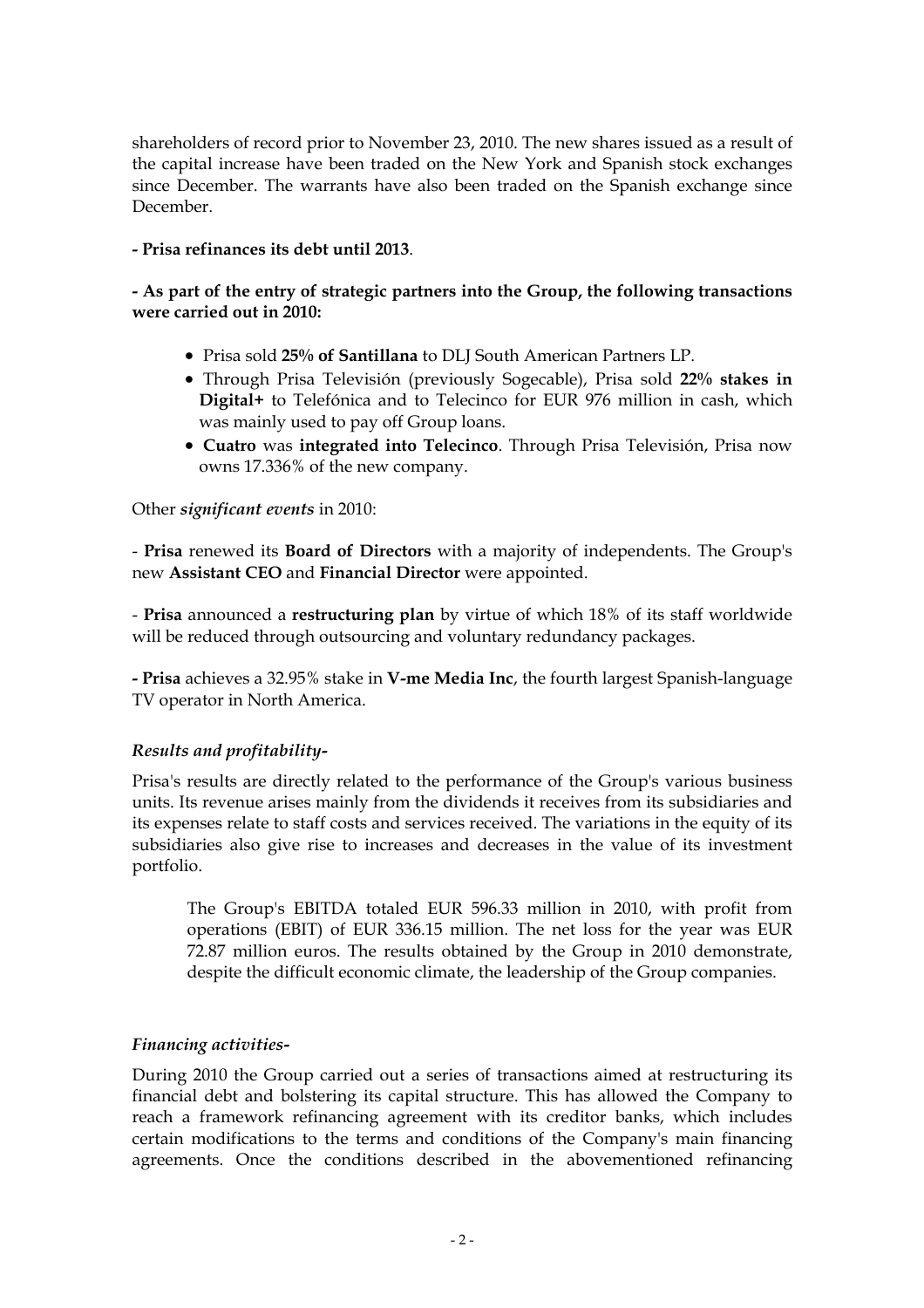framework agreement were met, the maturities of the Company's bridge loan and a series of bilateral lines of credit were extended to May 19, 2013

### **2. PRINCIPAL RISKS ASSOCIATED WITH THE BUSINESS**

As head of the Group, the risks to which Prisa is exposed are directly related to those if its subsidiaries.

The activities of the Group subsidiaries and hence its operations and results, are exposed to risks inherent to the environment in which it operates and also to risks arising from external factors, such as the macroeconomic situation, the performance of its markets (advertising, publishing, audiovisual, etc.), regulatory changes, the emergence of new competitors and the performance of its competitors. The activities carried on by the Group's business units abroad, mainly in America, are exposed to additional risks associated with exchange rate fluctuations and with the economic and political situation of the country.

For risk management and monitoring purposes, the Group classifies the main risks to which it is exposed in the following categories:

- a. Strategic risks
- b. Business process risk
- c. Financial management risks
- d. Financial reporting reliability risks
- e. Technological risks

The Annual Corporate Governance Report provides more details on each risk category and on the bodies and specific actions in place to detect, measure, monitor and manage these risks.

#### **3. USE OF FINANCIAL INSTRUMENTS**

Promotora de Informaciones, S.A. arranges interest rate and exchange rate hedges when the market outlook so advises. In conformity with the syndicated financing agreement, the Company has arranged interest rate hedges which establish interest rate caps.

#### **4. TREASURY SHARES**

At December 31, 2010, Prisa, S.A. held a total of 3,150,000 treasury shares, representing 0.37% of its share capital. The total cost of these shares was EUR 4,804 thousand, with a cost per share of EUR 1.579.

At December 31, 2010, the Company did not hold any shares on loan.

### **5. OUTLOOK**

The media industry is sensitive to trends in the main macroeconomic variables and, in particular, to the advertising cycle, which is very closely related to GDP. However, the